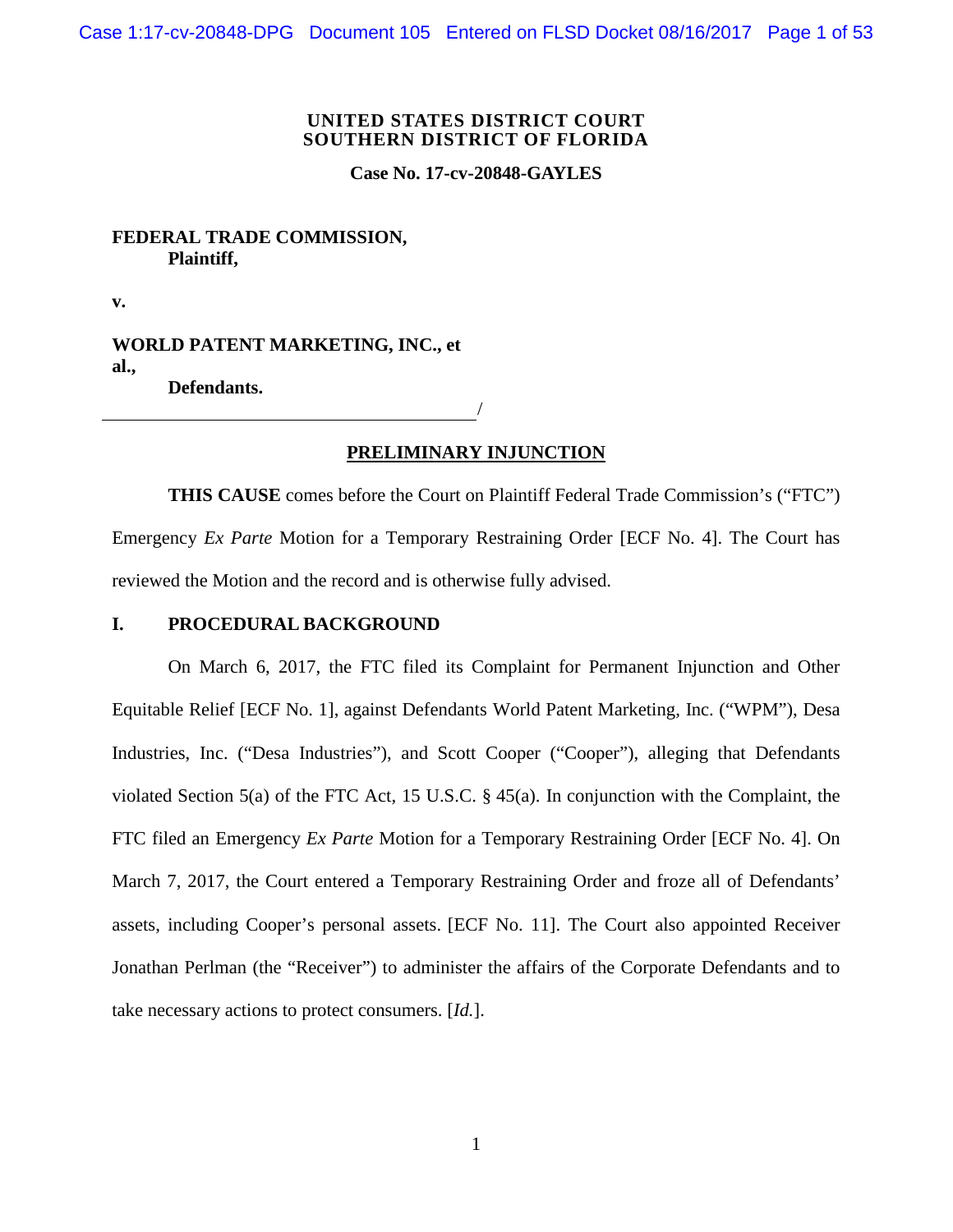On April 6 and April 20, 2017, the Court held an evidentiary show cause hearing on the FTC's request for preliminary injunctive relief.<sup>[1](#page-1-0)</sup> The FTC relied on approximately 59 exhibits, the Receiver's First Interim Report ("RR") [ECF No. 46], and the testimony of five witnesses: Ryan Masti, a WPM customer; Steven Harris, a WPM customer; Christopher Seaver, a WPM customer; Reeve Tyndall, an FTC investigator; and Jonathan Perlman, the Receiver. Defendants cross-examined all of the witnesses and relied on approximately 24 exhibits.

On May 25, 2017, the FTC filed an Amended Complaint for Preliminary Injunction and Other Equitable Relief [ECF No. 84]. On June 15, 2017, Defendants moved to dismiss the Amended Complaint [ECF No. 92].

#### **II. BACKGROUND**

#### **A.** *The Parties*

The FTC is an independent agency of the U.S. Government, which is authorized to initiate federal district court proceedings to enjoin unfair or deceptive acts or practices in or affecting commerce. 15 U.S.C. §§ 41, 45(a), 53(b).

Cooper is the founder and owner of WPM and Desa Industries. Plaintiff's Exhibit ("PX") 30, ¶¶ 61–64. WPM was incorporated in Florida on September 16, 2014. PX 30, ¶ 64. Desa Industries was incorporated in Delaware on February 5, 2010, and filed as a foreign for-profit corporation with the State of Florida on February 28, 2014, and with the State of New York on April 21, 2014. PX 30,  $\P$  61–63. WPM and Desa Industries have shared ownership, office space, and marketing materials, as well as commingled funds. *See* PX 26, ¶ 10; PX 30, ¶¶ 72(a),  $75 - 77.<sup>2</sup>$  $75 - 77.<sup>2</sup>$  $75 - 77.<sup>2</sup>$ 

<span id="page-1-0"></span> <sup>1</sup> At the hearing, the Court also ruled that Cooper was entitled to partial relief from the Asset Freeze and authorized him to withdraw \$75,000 to be used to pay his legal fees and living expenses. [ECF No. 71].<br><sup>2</sup> For purposes of this Preliminary Injunction, when the Court refers to WPM, it also refers to Desa Industries.

<span id="page-1-1"></span>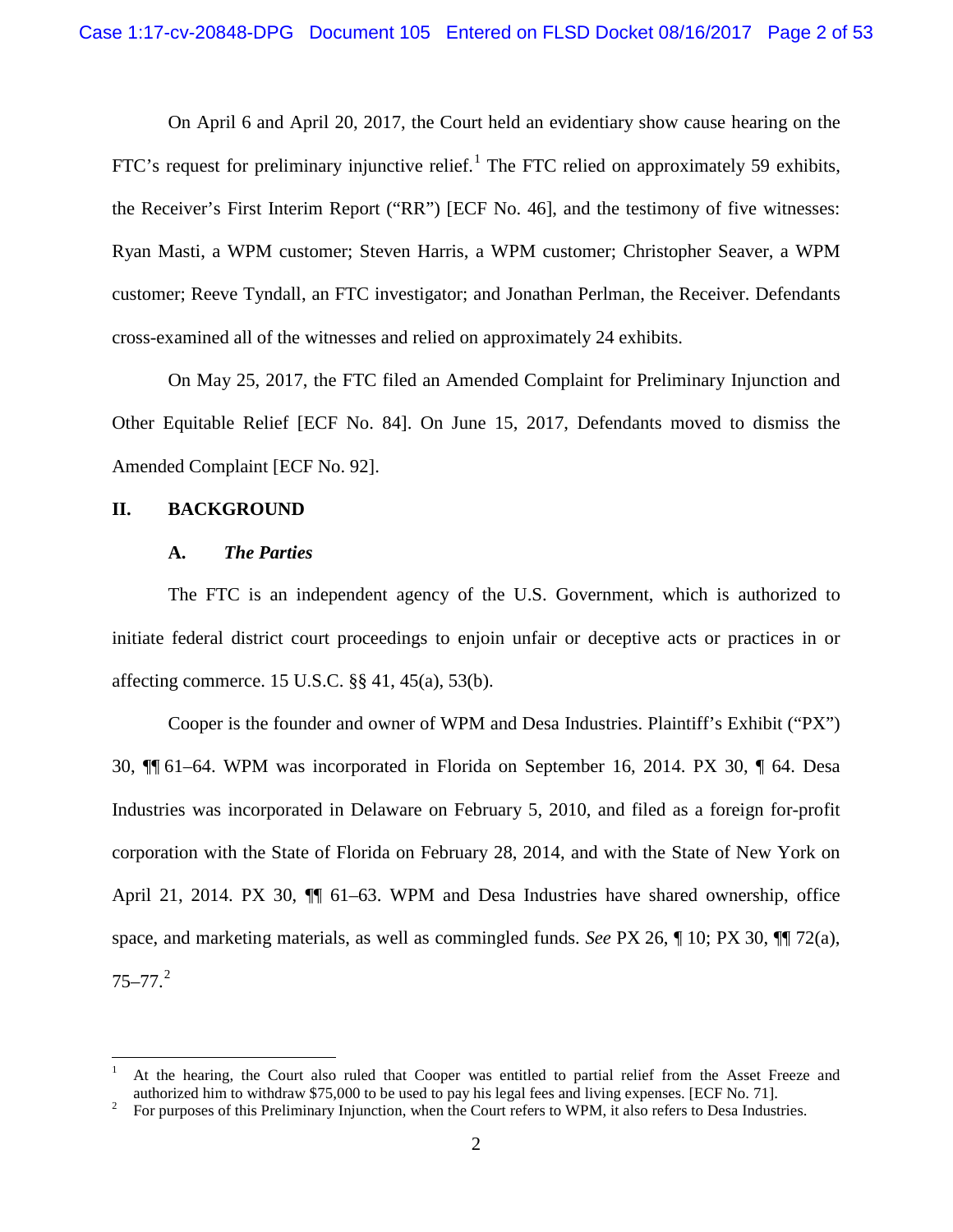Since 2014, Defendants have marketed and sold research, patenting, and inventionpromotion services to consumers. *See* RR ¶¶ 97–98, 100–01, 103. Cooper's financial disclosures show that WPM's gross revenue from November 1, 2014, through January 31, 2017, totaled \$25,987,192. RR ¶ 87.

#### **B.** *Defendants' Business Model*

Defendants operated under their first business model from March or June 2014 to October 2016. RR ¶ 97. Under this model, potential customers learned about WPM after seeing WPM's television or internet advertisements. *See* Hearing Transcript ("HT") at 24, 87–88. Potential customers who visited WPM's website would find success stories, testimonials, logos of major retailers in which customers' products were sold, and a listing of WPM's Advisory Board. *See* HT at 57, 117; PX 27, Atts. B–C, E, J–Z, AA, BB, CC. Potential customers relied on the content of WPM's website—which contained a series of misrepresentations—in deciding whether to contact WPM. *See* PX 4, ¶ 37; PX 7, ¶ 3; PX 10 ¶¶ 2, 7–8; PX 11, ¶ 2; PX 12, ¶ 3; PX 13, ¶ 5; PX 16, ¶ 4; PX 17, ¶¶ 6, 19.

Upon contacting WPM, potential customers would receive calls from WPM salespeople who directed them to submit their ideas in writing through WPM's website. *See* HT at 24–25. After potential customers submitted their ideas online, WPM salespeople would call the potential customers to tell them that WPM's review team was taking time researching their proposed ideas because "[t]he company is so selective with the ideas they choose to work with." PX 53, Att. B, p. 3735. After that call, WPM salespeople would follow-up with potential customers and recite the following sales script:

We had our final meeting with the Review Team regarding your idea. And basically from all the research that's been done on (*your idea)*, the research tells us there's definitely potential to patent your idea. Because of that, I have the green light from the company to let you know that WPM wants to be a part of your new product idea and help you to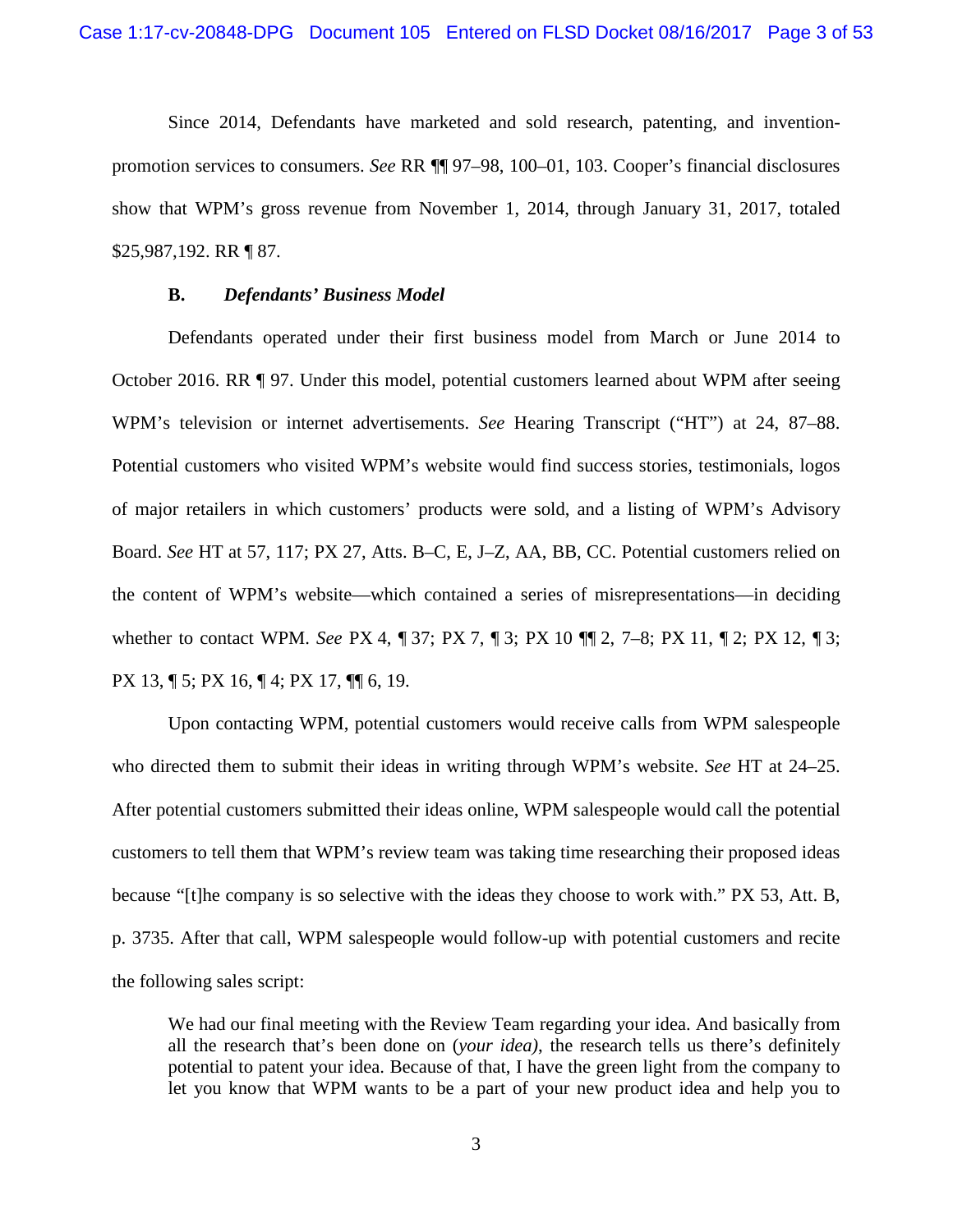protect it and bring it to the commercial marketplace. So, first of all congratulations! . . . First of all, let me tell you that, the company loved your idea! They think it has a lot of potential. Especially the Sr. Product Director, who is in charge of which ideas are considered for the upcoming trade show. He sees some good opportunities ahead.

PX 53, Att. B, p. 3740. As detailed below, there is no evidence WPM ever had a review team or rejected a large number of ideas.

After informing potential customers that WPM's review team had approved their ideas, WPM salespeople would pitch the potential customers to spend up to \$2,000 to purchase WPM's first service, which they called the Global Invention Royalty Analysis ("GIRA"). *See* PX 4, ¶ 4; PX 9, ¶¶ 8, 10; PX 29, Att. A, ¶ 14. The GIRA included a preliminary patent drawing, a patent search report that searched for prior art, a market demographic psychographic report that highlighted industry challenges, and a "score" that signified the extent to which a customer's idea was patentable and marketable. WPM salespeople told customers that the GIRA contained a marketability study created by their "Harvard University & MIT Research Team," which assessed business risk factors, market demand, acceptance for the product, and competition. PX 1, Att. A, pp. 58–62.<sup>[3](#page-3-0)</sup> While waiting for their GIRA reports, customers received calls from WPM salespeople who told them that the "University" had given WPM "the green light to continue with [their] invention[s]." PX 53, Att. B, p. 3746. As detailed below, there is no evidence WPM had any relationships with Harvard, MIT, or any other universities.

After customers received their GIRA reports, WPM salespeople encouraged customers to purchase one of WPM's patent application packages, which were detailed in a "10 Point Patent Protection & Publicity Commitment" ("PPPC") brochure and ranged from \$8,995 to \$64,995. *See* HT at 38, 94–95; PX 8, ¶¶ 6–7; PX 16, ¶ 15, Att. C, pp. 1800–01. In addition to detailing different types of patent applications, the PPPC brochure listed promotional services for

<span id="page-3-0"></span><sup>&</sup>lt;sup>3</sup> Defendants later changed the marketability study to InventBoost and similarly claimed that a business team from Ivy League institutions developed InventBoost's methodology. PX 4, Att. E, p. 432.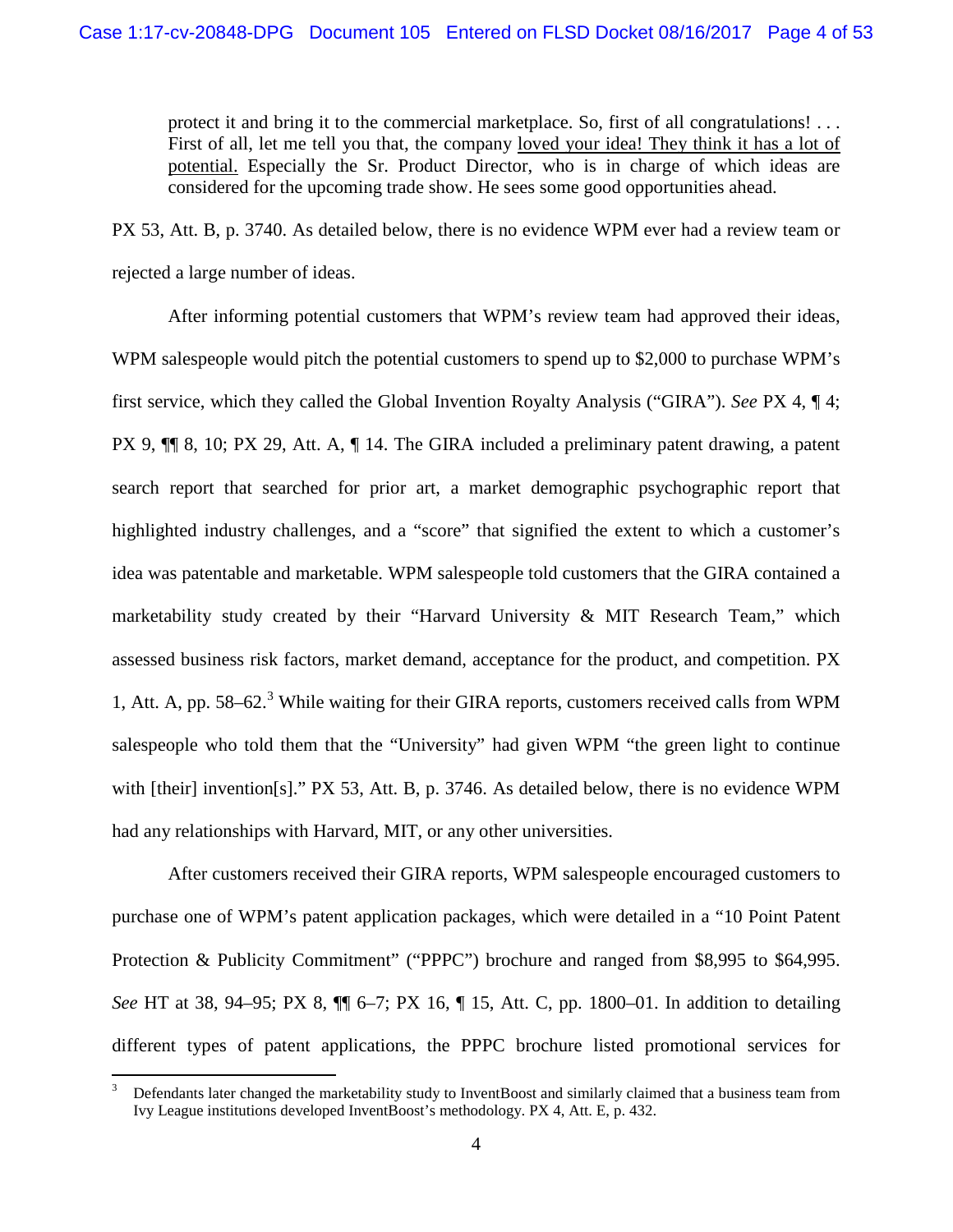customer products including 3D models, press releases, webpages, and other marketing materials. *See* PX 1, pp. 63–79. WPM salespeople encouraged customers to purchase one of their pricier packages—the "Global Patent Application"—which they claimed would enable customers to obtain a "global patent" that would be valid in the United States and in hundreds of other countries without paying any additional fees. *See* PX 1, ¶¶ 6–7; PX 2, ¶ 7; PX 4, ¶ 9; PX 16, ¶¶ 15–16, 22; PX 53, App. B, pp. 3748–49. As detailed below, a global patent does not exist.

Once customers purchased patent application packages, Defendants referred the customers' ideas to Marina Mikhailova—a contract patent agent—who submitted applications to the U.S. Patent and Trademark Office ("PTO") on behalf of the customers. *See* PX 19, ¶¶ 5–6. The customers provided their powers of attorney to Mikhailova who communicated directly with the PTO. *Id.* at 6. Defendants directed Mikhailova not to speak with, or write to, her clients, and Defendants' general practice was to withhold Mikhailova's contact information from customers. PX 19, ¶ 6. As a result, Mikhailova typically submitted deficient applications or applications for which she did not receive prior customer consent. *See* PX 6, ¶ 14; PX 7, ¶ 10; PX 11, ¶ 14; PX 23, ¶ 12. When the PTO rejected the applications, Defendants failed to make changes or made changes that did not alter the deficiency of the applications, and the PTO either rejected the applications or considered them abandoned. *See* PX 9, ¶¶ 76, 78; PX 17, ¶¶ 73, 81–82, 95, 98; PX 19, Att. B, pp. 2111–12; PX 23, ¶¶ 18–19. When WPM customers asked for updates on the status of their patent applications, they were often given optimistic news or marketing materials to string them along. *See* PX 4, ¶ 44; PX 5, ¶¶ 57–59; PX 6, ¶¶ 17, 25–26, 32; PX 7, ¶¶ 14–16, 18–40; PX 10, ¶¶ 19–26; PX 16, ¶¶ 35, 37, 40.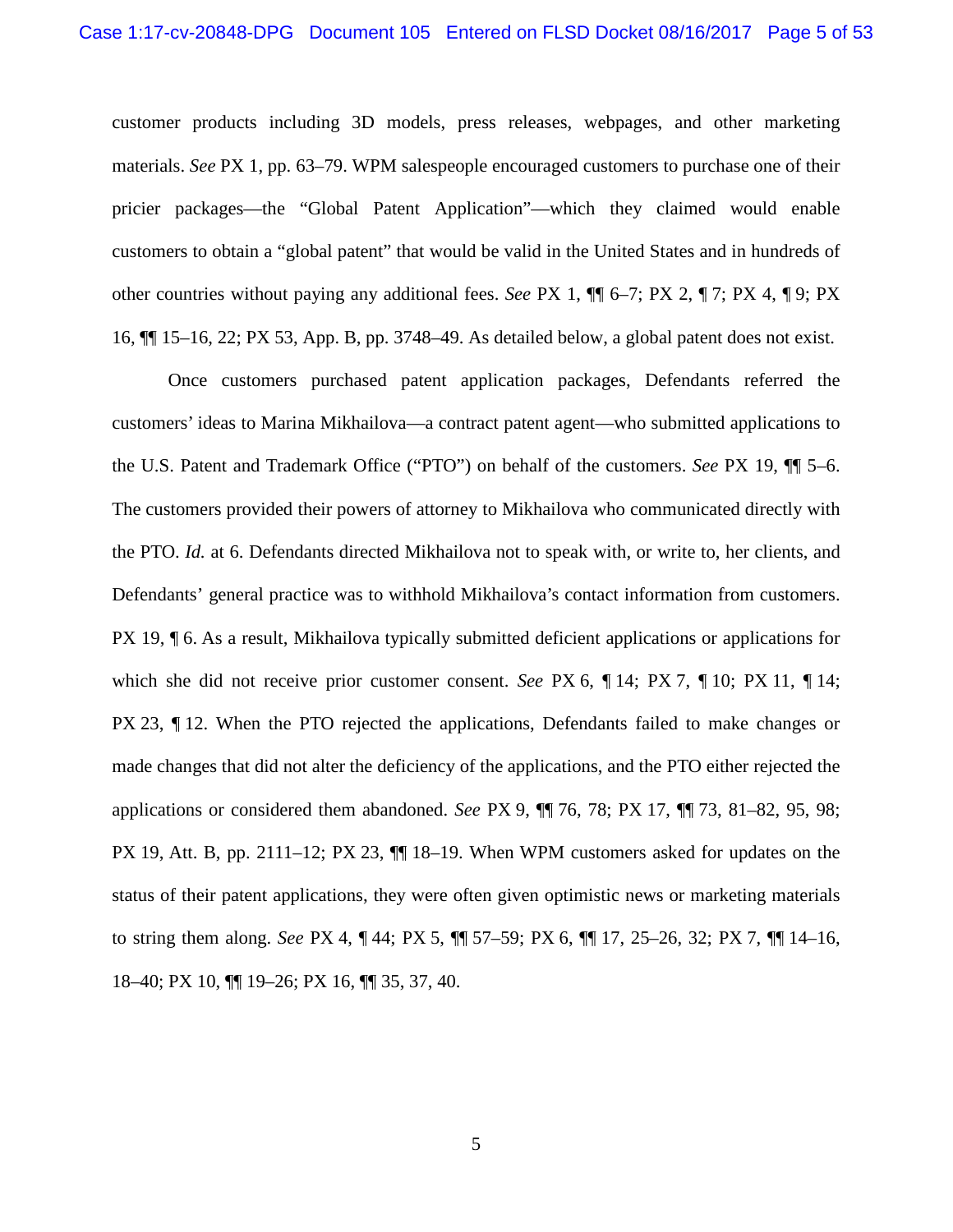## **C.** *Modified Business Model*

In September 2016, Defendants shifted from their first business model, which focused on patent acquisition, to their second business model, which focused on product development and marketing. RR ¶¶ 83, 101, 104. The second business model provided two main services or products: (1) a Patent Invention and Intelligence Report ("PIIR") and (2) Smart Product Building ("SPB"). *Id.* ¶ 101. The PIIR cost between \$675 and \$1,695, depending on the invention and amount of research involved. PX 30, ¶ 38. Unlike the GIRA, the PIIR did not advise customers on the likelihood of obtaining patents. *See* Defendants' Exhibit ("DX") J–K. However, the emails accompanying the PIIRs sent to customers contained congratulatory language and an estimated range of the value of their patents. RR ¶ 120. From January 2017 to March 2017, WPM salespeople sent approximately 100 congratulatory emails, which provided patent valuations ranging from \$1.05 million to \$4 million. RR ¶¶ 120, 123; *see also* Receiver's Exhibit ("RX") U.

The SPB Reports were similar to the PPPC, but Defendants allege that the reports did not offer any patent application services. RR ¶ 103. The SPB Reports purportedly offered press releases and licensing outreach, as well as separate packages for branding services, digital marketing, e-commerce services, prototype building, manufacturing products with WPM China, and patent referral services. *See* DX L; RR ¶ 103.

#### **D.** *Defendants' Misrepresentations*

Defendants made a series of misrepresentations to potential customers to induce them to purchase WPM services. Even after customers made initial investments, Defendants continued making misrepresentations to induce them to purchase more services and to make larger investments.

6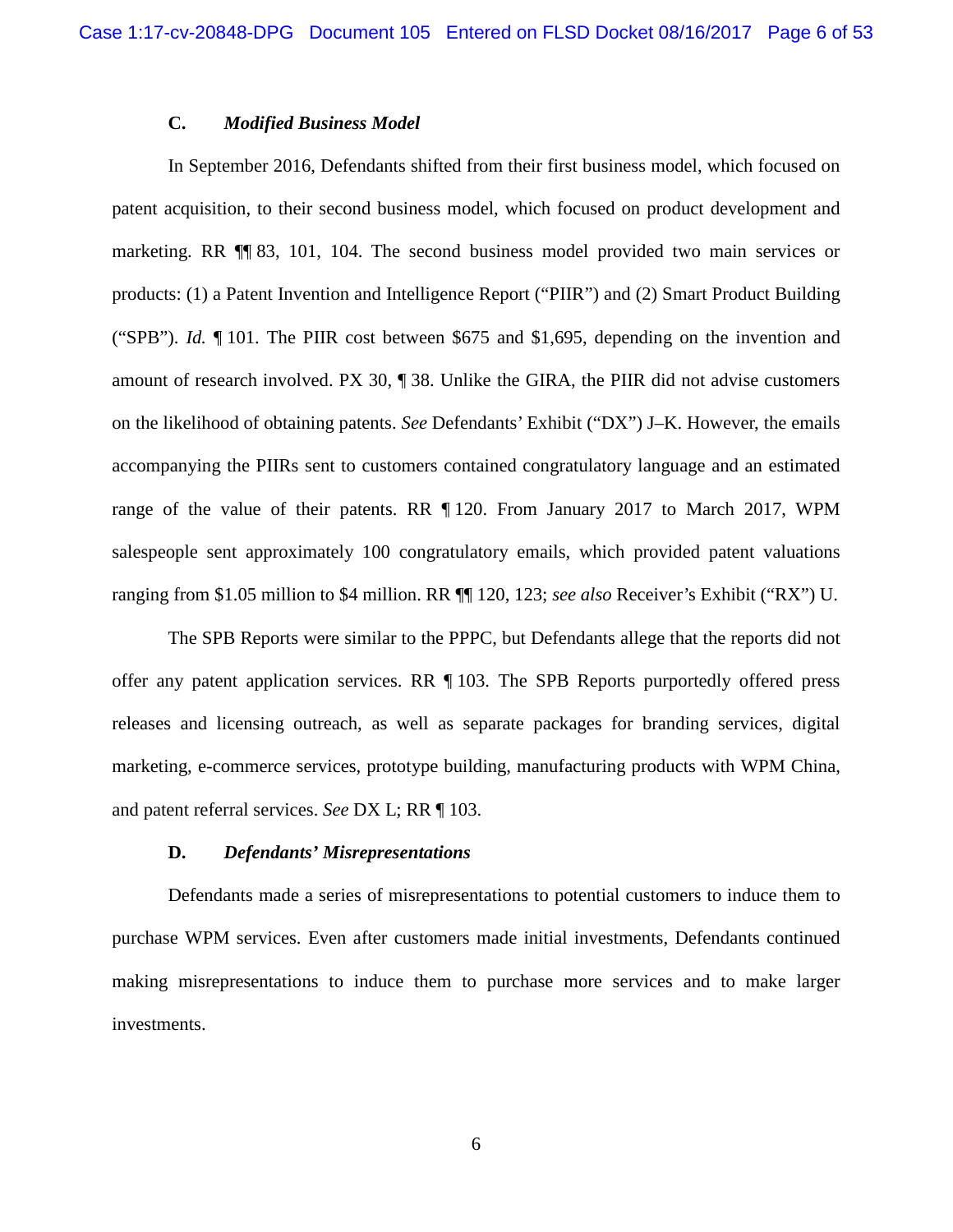# **1. Misrepresentations regarding Major Retailers**

WPM was started between February 2014 and June 2014, yet WPM's homepage from April 2014 displayed logos of Target, Walmart, and Home Depot, and represented that these retailers sold WPM's customers' products. HT at 261–62; RR ¶ 97; PX 53, Att. J, p. 4726. At the show cause hearing, Defendants' counsel conceded that the representation was false but argued that the April 2014 version of WPM's website was taken down nearly two years ago. HT at 317– 18. However, a more recent version of the homepage that was live until at least February 2017 also displayed the logos of Target, Walmart, Home Depot, Walgreens, Best Buy, and others and represented that "[s]ome of the world's most respected brands trust World Patent Marketing." *See* PX 27, Att. B, pp. 2269–71. A lead paralegal for Target Corporate Services, Inc., stated that neither WPM nor Desa Industries has had a relationship with Target and she was unable to locate any information about either entity in Target's database. PX 51, ¶ 3.

### **2. Misrepresentations regarding the History Channel**

WPM salespeople sent marketing emails to customers, which stated that the History Channel did a special episode on WPM. *See* PX 9, ¶¶ 38, 48–49; PX 11, Att. E, p. 1150. When Reeve Tyndall, the undercover FTC investigator, contacted WPM in January 2017, a WPM salesperson told him that the History Channel did a "whole segment" on WPM and invited him to watch the video. PX 30, ¶ 15. In reality, however, Defendants paid \$17,170 to air their own commercial on the History Channel, and it aired only once—at 6:00 a.m. on January 29, 2015. PX 18, ¶¶ 2–5. Defendants' counsel conceded at the hearing that the History Channel did not do a special episode on WPM. HT at 319.

#### **3. Misrepresentations regarding WPM's Relationship with the Snuggie**

From August 2016 to February 2017, WPM salespeople disseminated a press release, which stated that WPM had "[j]oin[ed] [f]orces" and "partner[ed] up with" the developer of the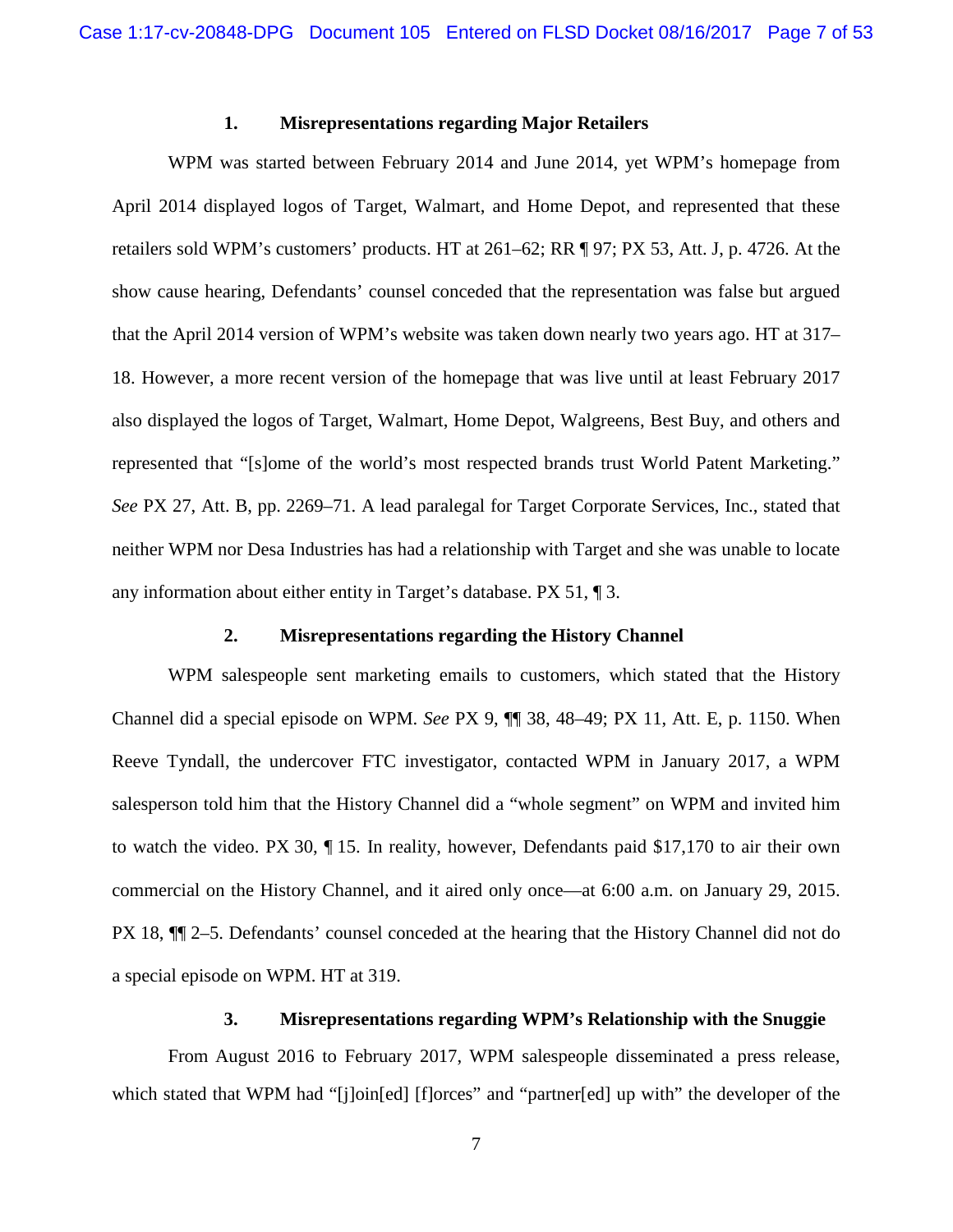Snuggie. *See* PX 30, ¶ 60(b), Att. P, p. 2874. However, Allstar Marketing Group, LLC, the developer of the "Snuggie," stated in a sworn declaration that Allstar has never had a business relationship with WPM but had only discussed the possibility of doing business with WPM. PX 28, ¶¶ 2–3, 5. In February 2017, Allstar learned that WPM was touting a relationship with it, and as a result, Allstar asked WPM to cease making any claims that it has a business relationship with Allstar or the Snuggie. *See* PX 28, ¶¶ 4, 6.

Defendants argue that their representation that they had partnered with Allstar Marketing is accurate because an August 2016 email from Allstar's Marketing Director introduced Cooper as a "valued partner." *See* DX U. This is consistent with Allstar's statement that they explored a partnership with WPM in or around August 2016. *See* PX 28, ¶ 5.

## **4. Misrepresentations regarding WPM's Relationship with Harvard, Baylor, and MIT**

In marketing materials and telephonic communications, Defendants told customers that the market analysis portion of the GIRA was performed by "researchers" from well-known universities such as Harvard, Baylor, and MIT. *See* PX 10, ¶ 4; PX 12, ¶ 22; PX 14, ¶ 5, Att. B, pp. 1517–21. Although Professor David Allen from Baylor University prepared the market analyses for a short period of time, those evaluations were not prepared by or authorized by Baylor University. RR ¶ 131. Defendants replaced Professor Allen with Rohit Goyal, a graduate student at Harvard University, to perform the market analysis. According to his resume, Goyal did not attend MIT. *See* DX E. In July 2015, an attorney representing Harvard University in intellectual property matters wrote to Cooper and asked him to revise his press releases to remove references to Harvard. PX 59. There is no evidence that Harvard, Baylor, or MIT ever maintained a relationship with WPM.

### **5. Misrepresentations regarding Success Stories and Customer Reviews**

WPM's website has a section for "success stories," where Defendants list inventions that purportedly have become successful with WPM's assistance, and it contains testimonials of inventors who praise WPM and Cooper. *See* PX 27, Atts. E, J–Z, AA, BB, CC. WPM salespeople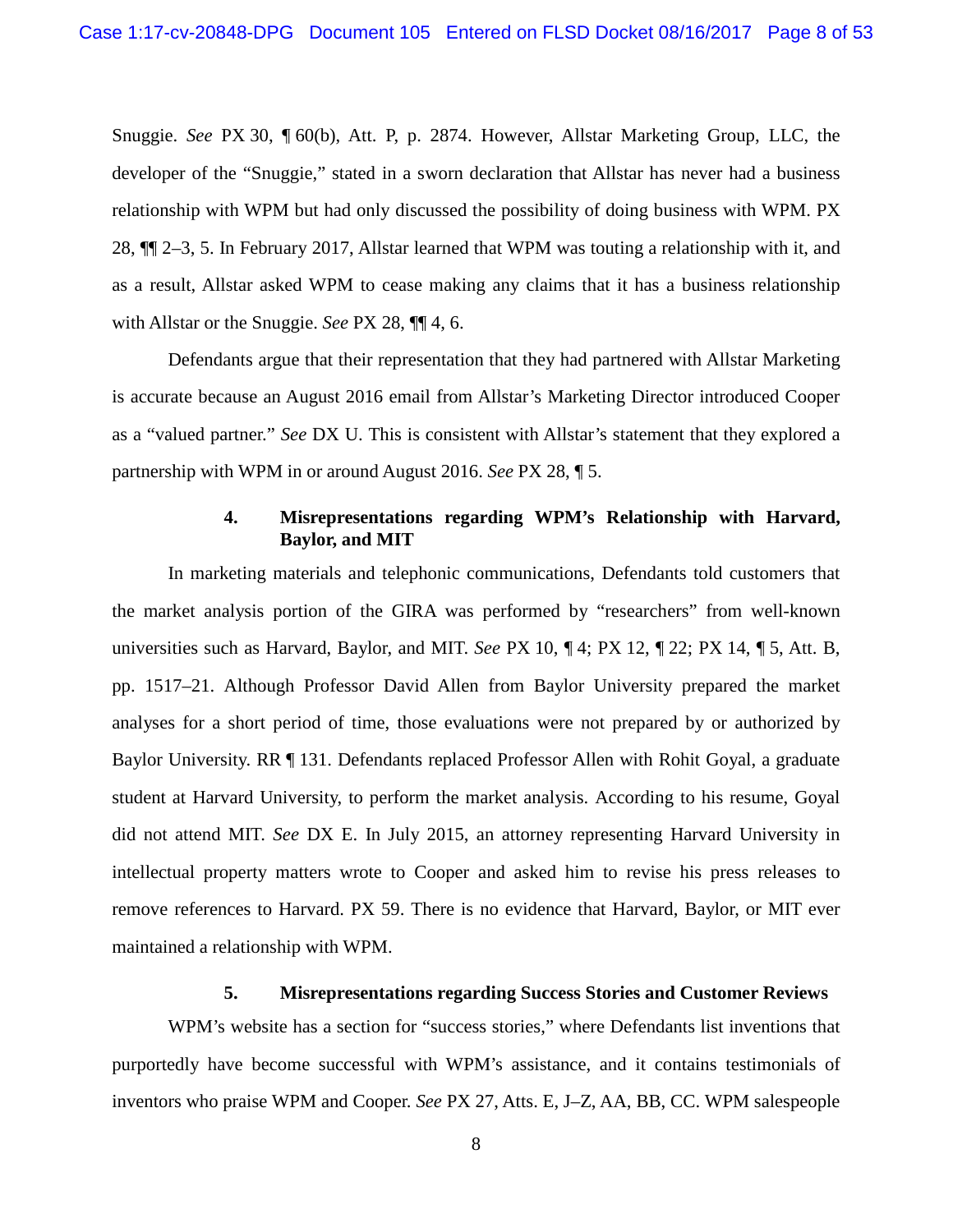also relayed success stories to customers through telephonic communications. *See* PX 3, ¶¶ 6–7; PX 8, ¶ 4; PX 10, ¶ 7. However, many inventors listed as "success stories"—including the inventors of Supreme Diva Jeans, Live Expert Chat, Teddy's Ballie Bumpers, the Bimini Top Push Mower, Smart Net, and Green Leaf—did not receive patents, bring their products to market, or realize financial gain as a result of working with Defendants. *See* PX 5, ¶ 60; PX 7, ¶¶ 38–40, 43; PX 9, ¶¶ 84–86; PX 10, ¶¶ 27, 30; PX 31, ¶ 31; PX 38, ¶¶ 24–27.

For example, Teddy's Ballie Bumpers' success story represented that "World Patent Marketing secured a US Utility Patent for [Steven Harris's] pet patent," and that "online sales [had] started" for the product. *See* PX 27, Att. P, p. 2516. In another article, Defendants stated that "[t]hey helped [Harris] refine the idea and arranged for a licensing deal to provide [Harris] with the capital he needed to pursue his dream. And in less than a year, [Harris] went from average guy to World Patent Marketing Success Story, with a nationally known televised product that is poised to take-off big time!" PX 27, Att. P, p. 2530. Harris's testimony at the show cause hearing belied Defendants' "success story." HT at 104–05. He testified that Teddy's Ballie Bumpers cannot be patented because there is already a patent for a similar product, but that fact did not show up in WPM's analysis of the product. *Id.* at 103–05; *see also* PX 9, ¶¶ 80, 83. Despite paying Defendants nearly \$20,000, Harris has not made any money from his invention, and Defendants did not fulfill any of their promises such as acquiring a patent for Harris, making him a commercial, negotiating a manufacturing deal, showcasing his product at trade shows, or selling his product. PX 9, ¶¶ 83–84. Customers like Crystal Carlson, Betty Forsythe, and Michael Trew relied on Harris's success story when deciding to reach out to WPM to purchase their services. *See* PX 4, ¶ 2; PX 5, ¶ 4; PX 13, ¶ 5.

Defendants also listed Supreme Diva Jeans as a success story and implied that they procured a "jeans patent" for the inventor. *See* PX 27, Att. N, p. 2475. In an article about Supreme Diva Jeans, Cooper stated that WPM "transformed this product and helped the inventor to refine it" by "spen[ding] months in the final design stages, working with numerous design experts and testing multiple facilities, fabrics, and details." *Id.* at p. 2493. However, a year after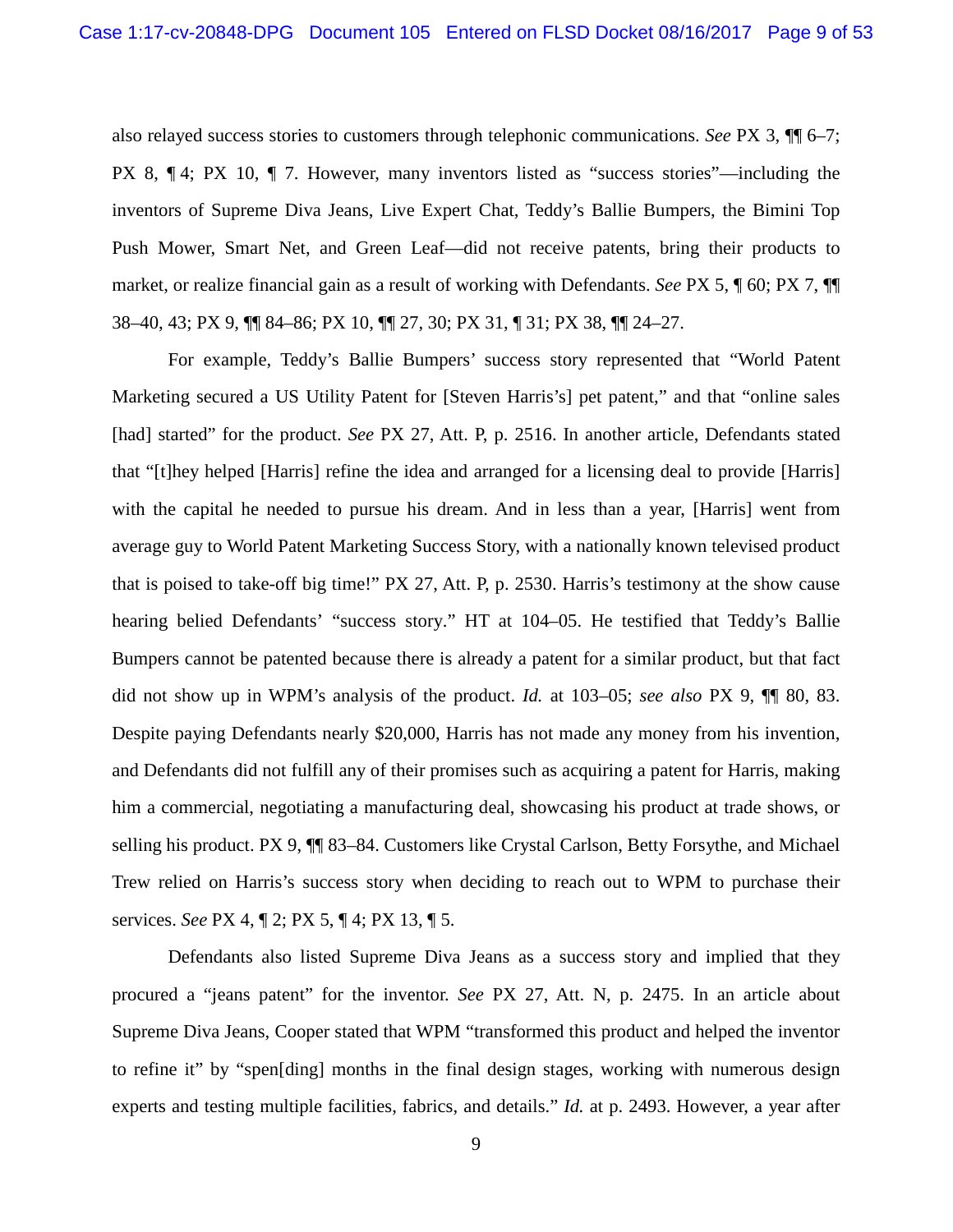the success story was published, the Supreme Diva Jeans inventor learned that the PTO contacted WPM because there was information missing in her utility patent application; but because no one from WPM responded with the missing information, the PTO rejected her application. PX 5, ¶¶ 26, 28, 42. After two-and-a-half years of working with Defendants, the inventor spent nearly \$40,000 but received only a prototype, some samples, and a press release in return. PX 5,  $\P$  60– 61.

Like Teddy's Ballie Bumpers and Supreme Diva Jeans, Live Expert Chat's success story stated that the inventor's product was a "patented technology" and that Defendants "provided vital seed money and resources in exchange for a 50% percentage in the company." PX 27, Att. S, pp. 2553–54; *see also* PX 27, Att. S, p. 2575 (referring to Live Expert Chat as a "software patent" and a "social media patent"). Although Defendants told the inventor that they filed a utility patent application for him, they actually filed a provisional patent and let it expire. PX 7, ¶ 36. After spending thousands of dollars over two-and-a-half years, Live Expert Chat's inventor received some marketing materials, but never received a patent, a prototype, money, or a 50/50 deal with Cooper as a result of working with Defendants. PX 7, ¶¶ 38, 39, 43.

WPM's website also had a section that displayed positive customer reviews. *See* PX 27, Att. E. However, Defendants asked customers to write positive reviews and create video testimonials at the beginning of the process, *before* they could properly evaluate Defendants' services. *See* PX 5, ¶ 7; PX 7, ¶ 18; PX 10 ¶ 9. In sworn declarations, WPM customers stated that they relied on these positive reviews when deciding to purchase WPM's patent services. *See* PX 3, ¶¶ 6–7, 9; PX 7, ¶ 3; PX 10, ¶ 2; PX 11, ¶¶ 2, 9; PX 16, ¶ 4; PX 17, ¶¶ 6, 19.

# **6. Misrepresentations regarding a Review Team and Rejecting a Large Number of Ideas**

WPM salespeople told customers that a "review team" approved invention ideas before moving forward. *See* PX 13, ¶ 7; PX 14, ¶ 3; PX 16, ¶ 8; PX 30, ¶ 21; PX 53, Att. B, pp. 3719, 3721, 3727. However, there is no evidence that a "board" or "review team" reviewed invention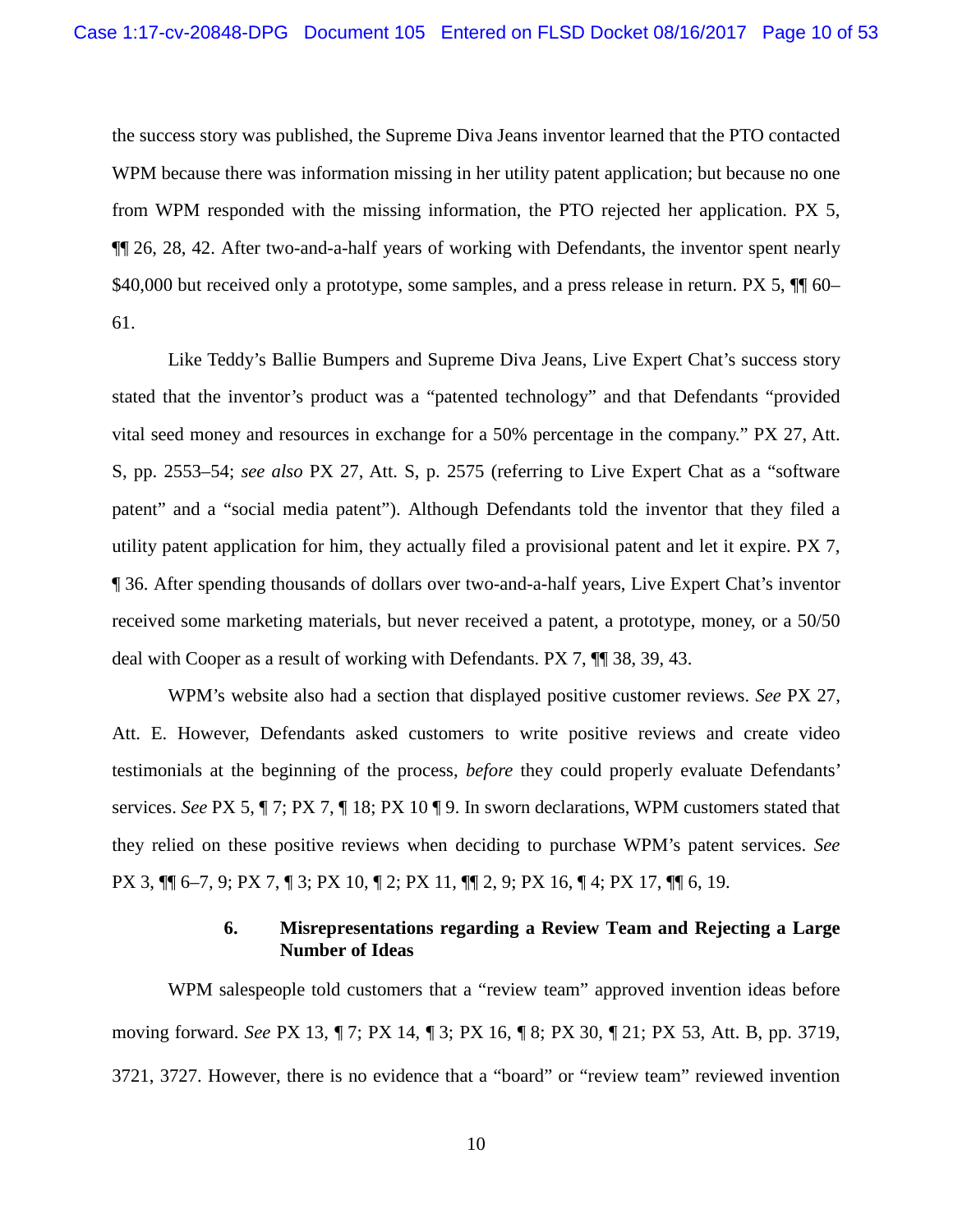ideas before customers were told their idea had been approved. *See* PX 43, ¶ 9; PX 44, ¶ 6; RR ¶ 26. For example, Johnny Graham ("Graham"), who heads WPM's Chicago office, revealed that salespeople were trained to tell prospective customers that their ideas must first be approved by a nonexistent "board" of experts at WPM. RR ¶ 26. The salespeople would then wait a few days before calling again to "congratulate" the customers, because the (non-existent) board had approved their ideas. *Id.* When Graham started, he believed there must be a review team, and he only later learned this to be untrue. Graham stated that this practice continued through March 2017. *Id.*; *see also* PX 43, ¶ 9 (Declaration of WPM salesperson stating "there was no actual approval process for ideas—it was just me deciding whether something was too crazy or not. I was trained to tell people their inventions were great, regardless of what the inventions were and whether they were actually good or not.").

Sales scripts instructed WPM salespeople to tell potential customers that that a review team rejected a large number of ideas and that WPM was selective with the ideas with which they chose to work. PX 53, Att. B, pp. 3723, 3730, 3735; *see also* PX 3, ¶ 3; PX 4, ¶ 4; PX 30, ¶ 20. However, there is no evidence that Defendants had a sales script for rejecting ideas. *See* PX 44, ¶ 8. Indeed, Graham stated that salespeople were trained to tell prospective customers that their ideas were approved in every situation unless an idea was so outlandish that the customer could be an undercover government agent. RR ¶ 27; *see also* PX 43, ¶ 9 (WPM salesperson stated that "[t]he managers were worried about a government agency calling in to test WPM. Other than that, it didn't matter what a person's invention idea was.").

At the hearing, counsel for Defendants conceded that a large number of ideas were not rejected, but argued that some ideas were rejected. HT at 29, 317. However, Defendants failed to provide evidence establishing that any ideas were rejected. At the hearing, counsel for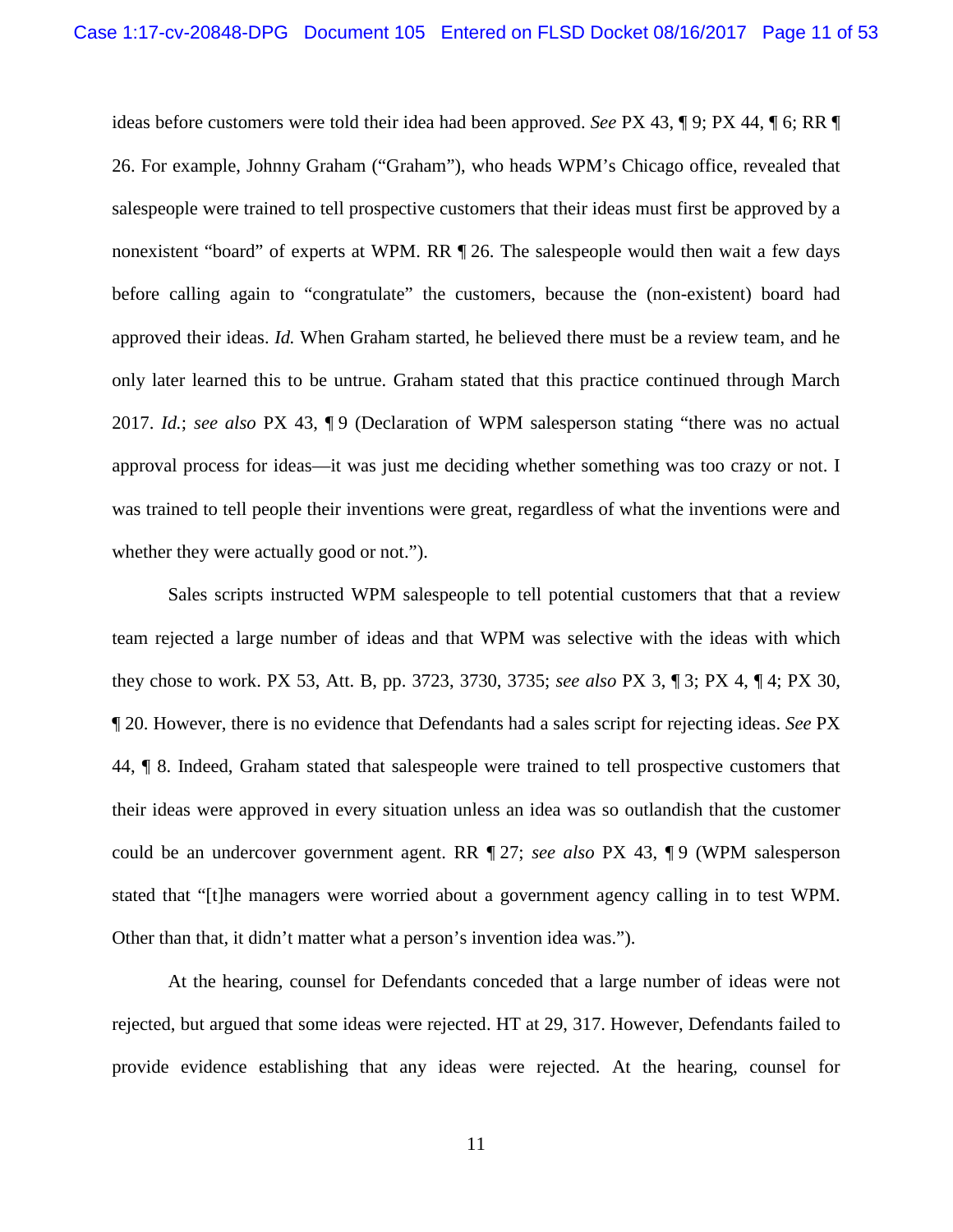Defendants also claimed that they submitted every customer idea to TGK  $\&$  Associates—a customer service company—for "concept review" and that there was a "cursory" review as to whether ideas had "some level of potential." *See* HT at 22, 315. Although the evidence indicates that TGK & Associates prepared GIRAs, there is no evidence that TGK & Associates reviewed ideas when customers first contacted WPM. *See* RR ¶ 99. Furthermore, Defendants did not start paying TGK & Associates for services until October 21, 2015, long after WPM's salespeople started telling customers that its review team approved their ideas. *See* PX 26, Att. A, p. 2249. Defendants fail to account for the company's review of customer ideas prior to retaining TGK & Associates.

## **7. Misrepresentations regarding the Invention Team Advisory Board**

Until at least February 2017, WPM's website, marketing materials, and telephonic communications represented that WPM had an advisory board. *See* PX 32, ¶ 6; PX 33, ¶ 5; PX 27, Att. D, pp. 2285–93; PX 42, Att. A, p. 3498; PX 53, Att. B, pp. 3721–22. For example, one sales script instructed WPM salespeople to tell consumers about the advisory board in order to "[b]uild credibility":

Have you had an opportunity to see who is on our advisory board? Build credibility take them to the website if you can send them an email with links. VERY IMPORTANT…Oh by the way I'm sending you a link to our World Patent Marketing Advisory Board. You will quickly see we are head and shoulder above our competition [omitted link to youtube video].

PX 53, Att. B, pp. 3721–22. Customers relied on this information in deciding whether to purchase WPM services. For example, one WPM customer indicated in a sworn declaration that he "looked at [the list of WPM's Board of Directors] and thought this is legitimate; otherwise why would these people allow [Cooper] to list them if he was not actually doing things for people." PX 32, ¶ 6; *see also* PX 33, ¶ 5 ("I thought, these famous [board members] wouldn't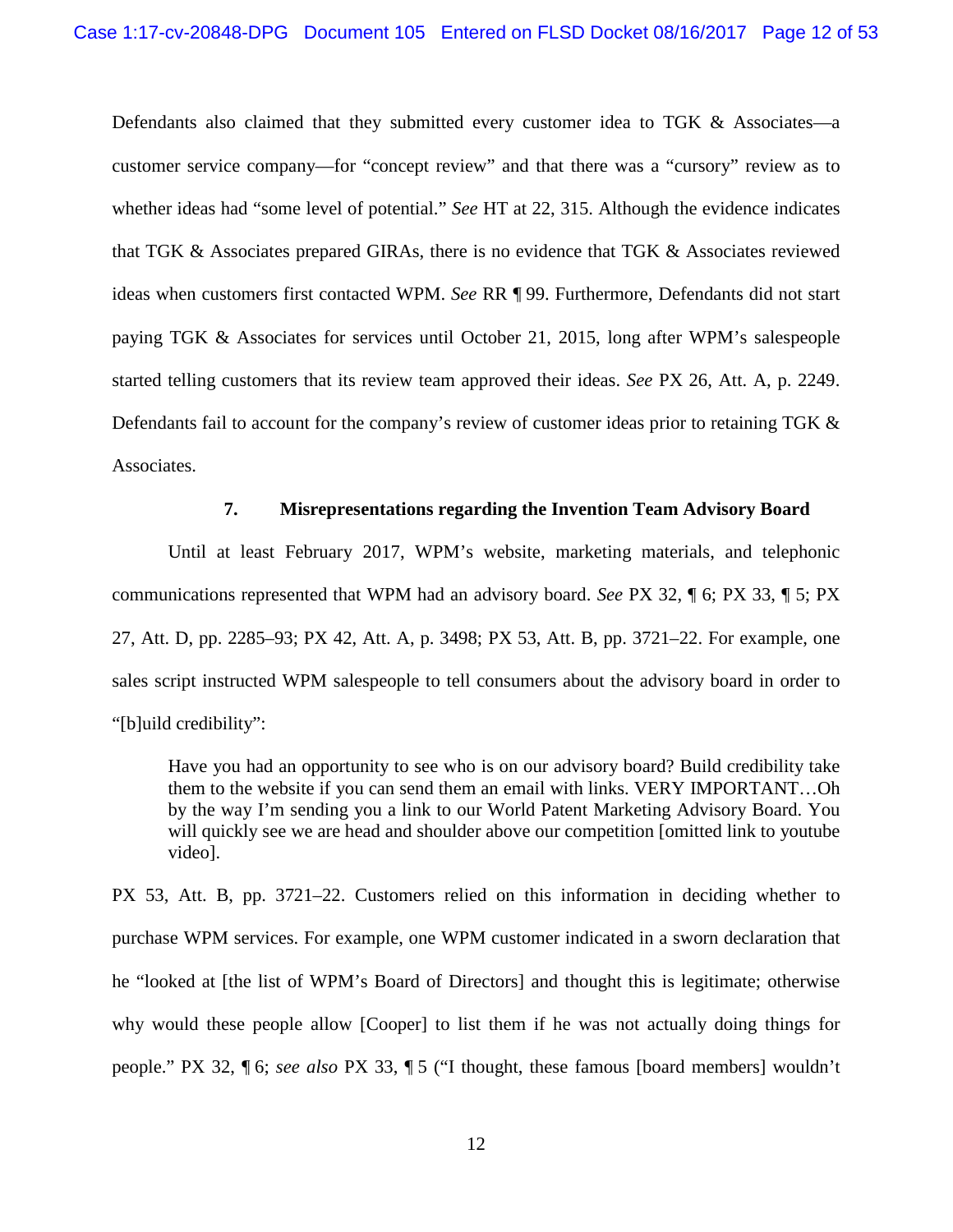recommend the company if the company was not legitimate."). However, at least six Advisory Board members did not advise the company and were not asked to review consumers' inventions. *See* PX 31, ¶ 25; PX 41, ¶¶ 7–9; PX 48, ¶¶ 6–8; PX 50, ¶¶ 8–9; PX 56, ¶¶ 2–5; RR ¶ 135.

## **8. Misrepresentations regarding Trade Shows**

WPM salespeople represented to consumers that they would showcase their inventions at trade shows. *See* PX 15, ¶ 13; PX 16, ¶ 18. One sales script, for example, states that WPM would "attend[ ] between 6 and 8 tradeshows every 12 months representing [the customer's] product" and that the tradeshows would be both domestic and international. PX 53, Att. B, p. 3747. Another script states that the WPM salesperson and the "marketing team are 95 percent of the time traveling worldwide to different trade shows." PX 53, Att. C, p. 3758; *see also* PX 53, Att. C, p. 3757 ("My team also attends tradeshows every three weeks to make connections and start relationships with manufacturers."). However, Graham stated that a division manager at WPM told him that "WPM didn't actually go to trade shows." PX 55, ¶ B6. The record reflects that at least one customer indicated that WPM's commitment to market his product at trade shows was one of the reasons he decided to work with WPM. PX 14 ¶ 3 ("I chose to work with World Patent Marketing due to their commitments to me, saying they would run a study with two major colleges to tell whether my invention was feasible, their commitment to fulfill my patent, and their commitment to market my product at trade shows and on websites.").

## **9. Misrepresentations regarding Financial Gain and Success**

The record reveals that Defendants' sales scripts instructed WPM salespeople to tell consumers that the review team loved their ideas and that they saw potential in patenting and licensing their ideas. PX 53, Att. B, p. 3740. Another sales script instructs salespeople to tell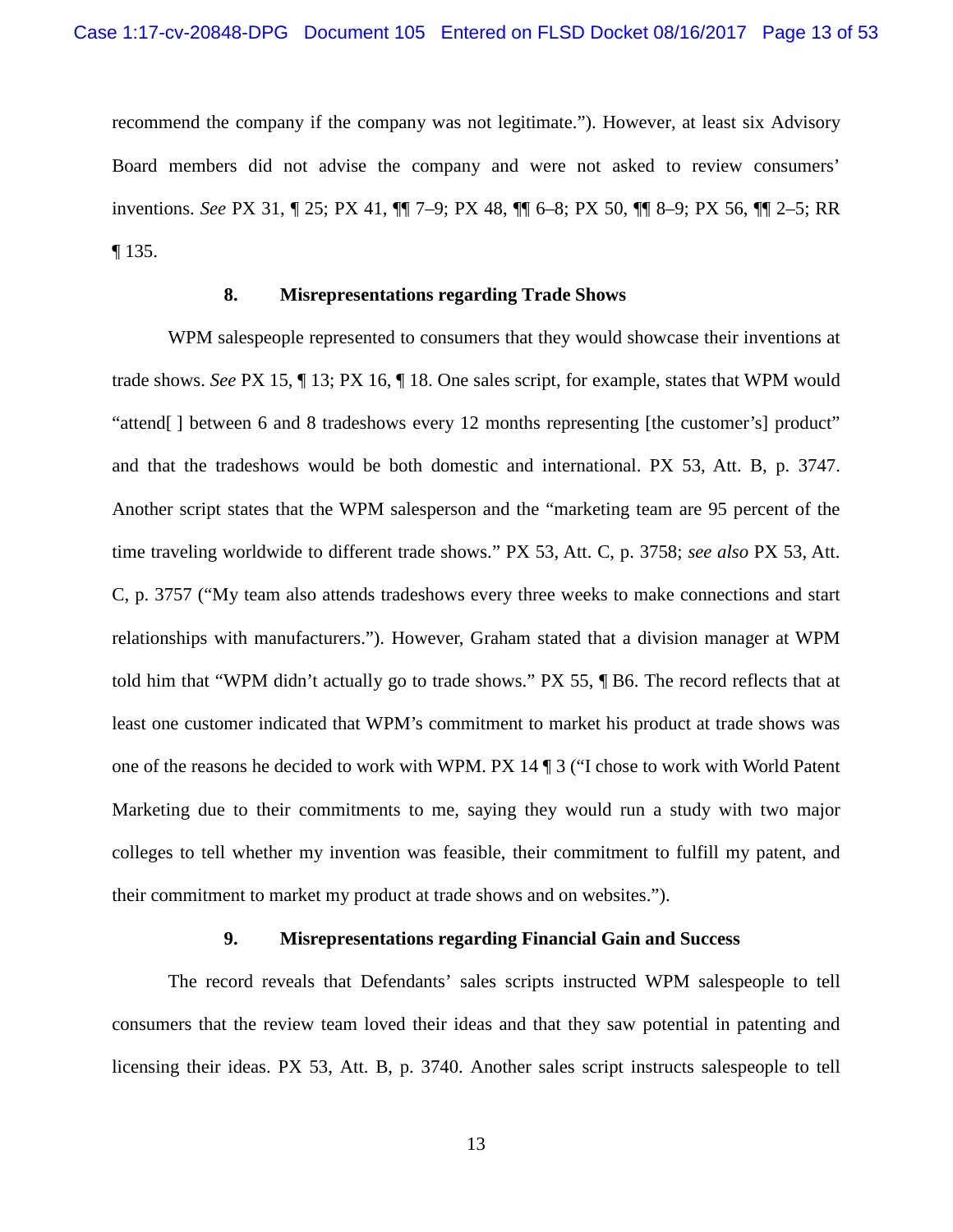consumers that the success rate of receiving a patent filed by WPM "will be higher than 80%." PX 53, Att. C, p. 3762. In sworn declarations, WPM customers stated that in telephonic communications, WPM salespeople told them that they could make millions and billions of dollars from their inventions if they worked with WPM. *See* PX 1, ¶ 6; PX 4, ¶ 12; PX 5, ¶ 55.

Under Defendants' original business model, the GIRA assigned a "score" to consumers' ideas, and WPM salespeople almost always told consumers their inventions scored well and that their ideas were marketable. *See* PX 1, ¶¶ 5–6; PX 3, ¶ 5; PX 4, ¶ 8; PX 9, ¶ 12. And under Defendants' modified business model, Defendants sent approximately 100 emails to consumers relaying the "great news" that their patents were valued from \$2.5 million to \$4.05 million. RR ¶¶ 120, 122–23; RX U. In his First Interim Report, the Receiver stated that he viewed the value range in the emails to be a direct communication to consumers regarding the value of their patents and that the emails' congratulatory language was a misrepresentation to consumers. *Id.* ¶ 122.

Defendants argue that their website and marketing materials provided disclaimers that warned consumers of the low probability of financial success and of the risks involved in commercializing inventions. For example, Defendants contend the following message on WPM's website homepage serves as a disclaimer: "There are no guarantees. Most inventions fail. Those are the facts. Inventions, patents and product development is [*sic*] not for everybody. It's right for World Patent Marketing. Is it right for you?" DX W. Defendants also point to similar disclaimers in articles published on WPM's website, such as "Why Most Product Ideas and Inventions Fail," "What are my chances of getting rich off a new invention? NOT GOOD!", and "The Patent Bubble." DX A–B, F. Defendants also maintain that the following language contained in the contract to purchase a GIRA is evidence of a disclaimer: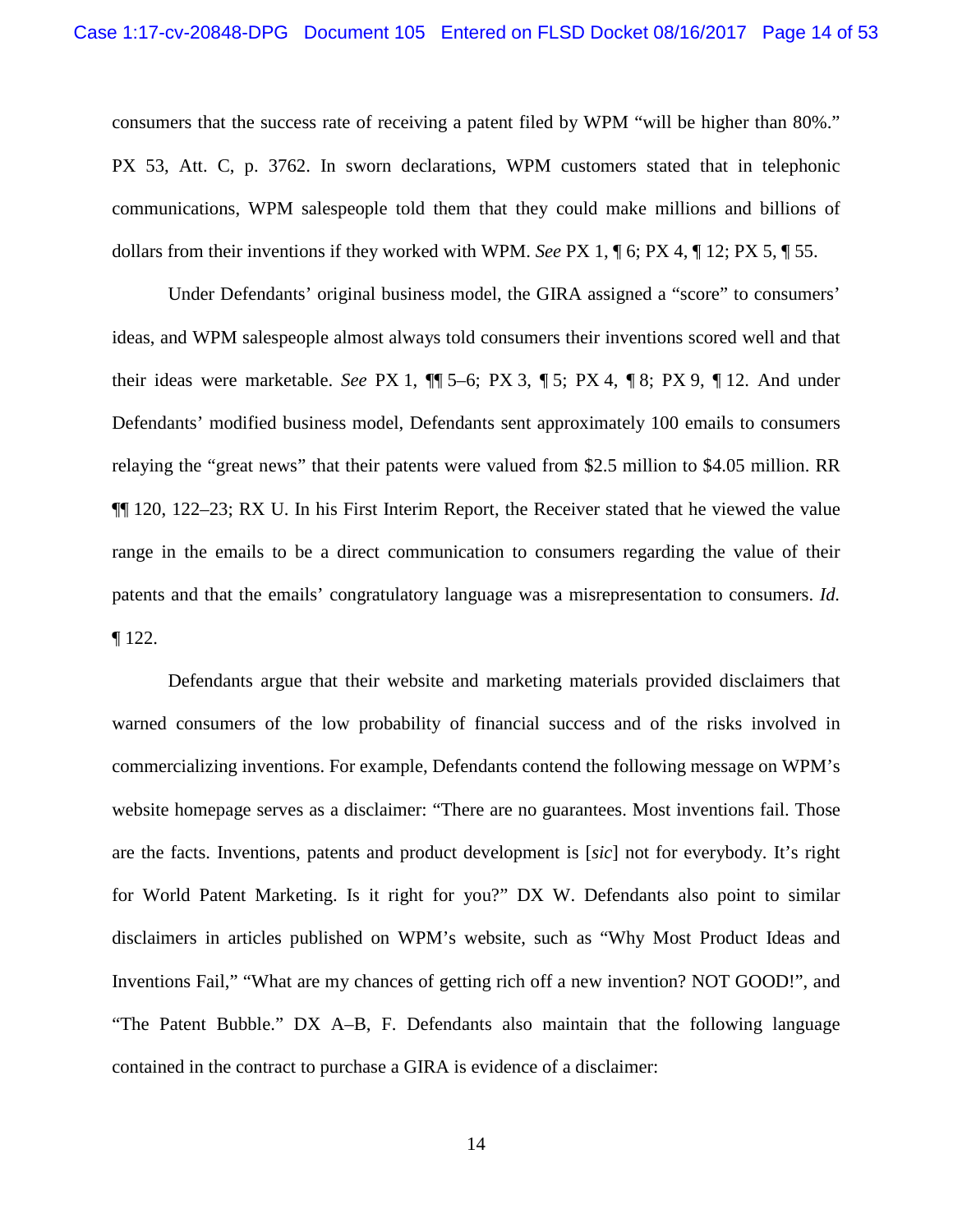The purpose of the Global Invention Royalty Analysis is to enable the inventor to professionally prepare and present their invention so it will get the exposure and support that it needs. You never get a second chance to make a first impression. Prematurely presenting an invention will lower your chance of success. No clients have received a net financial profit or licensing agreement solely as a direct result of this Global Invention Royalty Analysis through World Patent Marketing. This is only one piece of the puzzle. Inventors who intend to proceed with a patent application must also present a convincing case for their idea.

PX 17 at 1866. However, as set forth below, Defendants' disclaimers were insufficient and did not correct the misrepresentations made by Defendants.

Further, it is undisputed, and Cooper agrees, that no WPM inventor has ever realized a profit from his or her invention using WPM's services. *Id.* ¶ 141. Nor has any customer, through WPM, sold a meaningful number of units or entered into a significant licensing agreement with a third party to do so. *Id.*

## **10. Misrepresentations regarding Licensing and Manufacturing Agreements**

In telephonic communications and in marketing materials, Cooper and WPM salespeople told consumers that they had negotiated licensing and manufacturing agreements that resulted in the manufacture and sale of their customers' inventions. *See* PX 2, ¶ 18; PX 3, ¶¶ 6–7, Att. D, pp. 183–86; PX 31, ¶ 6; PX 32, ¶ 10. WPM salespeople also told consumers they would receive third-party licensing or manufacturing deals. *See* PX 6, ¶ 6; PX 16, ¶ 27. For example, one sales script states: "Now, regarding manufacturers, as per the USPTO, 2 out of 5 ideas eventually see the marketplace. That is why we take your product to multiple manufacturers so that if one doesn't like your idea there are still hundreds and thousands of other manufacturers that might have an interest in your product." PX 53, Att. C, p. 3762.

However, in sworn declarations, WPM customers indicate that they did not receive lucrative licensing deals or any returns on their investments. *See* PX 1, ¶ 23; PX 2, ¶ 29; PX 4, ¶ 42; PX 31, ¶ 31; PX 32, ¶¶ 31, 34. Indeed, it is undisputed, and Cooper agrees, that no WPM inventor, through WPM, entered into a significant licensing agreement with a third party. RR ¶ 141.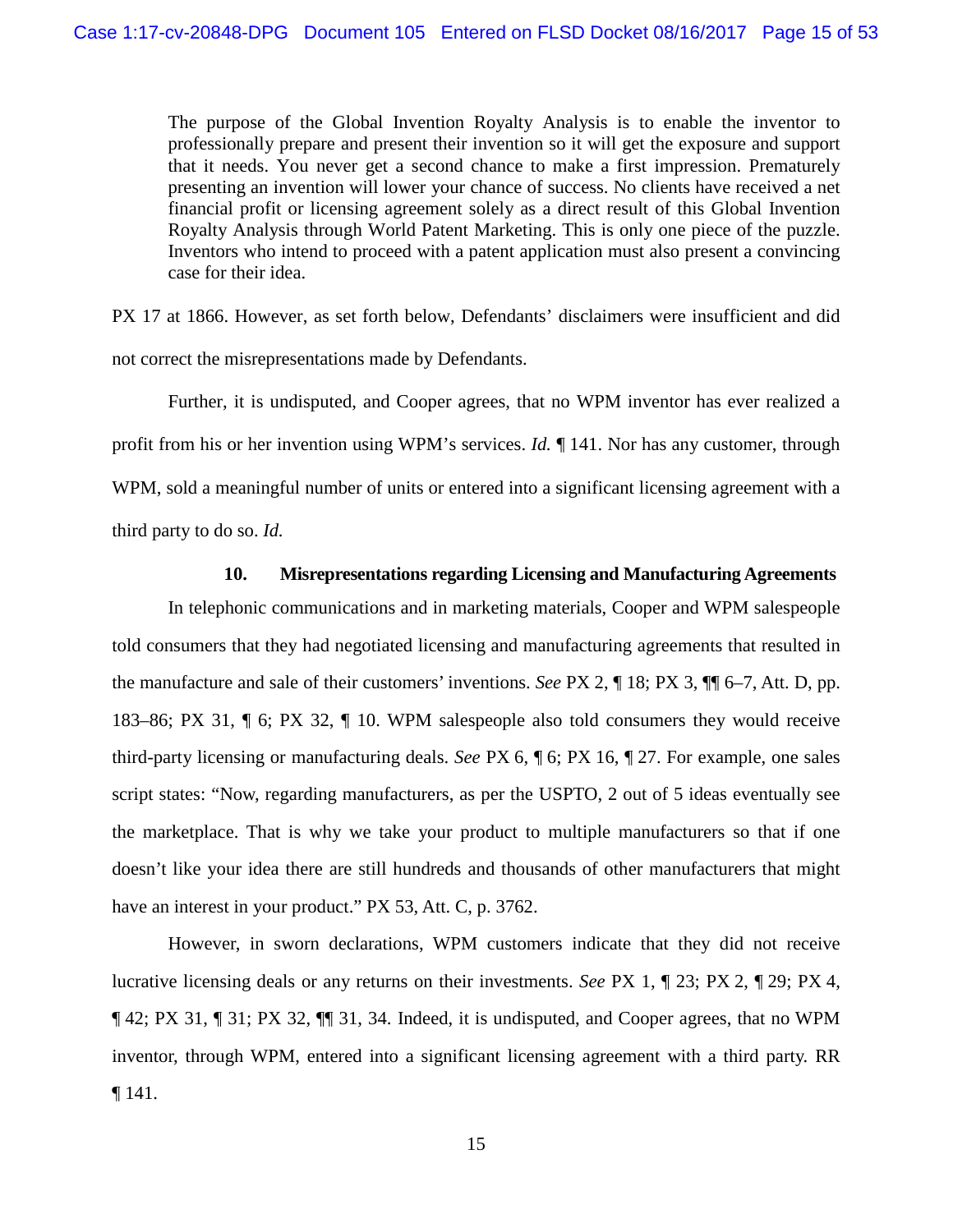#### **11. Misrepresentations regarding a Global Patent**

Defendants represented to consumers that WPM's "Global Patent Application" would entitle customers to a global patent for a one-time fee. *See* PX 1, ¶¶ 6–7; PX 16, ¶¶ 15–16, 22; PX 32, ¶ 10; PX 49, ¶¶ 13–16. However, a global patent does not exist. The PTO offers a Patent Cooperation Treaty ("PCT") application, which was part of Defendants' Global Patent Application package. *See* PX 20, ¶ 14; PX 4, Att. C, p. 336. The PCT Application allows inventors to file one application as a placeholder for separate applications in each PCT signatory country; however, inventors then have thirty months to directly request patents from the national patent offices of each country, and they must pay national filing fees and translation fees. PX 20, ¶¶ 14–17. Defendants did not tell customers that the PCT application was only a temporary placeholder, and that customers would need to file separate applications in each country or risk having their applications abandoned. *See* PX 32, ¶¶ 10, 24; PX 46, ¶ 8. Defendants also did not tell customers about any additional fees associated with the PCT application, and neither the PPPC brochure nor the PPPC contract disclosed additional fees associated with the PCT application. *See, e.g.*, PX 32, ¶¶ 10, 24 (Declaration of a WPM customer stating that Cooper "did not explain to [him] that [he] would have to apply to each country individually or pay more money for each additional country"); PX 44,  $\P$  11. Instead, a sales script reveals that WPM salespeople were instructed to affirmatively tell consumers that there would be no additional fees. PX 53, App. B, pp. 3748–49.

### **12. Misrepresentations regarding WPM China**

In telephonic communications and in marketing materials, Defendants represented to consumers that WPM has a manufacturing plant in China, and referred to it as "WPM China." *See* PX 2, ¶ 7; PX 4, ¶ 9–10; PX 10, ¶ 19. WPM China also appeared in sample agreements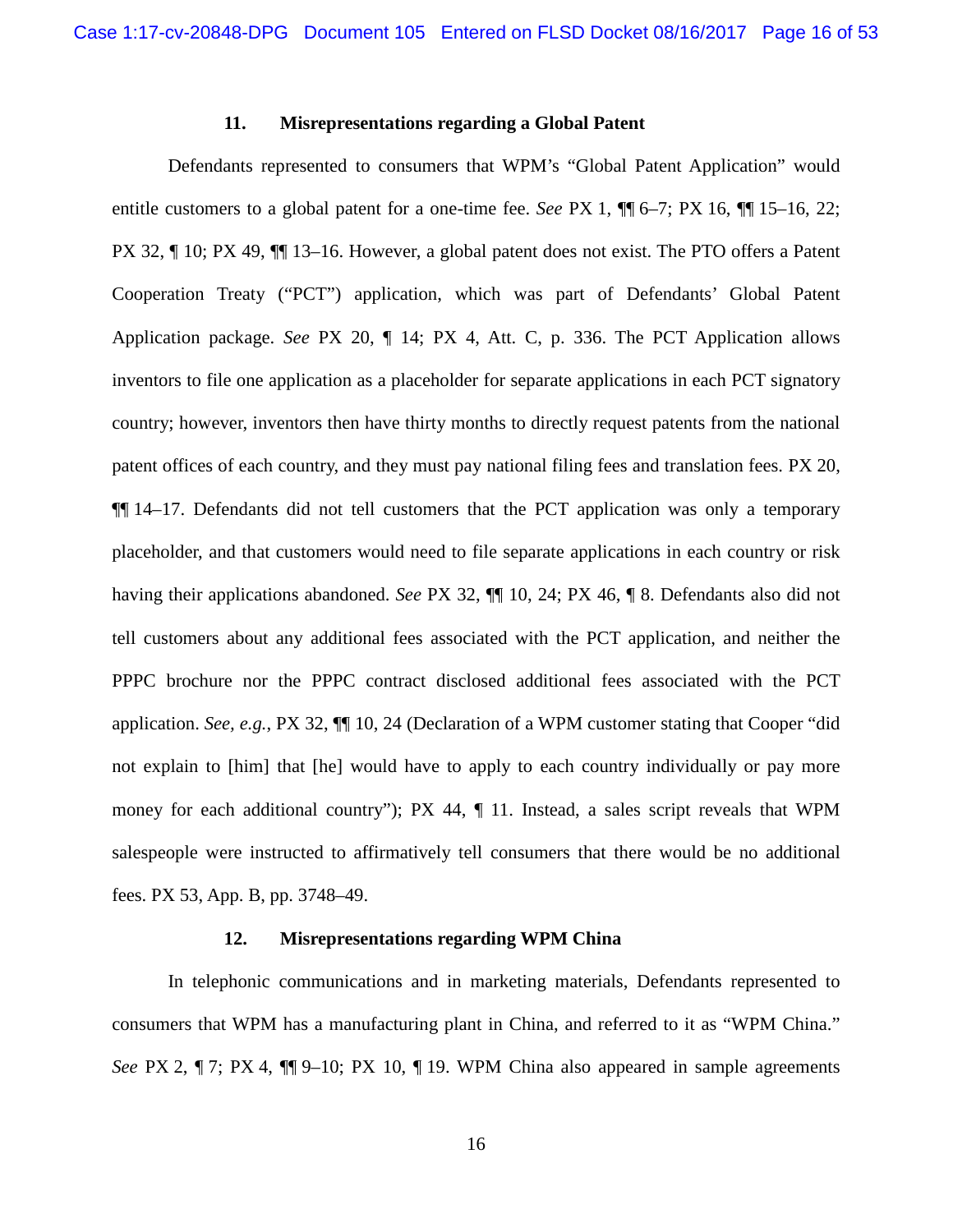with consumers. *See* PX 25, Att. I, p. 2236. Defendants created marketing materials touting licensing deals between "WPM China" and inventors. *See* PX 10, ¶ 30, Att. D, p. 1060; PX 17, Att. B, pp. 1871–73, 1875–77, 1884–87. For example, in one press release regarding the Bimini Top Push Mower, Defendants stated: "The manufacturer is none other than World Patent Marketing China, World Patent Marketing's manufacturing division. World Patent Marketing has exclusively licensed the Bimini Top Push Mower for ten years and will distribute the product worldwide." PX 27, Att. U, p. 2627.

In its marketing materials, Defendants told consumers that WPM had access to a staff on ground in China. PX 3, Att. D, p. 185; PX 6, Att. L, p. 647; PX 7, Att. J, p. 763; PX 17, Att. B, p. 1901; PX 27, Att. P, p. 2517. WPM salespeople also told consumers that in order to take advantage of WPM's manufacturing plant and office in China, they had to purchase the more expensive WPM package for an international patent that included China. *See* PX 2, ¶ 7; PX 4, ¶ 9.

Defendants' business records and email communications reveal that WPM never had a division in China; rather, Cooper concedes that WPM merely had contacts at factories in China that could manufacture various products. RR ¶ 125. Counsel for Defendants confirmed at the hearing that "[t]here is no entity named WPM China" and that "there is no World Patent" Marketing affiliate in China." HT at 301–02.

#### **13. Misrepresentations regarding Additional Fees**

Customers who signed PPPC contracts with WPM paid \$8,995 to \$64,995 for various domestic and international patent applications. PX 16, Att. C, pp. 1800–01. At the time customers signed PPPC contracts with WPM, WPM salespeople used sales scripts to tell customers that they would not have to pay another fee. *See* PX 8, ¶ 23; PX 10, ¶ 11; PX 16, ¶ 16;

17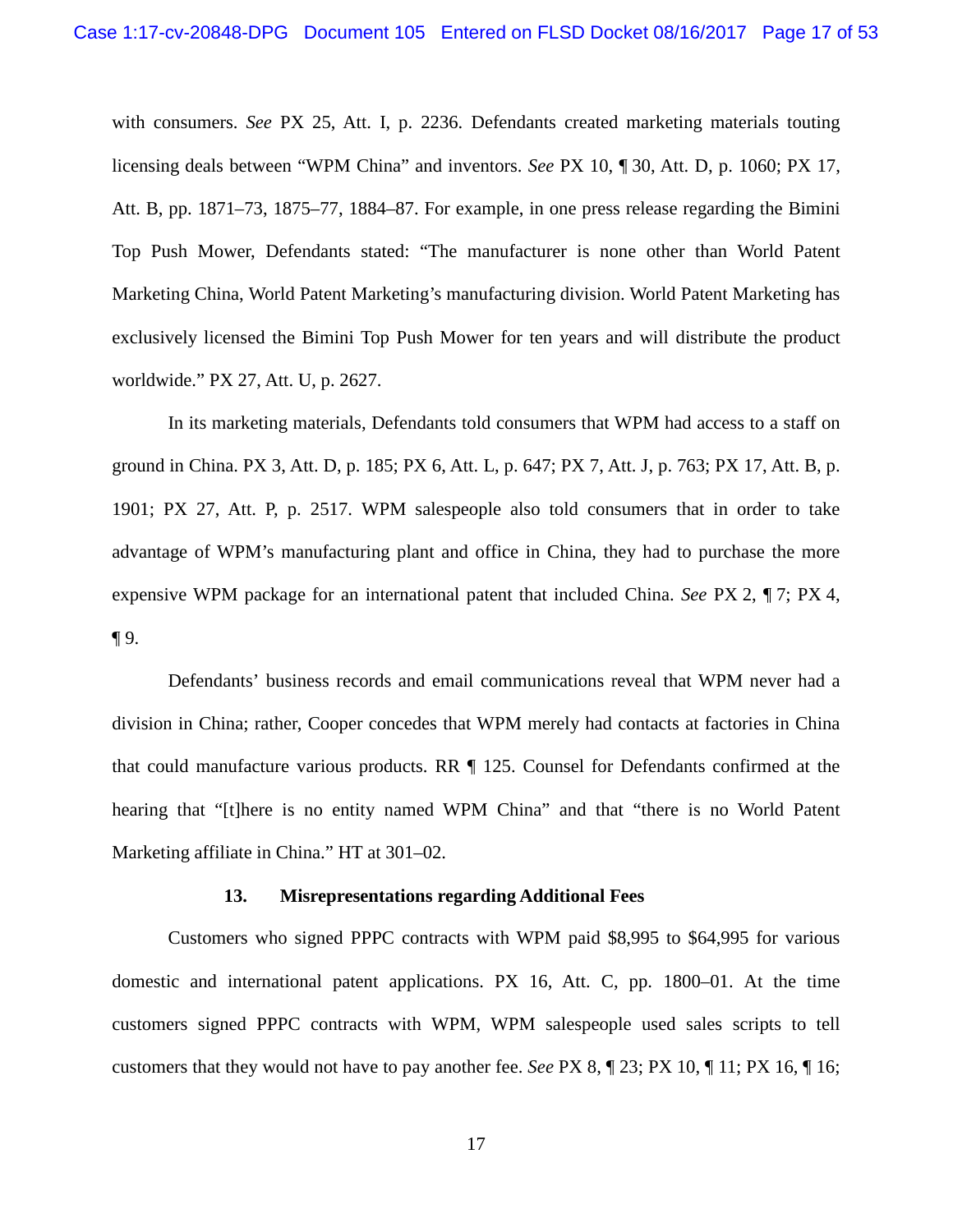PX 17, ¶¶ 18, 23; PX 53, Att. B, p. 3739. WPM's contract also stated, in capital letters: "THE INVENTOR WILL NOT BE HELD RESPONSIBLE FOR ANY ADDITIONAL EXPENSES INCURRED OR ASSESSED BY WORLD PATENT MARKETING, OTHER THAN THOSE DEFINED WITHIN THE SCOPE OF THIS AGREEMENT." PX 1, Att. B, p. 87. However, the record indicates that there were instances in which Defendants asked customers for additional fees after they paid for their patent packages. PX 1, ¶ 20; PX 5 ¶¶ 18–19, 47–50; PX 31, ¶¶ 8–12; PX 36, ¶¶ 7, 10–12.

#### **E.** *Customer Complaints*

Although WPM almost always filed patent applications, customers rarely—if ever received a patent. *See, e.g.*, PX 1, ¶ 18, 23; PX 4, ¶¶ 40–42; PX 5, ¶ 51; PX 6, ¶ 28; PX 7, ¶ 36; PX 8, ¶¶ 34–36; PX 9, ¶ 76; PX 10, ¶ 27; PX 11, ¶¶ 19, 22–26; PX 15, ¶ 33; PX 19, Att. B, pp. 2111–12; PX 54, ¶ 2. In February 2016, the PTO received a complaint from a WPM customer, which prompted the PTO's Office of Enrollment and Discipline to initiate an investigation into the activities of WPM's patent agent. PX 19, ¶ 6. Defendants concede that in some cases WPM's patent services were flawed, but they attribute the flaws to Mikhailova, and they state that they attempted to remediate problems with patent applications submitted by Mikhailova by transferring her WPM customer files to other patent application vendors. Cooper Decl. ¶ 15. However, Defendants fail to provide evidence that they indeed remediated the problems with the patent applications.

Defendants also argue that unlike a sham company that leaves consumers emptyhanded, Defendants provided real marketing services to consumers. Although WPM customers did receive some marketing materials for their invention ideas such as brochures, press releases, and banner designs, these materials were of poor quality. *See* PX 1, ¶ 19; PX 4, ¶ 42; PX 5, ¶ 60;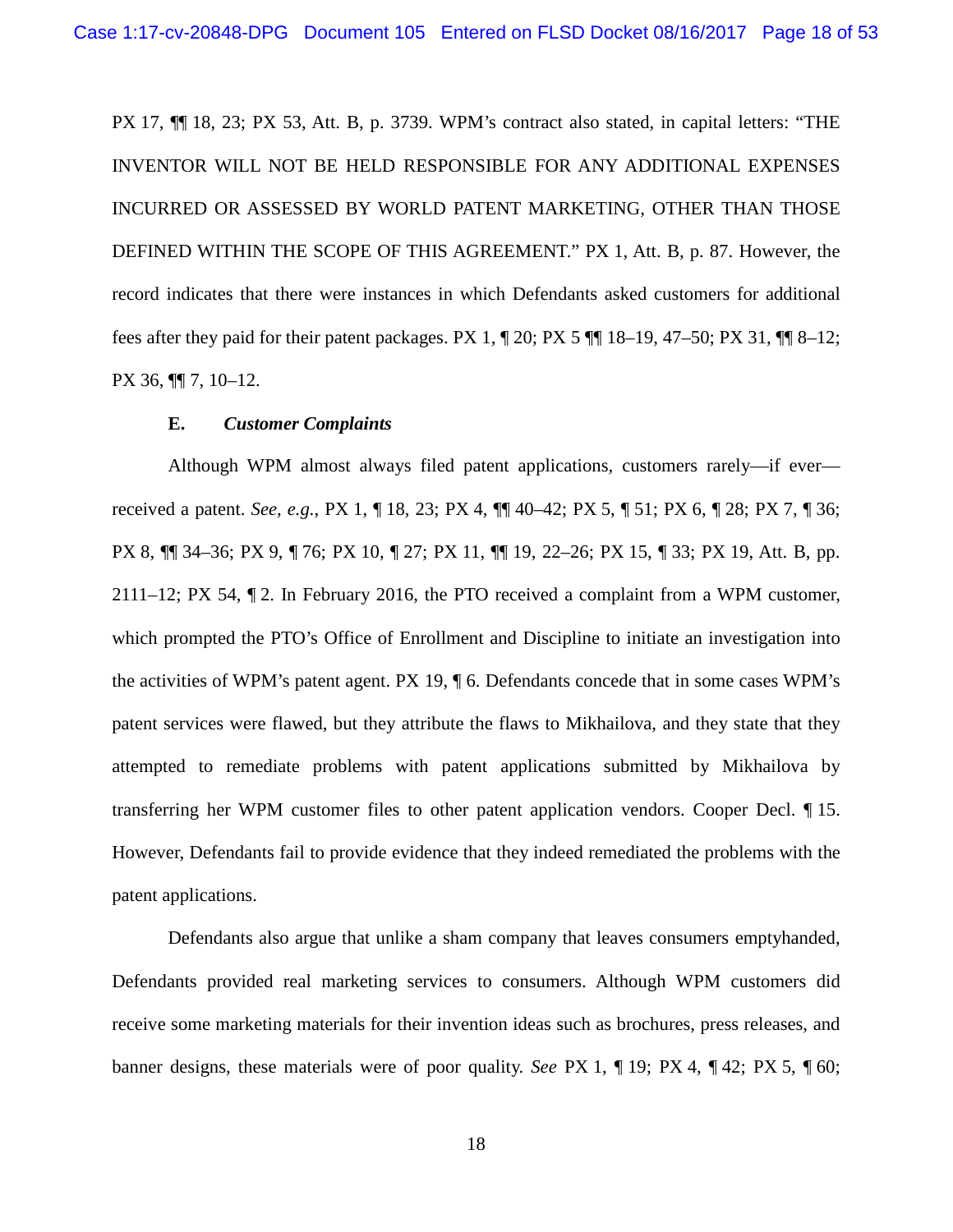PX 6, ¶¶ 22, 26, Att. L, pp. 632–82; PX 8, ¶ 15; PX 9, ¶¶ 35–36, 40–43; PX 10, ¶ 27; PX 15, ¶¶ 28, 30, 32; PX 16, ¶ 34. For example, when a brother and sister who had each ordered GIRAs for separate inventions noticed that the "Unique Aspects" sections of their GIRAs were identical, the sister contacted Graham about the form language. RR ¶¶ 108–09. Alarmed that the GIRAs appeared fraudulent, Graham emailed Cooper, who responded by calling him a "f--king idiot." *Id.* ¶ 115.

And when Defendants did provide tangible products, they were markedly different from their customers' contracted ideas. For example, Ryan Masti testified that Defendants sent him a "splash page" for a website, with the URL GetSocial.life—despite the fact that Masti's product was called "Socially Accepted," and the domain name for "socially accepted" was available. HT at 70–71, 78, 84. It is therefore not surprising that in less than two weeks, the Receiver received over 800 emails from customers, the majority of which contained complaints about WPM. RR ¶ 65.

Despite the poor quality of Defendants' services, customers reported that when they performed due diligence and researched WPM online, they found only positive reviews. *See* PX 1, ¶ 3; PX 3, ¶ 3; PX 4, ¶ 2; PX 6, ¶ 2; PX 7, ¶ 3; PX 8, ¶ 2; PX 10, ¶ 2; PX 11, ¶ 2; PX 13, ¶ 5; PX 16, ¶¶ 3–4; PX 17, ¶ 6. When customers became frustrated and complained to Defendants that WPM did not fulfill its promises, many threatened to report WPM's actions to the Better Business Bureau ("BBB"), offices of state attorneys general, the FTC, and other consumer agencies. *See* PX 1, ¶ 21; PX 3, ¶¶ 20, 33; PX 4, Att. G, pp. 457–58; PX 6, ¶¶ 19–20. In response, Defendants—including Cooper and WPM's head of security—and WPM's lawyers intimidated and threatened customers to prevent them from complaining and to compel them to retract complaints. *See* PX 1, ¶ 21; PX 3, ¶¶ 23, 28–29, 34–37; PX 4, ¶ 39, Att. H, p. 459; PX 5,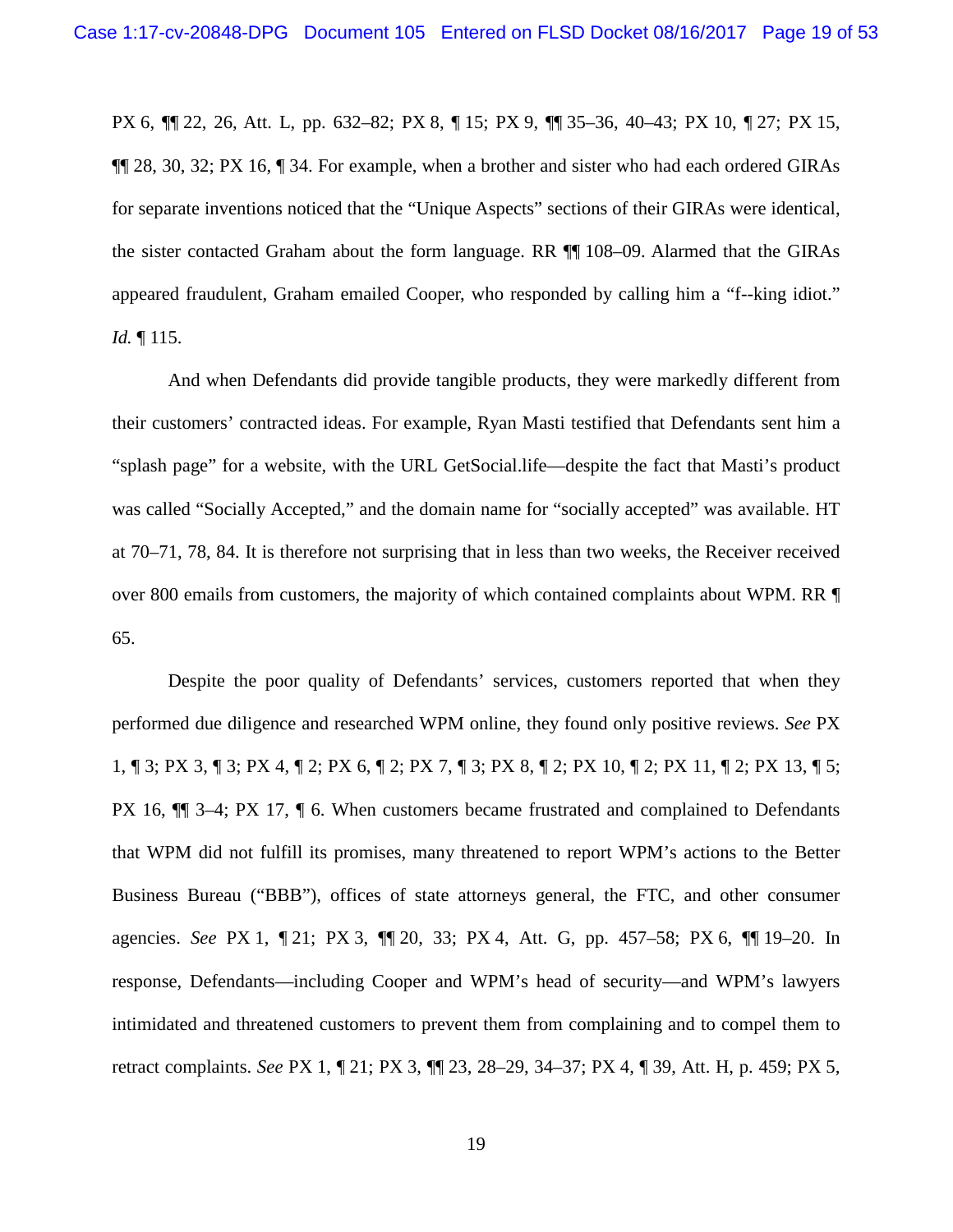¶ 52; PX 6, ¶¶ 19–20, Att. G, p. 614, Att. H, p. 615; PX 11, ¶ 18, Att. J, pp. 1168–69; PX 53, Att. F, pp. 3957, 4045, 4058.

One customer, for example, emailed a WPM board member to inquire whether WPM was a fraudulent company. The board member forwarded the email to Cooper, and Cooper replied to the customer, copied his attorneys, and implicitly threatened the customer with legal action. PX 53, Att. F, p. 4142 ("Hey Genius [ ] I understand you emailed one of my board members telling her you think my company lacks integrity and you think we might be a fraud. Just wanted to let you know that is probably going to be the most expensive email you ever sent. I hope it was worth it ... meet my attorneys Eric Creizman and Andrew Levi [ ] they really enjoy meeting new people."). When another customer asked for a refund when no work had been done on her invention and mentioned filing a complaint with the BBB, Cooper's lawyer sent her a letter stating that her conduct was "illegal" and she was subject to fines or imprisonment, or both. He told her "you have proceeded far beyond what the law defines as free speech and, instead, have engaged in an unlawful and intentional interruption of World Patent Marketing's business .…World Patent Marketing hereby demands that you immediately cease and desist from making threats to defame it or illegally publish such statements to the Better Business Bureau." PX 3, ¶¶ 14, 19–38, Att. J, pp. 201–02. After months of trying to receive a refund or services, she filed a complaint with the BBB. She received a letter from a second lawyer who told her that seeking a refund constitutes extortion under Florida law and, "since you used email to make your threats, you would be subject to a federal extortion charge, which carries a term of imprisonment of up to two years and potential criminal fines. *See* 18 U.S.C. § 875(d)." PX 3, Att. Q, pp. 210–11; *see also id.* ¶¶ 14, 19–38, Att. J, pp. 201–02.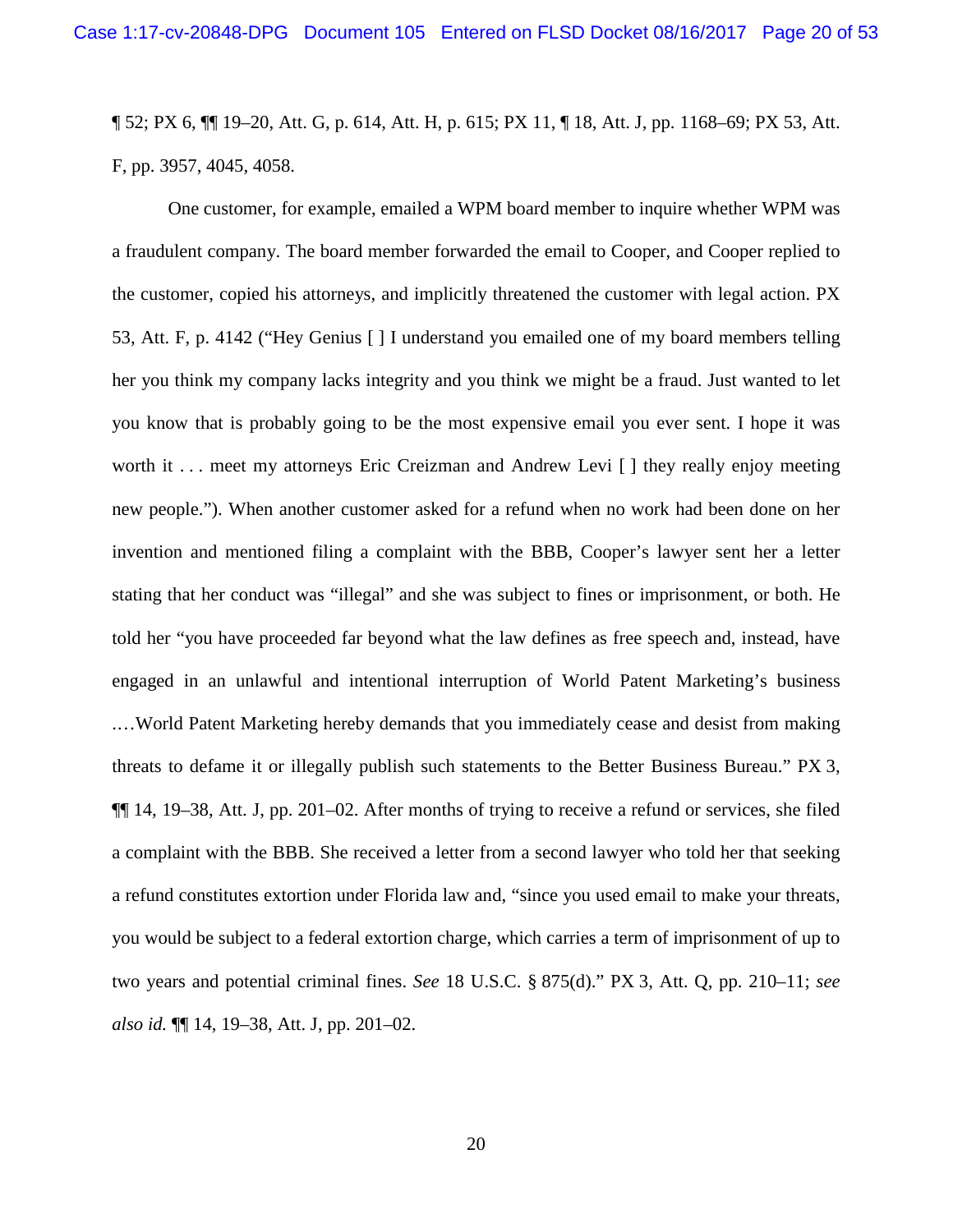Defendants also sent emails to WPM customers with links to Cooper's blog, which featured posts about his security detail comprised of ex-Israeli soldiers who "knockout first and ask questions later," his role in having an ex-employee arrested on extortion charges, and a warning to "say a bad word about him and watch his legal team take action"—"[h]e takes it all personally and keeps grudges filed away." PX 27, ¶¶ 41–42, Atts. EE–FF, pp. 2752–79; PX 5, Att. M, pp. 527–29. In response to these and other communications, many customers have reported that they were fearful of Cooper and repercussions if they complained. *See* PX 3, ¶ 33; PX 4, ¶ 39; PX 6, ¶ 19; PX 7, ¶ 37; PX 9, ¶ 79.

#### **F.** *Ongoing Misrepresentations*

Defendants contend that because they switched from their first business model to their second business model, a preliminary injunction enjoining them from committing deceptive acts or practices under their first business model is moot. [ECF No. 37 at 4]. However, the record reveals that although Defendants may have changed the names of their services, they continue to provide similar services—and similar misrepresentations—under their second business model. In January 2017, the FTC conducted an undercover investigation, which was led by Investigator Tyndall. Tyndall's undercover call revealed that as of February 2017, consumers still paid for an analysis, which Defendants called a PIIR instead of a GIRA. PX 30, ¶¶ 34, 36.

WPM's records also indicate that Defendants sent approximately 100 emails between February 8, 2017, and March 9, 2017, showing that WPM and TGK & Associates have continued to prepare provisional patent applications for customers. RR ¶¶ 116, 118. The email states that WPM's preparation of the provisional patent applications are free, and it then instructs customers to print and sign the provisional patent applications, pay the PTO's filing fee, and mail the applications to the PTO. RX S. The applications appear to be poorly completed and contain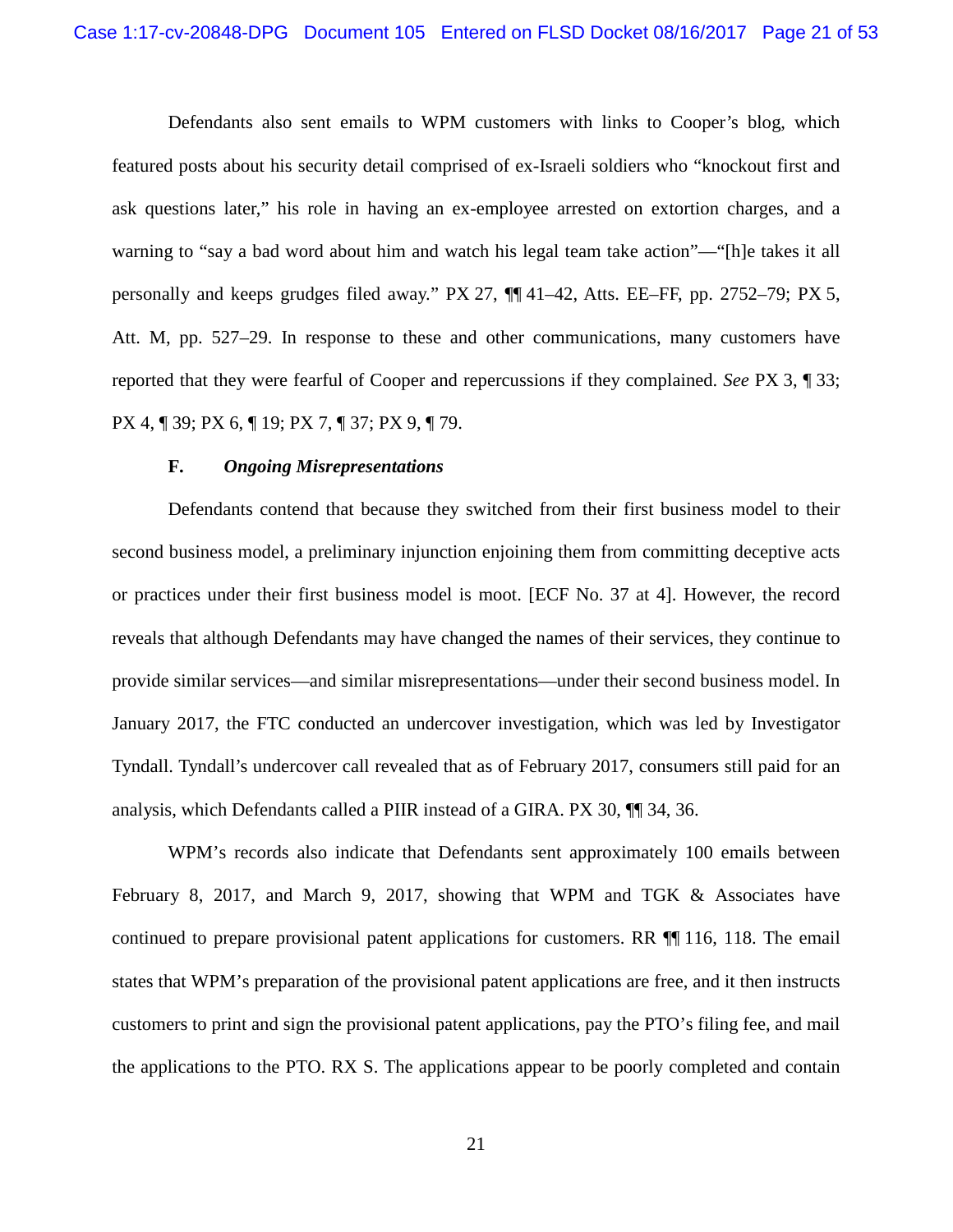rudimentary drawings, if any. *Id.* ¶ 119. Although marketed as a free service in the email, it is unknown whether some or all of these customers paid WPM for this or other services that WPM provided. *Id.*

And as of March 2017, the PTO was continuing to receive new patent applications from WPM. PX 46,  $\P$ 4; PX 47,  $\P$ 5. The Receiver also located a database within WPM's Google Docs, which lists 1,504 customers who had purchased patent-related services including provisional and nonprovisional patent filings. RR ¶ 64. Even if the Court were to find that Defendants' change in business model was more than superficial, Defendants have conceded that they continue to assist existing customers who purchased plans under the first model with their patent applications. [ECF No. 37 at 17]. Accordingly, Defendants misrepresentations can induce existing customers to continue paying for nonexistent and useless services. While Defendants will certainly be permitted to prove that they discontinued their deceptive and unfair acts and practices on a motion for summary judgment or at trial, the current record does not support their claim.

#### **III. CONCLUSIONS OF LAW**

The FTC Act "empower[s] and direct[s]" the FTC to prevent "unfair or deceptive acts or practices" in the marketplace. *See* 15 U.S.C. § 45(a). The statutory scheme underlying the FTC Act provides the FTC "an influential role" in interpreting whether an act or practice is "unfair or deceptive" under Section 5 of the Act. *FTC v. Colgate-Palmolive Co.*, 380 U.S. 374, 384–85 (1965); *see also FTC v. Indiana Fed'n of Dentists*, 476 U.S. 447, 454 (1986); *FTC v. Sperry & Hutchinson Co.*, 405 U.S. 233, 242–43 (1972). "Moreover, as an administrative agency which deals continually with cases in the area, the [FTC] is often in a better position than are courts to determine when a practice is 'deceptive' within the meaning of the Act." *Colgate-Palmolive*, 380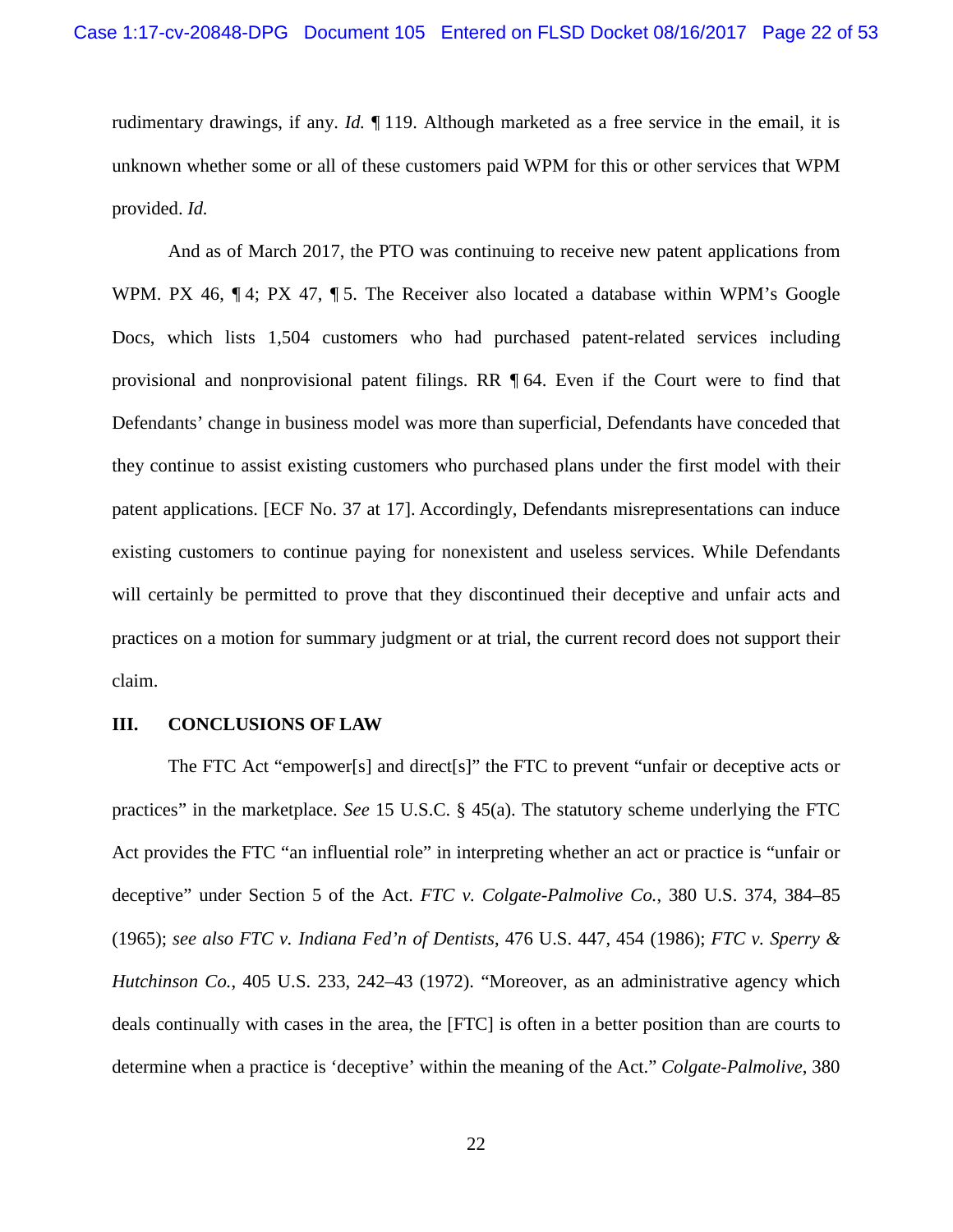U.S. at 385. As such, "the [FTC's] judgment is to be given great weight by reviewing courts." *Id.* It is with this deferential framework in mind that the Court makes the following conclusions of law.

## **A.** *Standards for Granting a Preliminary Injunction*

Section 13(b) of the FTC Act, 15 U.S.C. § 53(b), authorizes the FTC to seek, and this Court to grant, preliminary and permanent injunctive relief enjoining violations of Section 5 of the FTC Act, as well as "any ancillary relief necessary to accomplish complete justice." *FTC v. USA Fin., LLC*, 415 F. App'x 970, 976 (11th Cir. 2011) (per curiam) (quoting *FTC v. U.S. Oil & Gas Corp.*, 748 F.2d 1431, 1432 (11th Cir. 1984) (per curiam)). The purpose of a preliminary injunction is to maintain the status quo pending a trial on the merits. *Univ. of Tex. v. Camenisch*, 451 U.S. 390, 395 (1981).

Given this limited purpose, and given the haste that is often necessary if those positions are to be preserved, a preliminary injunction is customarily granted on the basis of procedures that are less formal and evidence that is less complete than in a trial on the merits. A party thus is not required to prove his case in full at a preliminary-injunction hearing ... and the findings of fact and conclusions of law made by a court granting a preliminary injunction are not binding at trial on the merits.

*Id.* Because the procedures are less formal, the evidentiary rules are relaxed and the Court is permitted to rely on evidence that might not be admissible for a permanent injunction, "so long as the evidence is appropriate given the character and purpose of the injunction proceedings." *Caron Found. of Fla., Inc. v. City of Delray Beach*, 879 F. Supp. 2d 1353, 1360 (S.D. Fla. 2012) (citing *Levi Strauss & Co. v. Sunrise Int'l Trading, Inc.*, 51 F.3d 982, 985 (11th Cir. 1995) and *McDonald's Corp. v. Robertson*, 147 F.3d 1301, 1310–13 (11th Cir. 1998)).

"For the FTC to obtain injunctive relief, it must show that (1) it is likely to succeed on the merits, and (2) injunctive relief is in the public interest." *FTC v. IAB Mktg. Assocs., LP*, 746 F.3d 1228, 1232 (11th Cir. 2014) (citing *FTC v. Univ. Health, Inc*., 938 F.2d 1206, 1217–18 (11th Cir.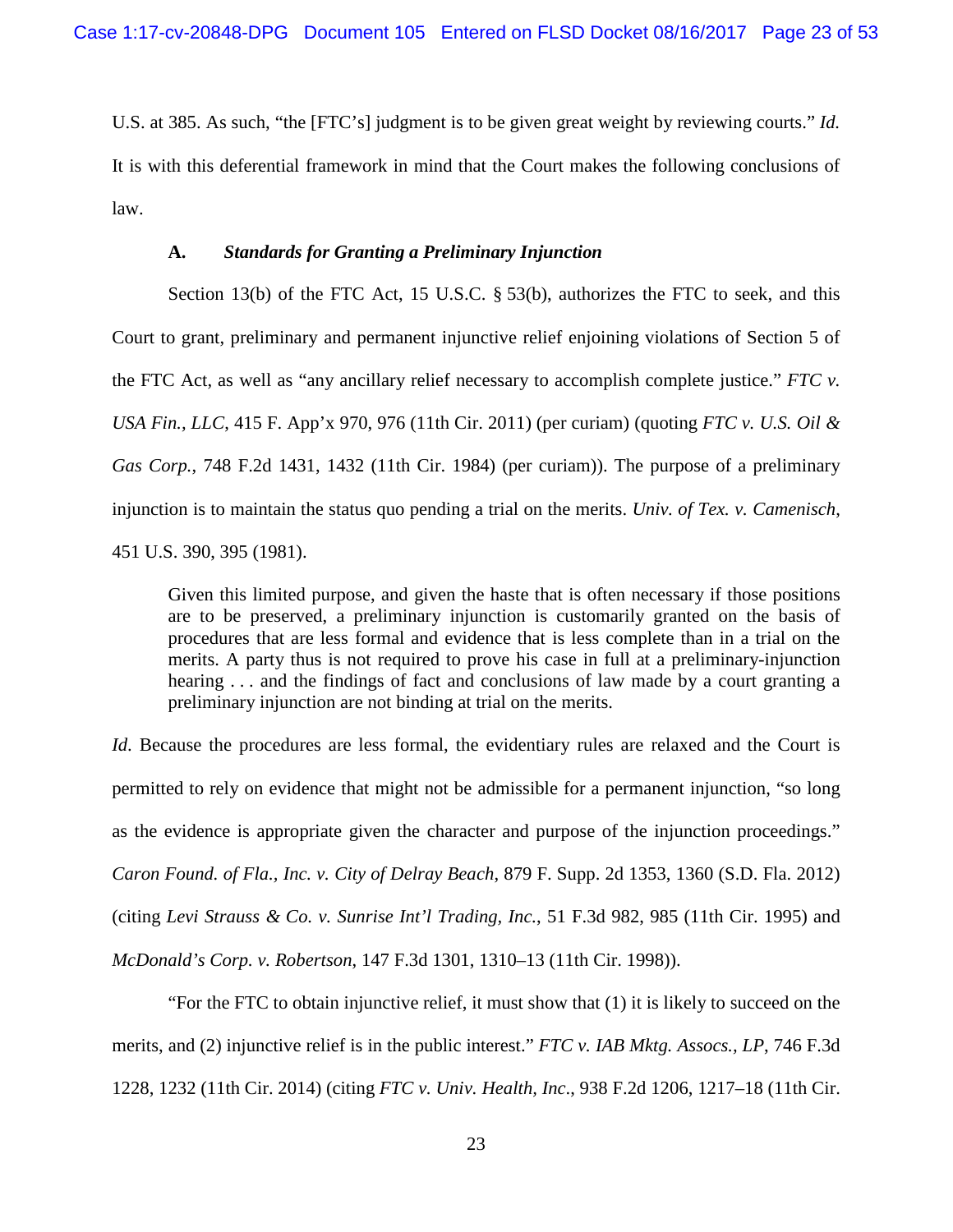1991)). Unlike private litigants, the FTC is not required to demonstrate irreparable injury to obtain injunctive relief. *IAB Mktg.*, 746 F.3d at 1232.

### **B.** *Likelihood of Success on the Merits*

The FTC alleges that Defendants violated Section 5(a) of the FTC Act by making a series of material misrepresentations that misled consumers and by unfairly suppressing consumer complaints. Section 5(a) of the FTC Act prohibits "unfair or deceptive acts or practices in or affecting commerce." 15 U.S.C.  $\S$  45(a)(1).

#### **1. Deception**

To establish that an act or practice is deceptive under Section 5(a) of the FTC Act, "the FTC must establish that (1) there was a representation, (2) the representation was likely to mislead customers acting reasonably under the circumstances, and (3) the representation was material." *FTC v. Tashman*, 318 F.3d 1273, 1277 (11th Cir. 2003). When assessing whether a representation is likely to mislead consumers acting reasonably under the circumstances, courts consider the "overall, net impression rather than the literal truth or falsity" of the representation. *FTC v. Nat'l Urological Grp., Inc.*, 645 F. Supp. 2d 1167, 1189 (N.D. Ga. 2008), *aff'd*, 356 F. App'x 358 (11th Cir. 2009) (per curiam) (citing *FTC v. Peoples Credit First, LLC*, No. 03-2353, 2005 WL 3468588, at \*5 (M.D. Fla. Dec. 18, 2005), *aff'd*, 244 F. App'x 942 (11th Cir. 2007) (per curiam)).

"A representation is material if it is of a kind usually relied upon by a reasonably prudent person." *FTC v. Transnet Wireless Corp.*, 506 F. Supp. 2d 1247, 1266 (S.D. Fla. 2007) (citation omitted). "If a significant number of prospective purchasers are likely to attach importance to the representation in determining whether to engage in a proposed transaction, the representation is material." *FTC v. Washington Data Resources*, 856 F. Supp. 2d 1247, 1272–73 (M.D. Fla. 2012)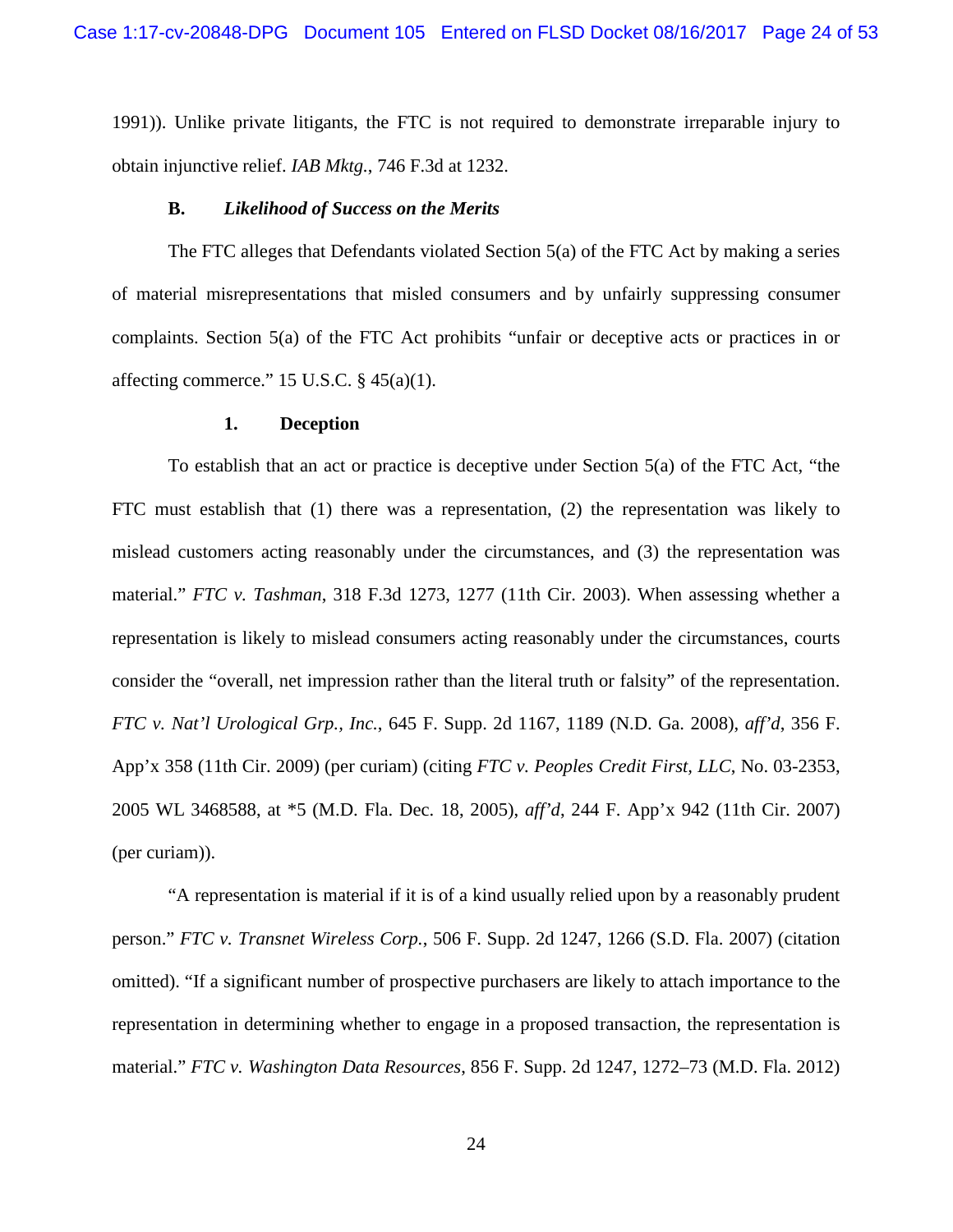(quoting RESTATEMENT (THIRD) OF UNFAIR COMPETITION § 3, cmt. b (1995)). "Express claims, or deliberately made implied claims, used to induce the purchase of a particular product or service are presumed to be material." *Transnet Wireless Corp.*, 506 F. Supp. 2d at 1267 (citation omitted). "Express claims directly represent the fact at issue while implied claims do so in an oblique or indirect way." *Kraft, Inc. v. FTC*, 970 F.2d 311, 318 n.4 (7th Cir. 1992). Implied claims are material if there is evidence that the seller intended to make the claims or if the claims address the central characteristics of the product or service offered. *See Novartis Corp. v. FTC*, 223 F.3d 783, 786–87 (D.C. Cir. 2000); *Kraft*, 970 F.2d at 322; *see also FTC v. Figgie Int'l, Inc.*, 994 F.2d 595, 604 (9th Cir. 1993) ("[N]othing in statute or case law [ ] protects from liability those who merely imply their deceptive claims; there is no such loophole.").

As detailed above, the record supports a finding that Defendants made a series of misrepresentations to consumers—many of which Defendants concede were false—and that these misrepresentations influenced consumers' decisions to purchase Defendants' services. Defendants' misrepresentations include that:

- (1) Purchase of Defendants' invention-promotion services is likely to result in financial gain for their customers;
- (2) Defendants have successfully marketed the invention ideas of many of their customers, resulting in royalties or sales of their inventions;
- (3) Defendants successfully marketed specific invention ideas, such as Teddy's Ballie Bumpers, Live Expert Chat, and Supreme Diva Jeans;
- (4) Consumers who buy one of Defendants' "global" packages will receive a globallyapplicable patent;
- (5) Defendants have regularly negotiated licensing and manufacturing agreements that have resulted in the manufacture and sale of their customers' inventions;
- (6) Consumers who buy Defendants' invention-promotion services will not have to pay any more money to receive Defendants' promised services; and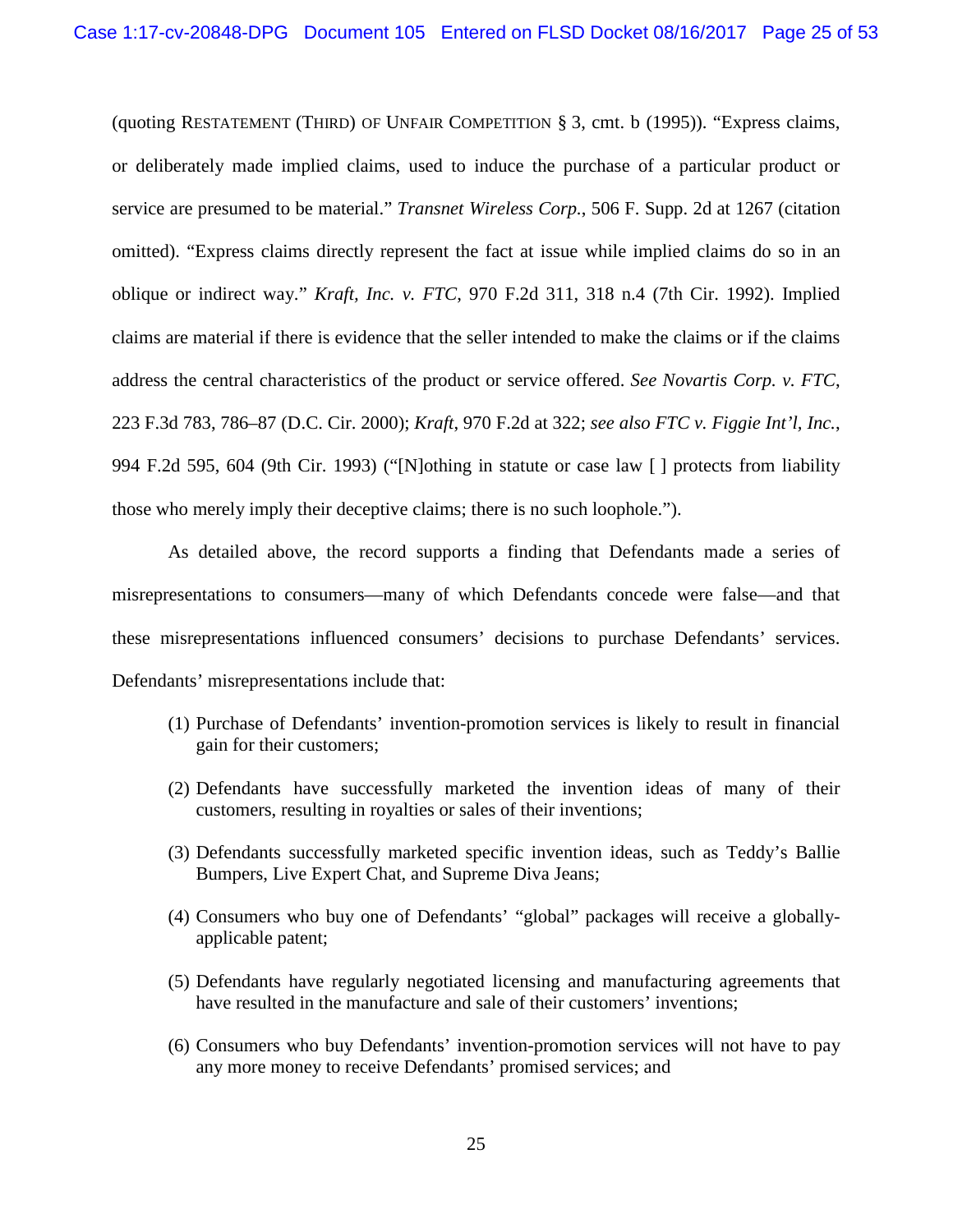(7) Defendants' "review team" approves customer ideas and rejects a large number of them.

These misrepresentations are likely to mislead consumers acting reasonably under the circumstances because they provide the net impression that Defendants will provide the promised services and results.

Defendants' representations are also material: they consist of both express claims and deliberately made implied claims that would induce the purchase of Defendants' services. For example, one sales script states that consumers who purchase a "global" package will receive a globally-applicable patent at no additional cost. Likewise, one of WPM's contracts expressly states in capital letters that consumers who contract with Defendants will not have to pay additional money to receive Defendants' promised services. And emails assigning million-dollar valuations to consumers' patents and describing these valuations as "great news" are express claims on which a reasonably prudent person *would* rely in deciding whether to purchase Defendants' services.

In deciding whether to purchase Defendants' services, a reasonably prudent person would also rely on success stories of WPM customers receiving patents and receiving licensing deals as a result of working with WPM. These representations are not, as Defendants contend, mere puffery [ECF No. 37 at 29–31]; rather, Defendants' success stories contain "specific and measurable claims and claims that may be literally true or false." *FTC v. Direct Mktg. Concepts, Inc.*, 624 F.3d 1, 11 (1st Cir. 2010) ("Where a claim is merely exaggerated advertising, blustering, and boasting upon which no reasonable buyer would rely, it may be un-actionable puffery. However, specific and measurable claims and claims that may be literally true or false are not puffery, and may be the subject of deceptive advertising claims.") (citation and internal quotation marks omitted)). Implicit in Defendants' success stories is that potential customers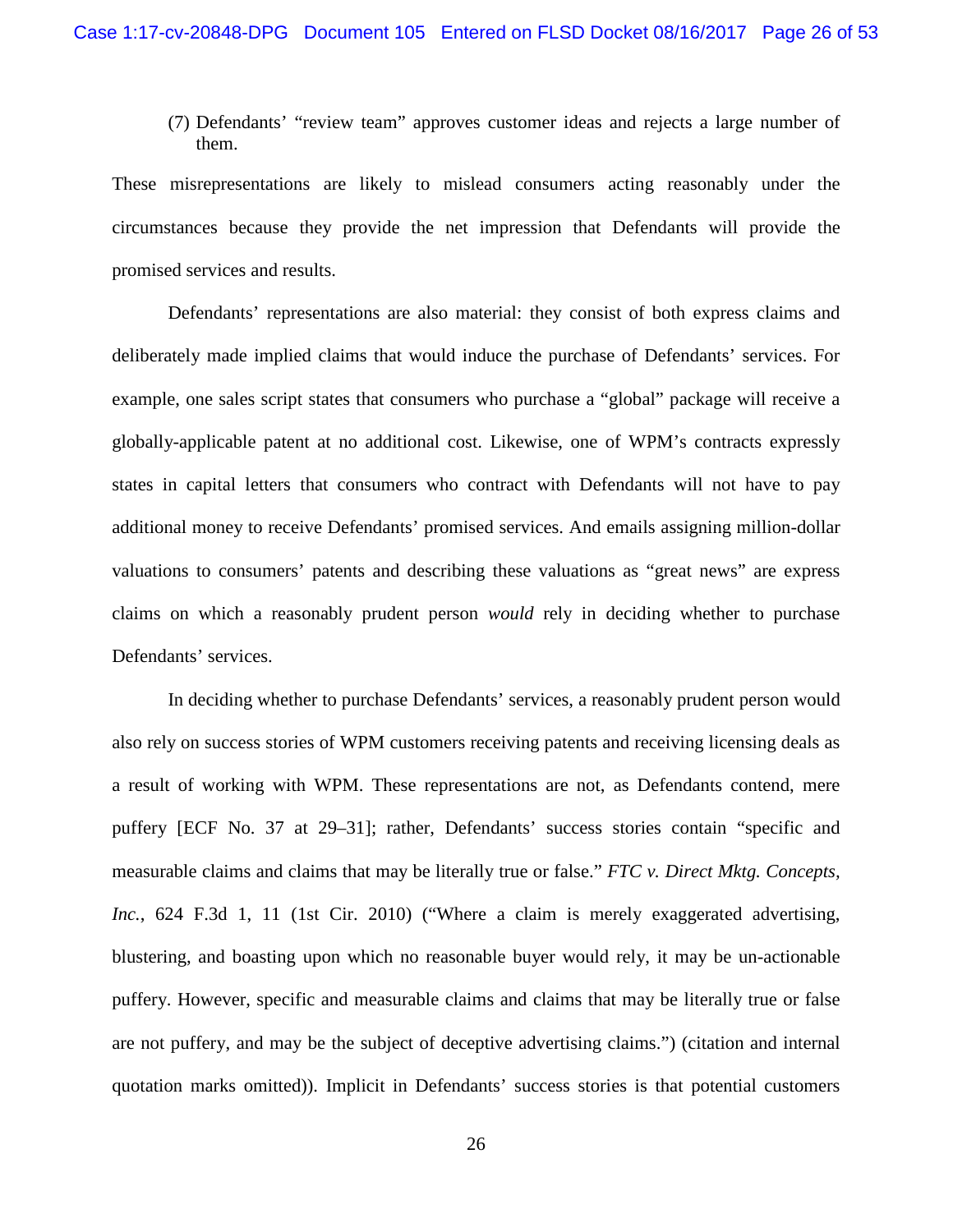would receive patents and enter into lucrative licensing and manufacturing deals if they purchased Defendants' services.

Defendants argue that the FTC does not point to any marketing materials or scripts that make explicit promises that consumers will be successful; instead, they argue, WPM sales scripts focused on the potential for success. However, the record indicates that Defendants made both express and implied claims of financial success to consumers in telephonic and email communications. Although the FTC "need not present proof of subjective reliance by each victim," *Transnet Wireless Corp.*, 506 F. Supp. 2d at 1266–67 (citation omitted), or proof of actual deception to establish a violation of Section 5, "such proof is highly probative to show that a practice is likely to mislead consumers acting reasonably under the circumstances." *FTC v. Cyberspace.com LLC*, 453 F.3d 1196, 1201 (9th Cir. 2006). Here, the FTC has submitted sworn affidavits and live testimony from WPM customers that detail their experiences with Defendants and reveal that Defendants' misrepresentations about relationships with major retailers and universities, "global patents," potential earnings, "success stories," "positive reviews," licensing and manufacturing deals, and the fees customers would be expected to pay gave WPM customers the net impression that Defendants would provide the promised services and results. Customers testified that they would not have retained WPM had they known that the Defendants' representations were false, especially that inventors touted as "success stories" were not in fact successful, and that WPM's products were not in fact sold in stores like Walmart, Home Depot, and Target.

Defendants also argue that they made numerous conspicuous disclaimers on their website and in marketing materials and contracts that warned consumers of the low likelihood of success in selling inventions and achieving financial success. They argue that these disclaimers should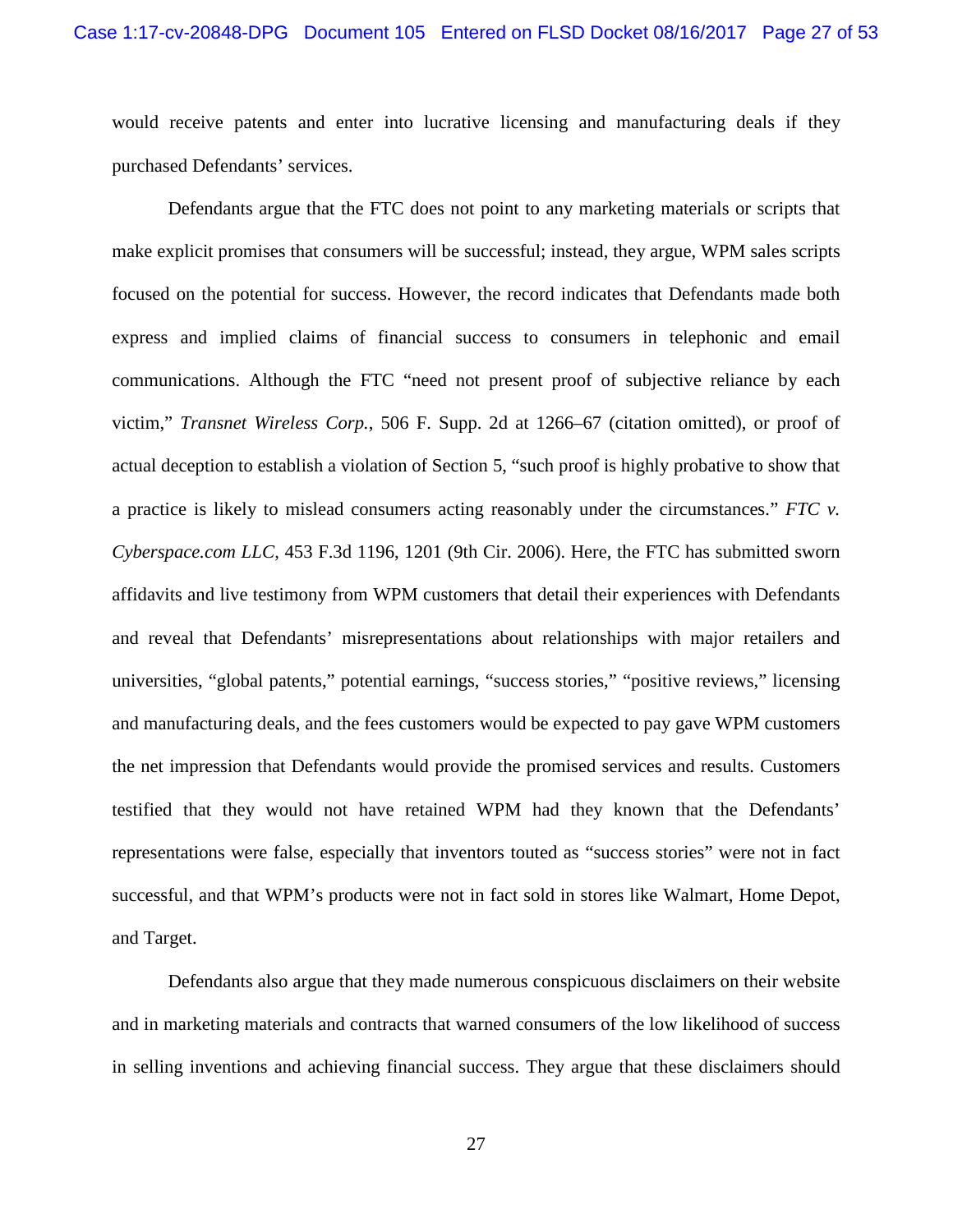shield them from liability and that they should trump the FTC's consumer declarations because the declarations are based on alleged oral statements. [ECF No. 37 at 27–28]. However, there are several problems with Defendants' arguments.

First, "[*c*]*aveat emptor* is not the law in this circuit." *IAB Mktg.*, 746 F.3d at 1233. In *IAB Marketing*, the Eleventh Circuit affirmed a preliminary injunction against defendants who sold trade-association memberships to consumers but led consumers to believe that they were purchasing major medical insurance. On appeal, the defendants argued, *inter alia*, that the disclosures they sent consumers following their purchases revealed that consumers had purchased memberships in a trade association offering medical-discount plans rather than major medical insurance. The Eleventh Circuit rejected the defendants' argument not only because the disclaimers were sent to consumers after they had made their purchases but also because "*caveat emptor* is not a valid defense to liability arising from misrepresentations." *IAB Mktg.*, 746 F.3d at 1233 (citing *Tashman*, 318 F.3d at 1277).

Second, even if *caveat emptor* were a valid defense, "[d]isclaimers or qualifications . . . are not adequate to avoid liability unless they are sufficiently prominent and unambiguous to change the apparent meaning of the claims and to leave an accurate impression. Anything less is only likely to cause confusion by creating contradictory double meanings." *Direct Mktg*. *Concepts*, 624 F.3d at 12; *see also FTC v. Capital Choice Consumer Credit*, No. 02-21050, 2003 WL 25429612, at \*5 (S.D. Fla. June 2, 2003). Defendants' purported disclaimers did not appear prominently in contracts and were not discussed in telephone conversations. Indeed, Defendants did not make any disclaimers in the actual contracts customers signed for the Patent Package, PPPC, or SPB. *See, e.g.*, PX 1, Att. B, pp. 87–95; DX M. Although the GIRA's Marketability Study had a disclaimer, it was buried in the fifty-plus pages of the report, and lacked bolded,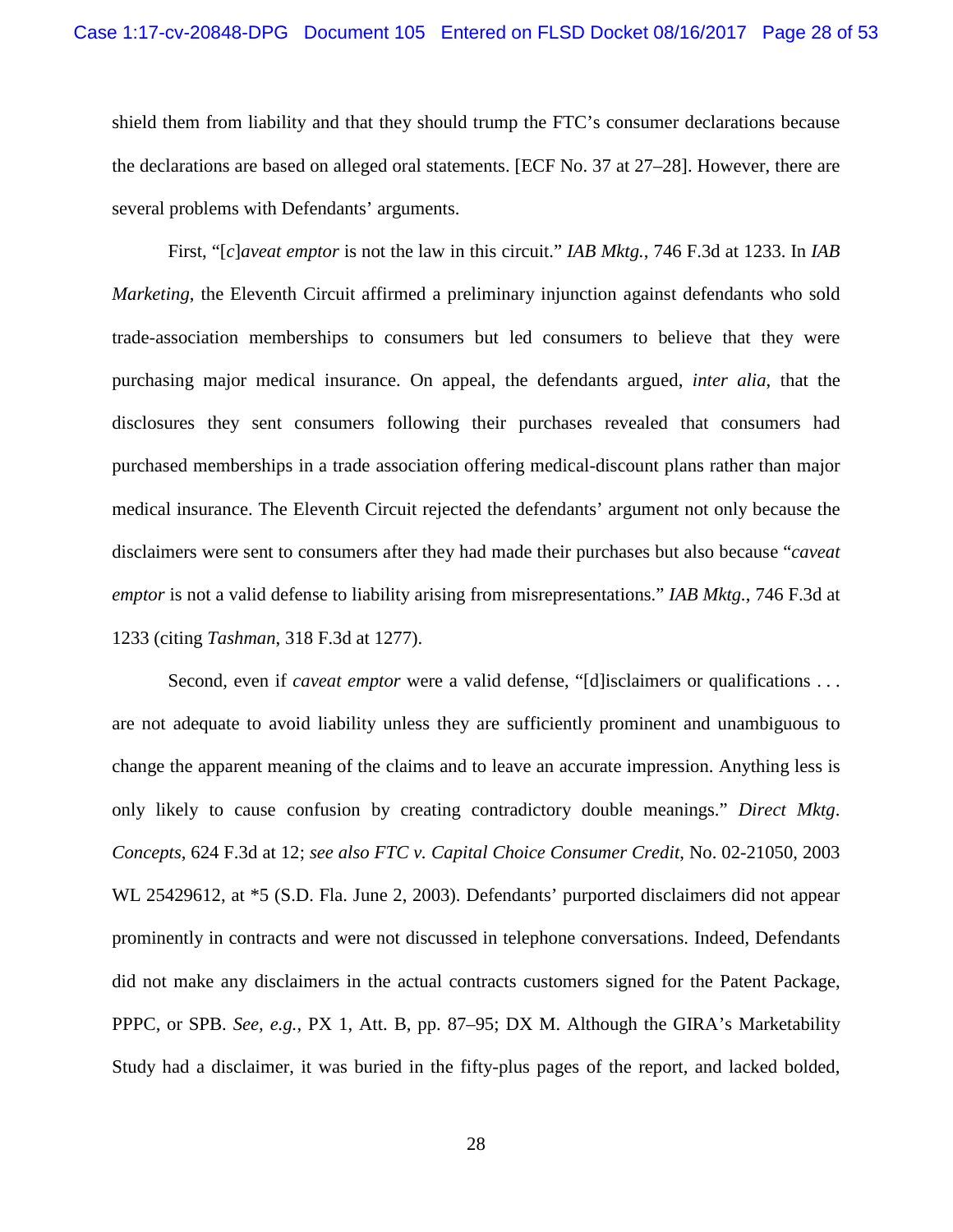underlined, or highlighted text.<sup>[4](#page-28-0)</sup> *See FTC v. A to Z Mktg., Inc., No.* 13-00919, 2014 WL 12479617, at \*3 (C.D. Cal. Sept. 17, 2014) ("[M]isleading statements may not be sufficiently cured merely by the inclusion of disclaimers in small print."). Defendants' disclaimers on their website and in articles emailed to consumers similarly do not absolve Defendants of liability. A consumer who did not visit the website or regularly read WPM's emails might not have seen these disclosures.

Third, even if the disclaimers contained unambiguous disclosures, they failed to change the net impression created by Defendants' salespeople who verbally promised financial gain. *See Cyberspace.com*, 453 F.3d at 1200 ("A solicitation may be likely to mislead by virtue of the net impression it creates even though the solicitation also contains truthful disclosures."); *FTC v. QT, Inc.*, 448 F. Supp. 2d 908, 924 n.15, 930 (N.D. Ill. 2006), *aff'd*, 512 F.3d 858 (7th Cir. 2008). WPM salespeople did not make any disclaimers in their initial telephone conversations with consumers, and the record lacks evidence of any sales scripts containing the disclaimers mentioned in Defendants' website or articles. *See IAB Mktg.*, 746 F.3d at 1233 ("IAB offers no authority for the proposition that disclosures sent to consumers after their purchases somehow cure the misrepresentations occurring during the initial sales.").

To the extent that consumers read Defendants' disclaimers, the disclaimers were contradicted by WPM salespeople who told consumers that WPM is "so selective" and rejects most ideas but that the company loved their ideas and thinks they have a lot potential. These representations were likely to cause confusion for consumers who, on the one hand, were told that the company believed their ideas would succeed, and on the other, read that most inventions fail. Indeed, a consumer processing such contradictory representations would likely believe that

<span id="page-28-0"></span>InventBoost's disclaimer was similarly buried in the GIRA and was presented in fine print that lacked bolding, underlining, or highlighting. PX 4, Att. E.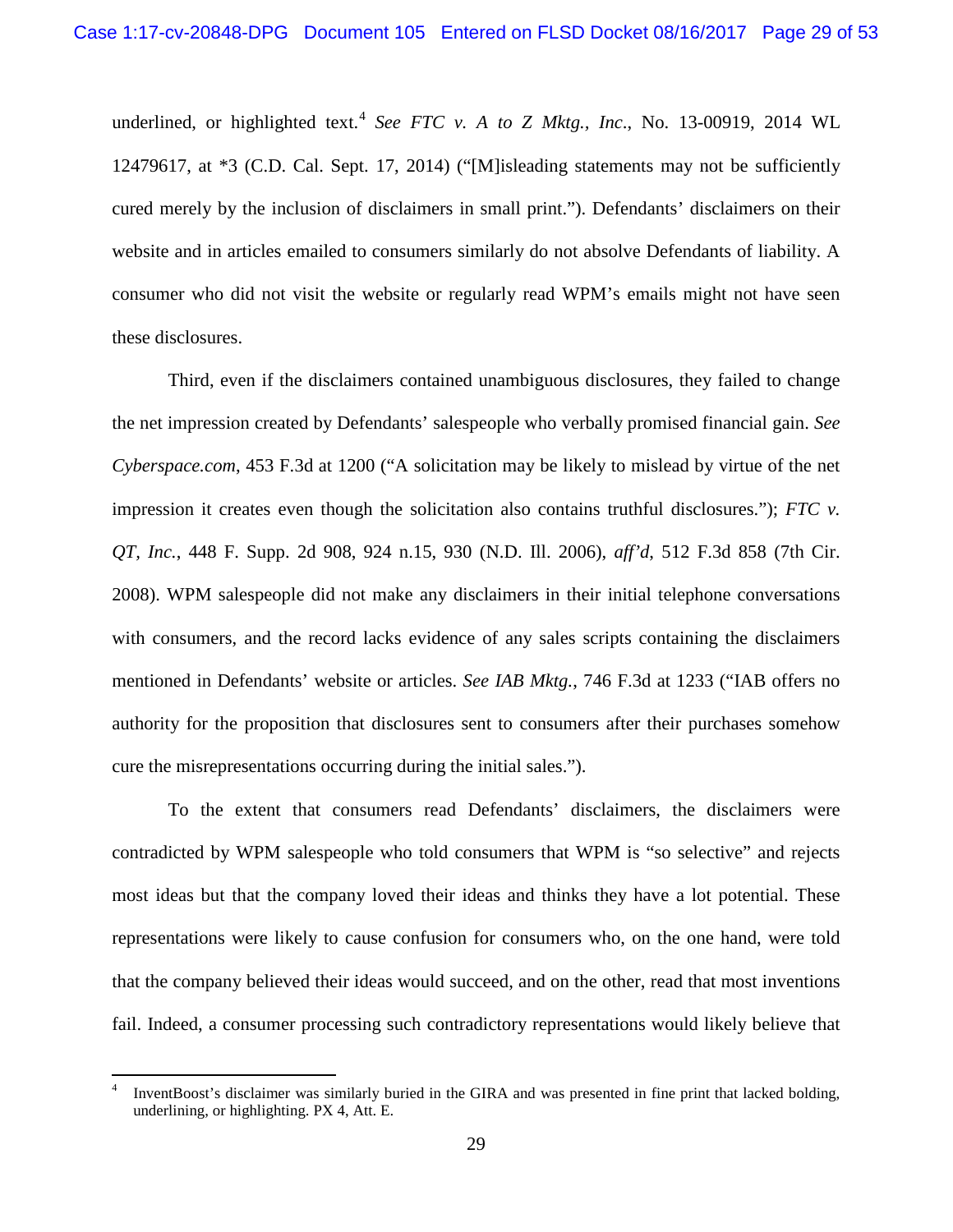because the invention industry is so difficult, retaining WPM's services would decrease the probability of failure and increase the likelihood of success. It is therefore not surprising that Masti testified that Cooper's statement and article on WPM's website about the invention industry's high failure rate made him "feel more comfortable about joining World Patent Marketing and their team and, you know, making my invention a success." HT at 58.

Finally, the Court rejects Defendants' argument that their disclaimers should trump the FTC's consumer declarations because the declarations are premised on uncorroborated oral statements. "At the preliminary injunction stage, a district court may rely on affidavits and hearsay materials which would not be admissible evidence for a permanent injunction, if the evidence is 'appropriate given the character and objectives of the injunctive proceeding.'" *Levi Strauss*, 51 F.3d at 985 (quoting *Asseo v. Pan Am. Grain Co.*, 805 F.2d 23, 26 (1st Cir. 1986)). "The dispositive question is not their classification as hearsay but whether, weighing all the attendant factors, including the need for expedition, this type of evidence was appropriate given the character and objectives of the injunctive proceeding." *Asseo*, 805 F.2d at 26.

Moreover, Defendants' attempt to discredit the FTC's declarations is unavailing. Defendants hypothesize that the declarations "all read the same way . . . because the statements were fed to the declarants by FTC lawyers, or because there is a Facebook group where customers have discussed how to tailor their testimony and in which a staff attorney of the U.S. Patent and Trademark Office is a member." [ECF No. 74 at 2]. However, the declarations are based on personal knowledge and sworn to under penalty of perjury pursuant to 28 U.S.C. § 1746. Defendants' colorful theories fail to refute the FTC's declarations, especially because Defendants fail to provide any evidence rebutting the statements contained in the declarations. "This Court will not blindly accept the contentions of counsel where such contentions are not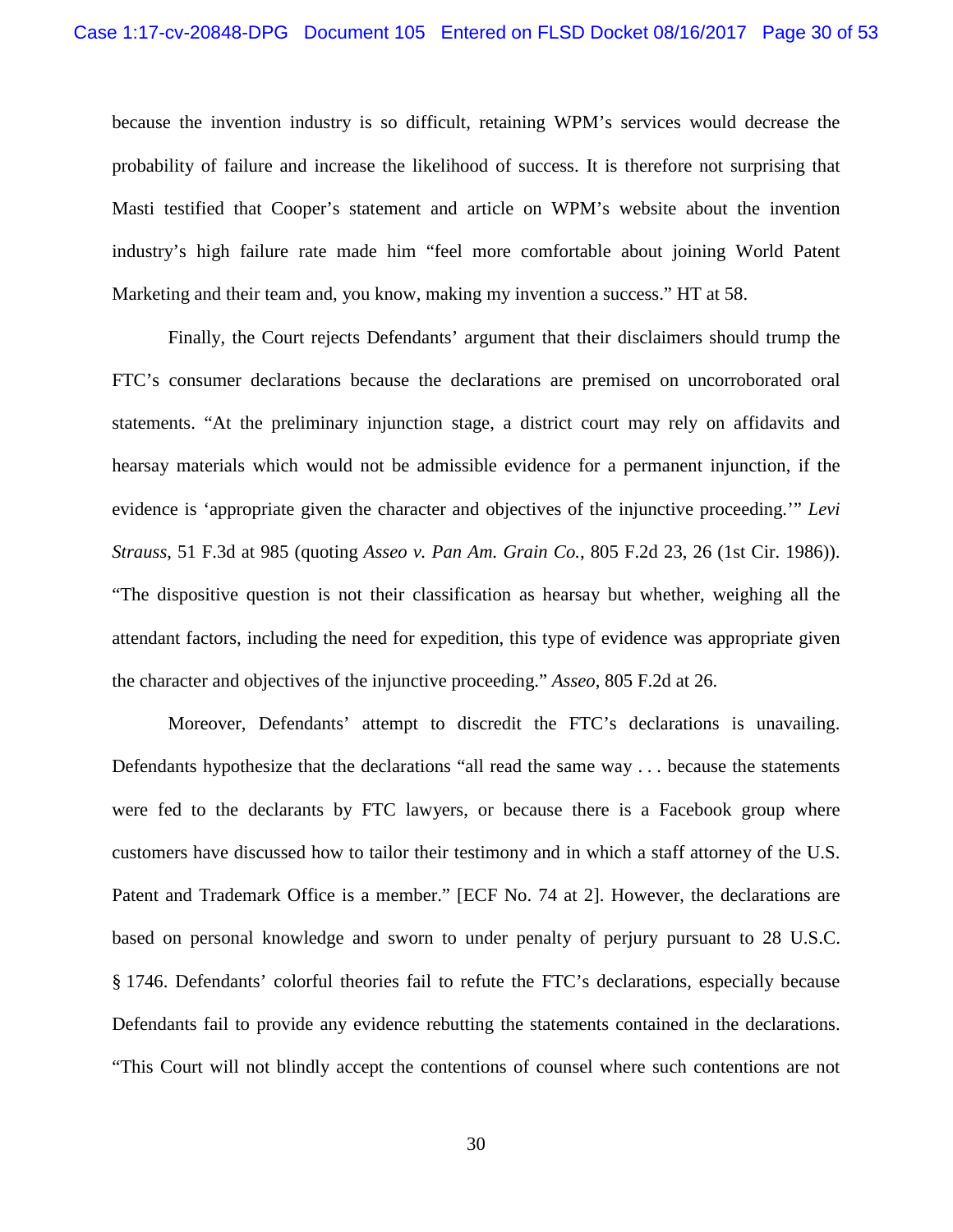supported by *any* evidence in the record." *FTC v. Consumer Collection Advocates Corp.*, No. 14- 62491, 2015 WL 12533013, at \*5 (S.D. Fla. Sept. 9, 2015).

The record supports the conclusion that the FTC is likely to succeed on the merits on its deception claim. Defendants' misrepresentations were deceptive under the FTC Act; they were likely to mislead consumers acting reasonably under the circumstances, and they were material to consumers' decision to purchase Defendants' services. The misrepresentations have induced customers to pay millions of dollars for useless and largely nonexistent services. It is especially troubling that in a little over two years, WPM had nearly \$26,000,000 in gross revenue, yet no identifiable customers realized a profit, sold a meaningful number of units, or entered into significant licensing agreements as a result of using WPM's services. That Defendants' services may have provided some value to customers is of no consequence. Even assuming this were true, "liability for deceptive sales practices does not require that the underlying product be worthless." *IAB Mktg.*, 746 F.3d at 1233; *see also Figgie Int'l*, 994 F.2d at 606 ("The fraud in the selling, not the value of the thing sold, is what entitles consumers in this case to full refunds or to refunds for each [product] that is not useful to them."). As the record demonstrates, Defendants' misrepresentations misled WPM customers, and unless Defendants are enjoined, their misrepresentations will continue misleading other consumers acting reasonably under the circumstances. *See FTC v. Primary Group Inc.*, No. 15-1645, 2015 WL 12976115, at \*5 (N.D. Ga. June 8, 2015) ("Defendants' actions are likely to recur without injunctive relief because scripts containing false and deceptive representations in violation of the FDCPA were effective and used within the past several months.").

### **2. Unfairness**

An unfair act or practice is unlawful when it "causes or is likely to cause substantial injury to consumers which is not reasonably avoidable by consumers themselves and not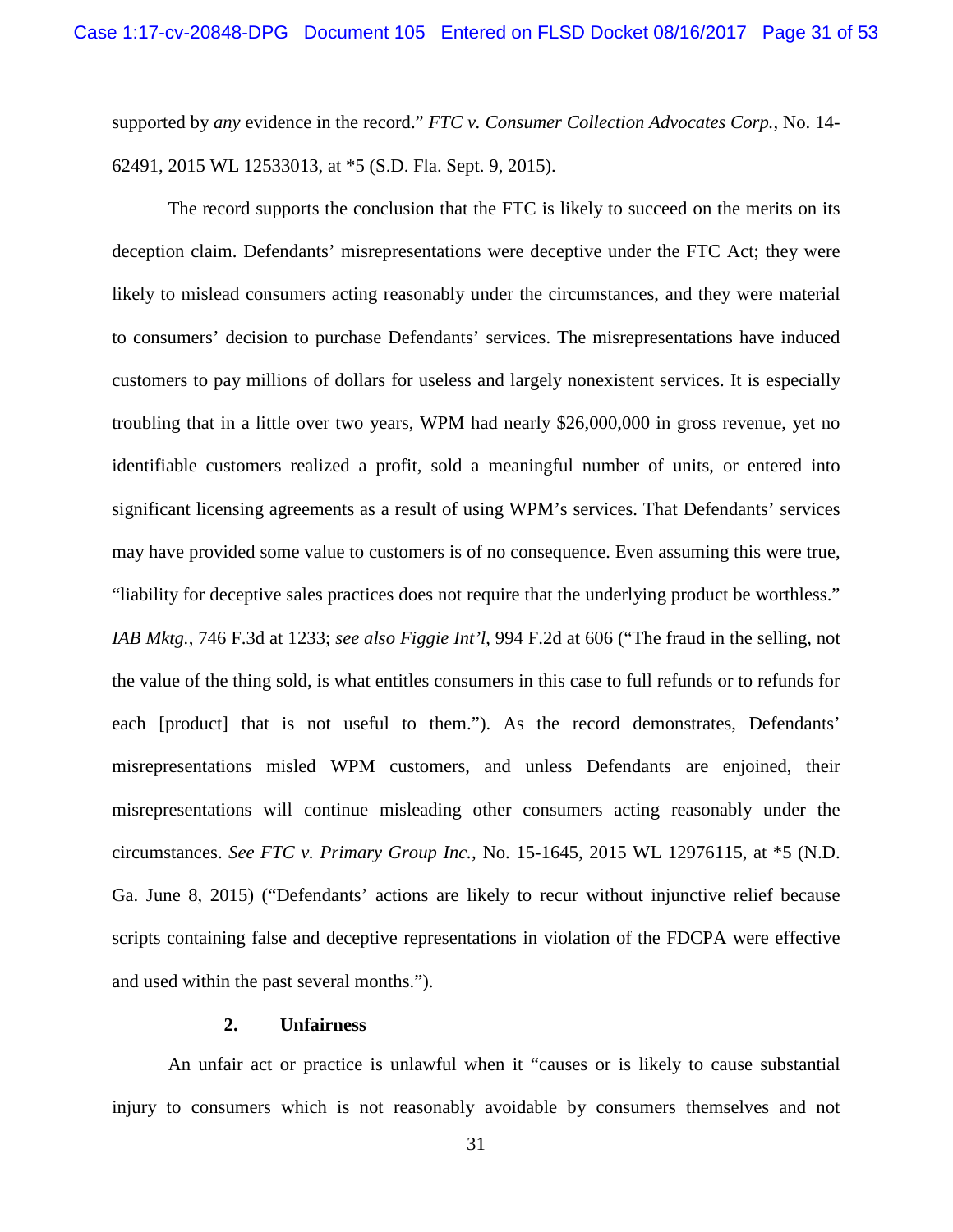outweighed by countervailing benefits to consumers or to competition." 15 U.S.C.  $\S$  45(n). Congress designed the term "unfair" as a "flexible concept with evolving content," *FTC v. Bunte Bros.*, 312 U.S. 349, 353 (1941), and it "intentionally left [its] development . . . to the Commission rather than attempting to define the many and variable unfair practices which prevail in commerce." *Atl. Ref. Co. v. FTC*, 381 U.S. 357, 367 (1965) (citation and internal quotation marks omitted); *see also Am. Fin. Servs. Ass'n v. FTC*, 767 F.2d 957, 966 (D.C. Cir. 1985) (noting the FTC may exercise its discretion to ascertain which "acts or practices [ ] injuriously affect the general public" and "to prevent" such acts) (quoting H.R. REP. NO. 75- 1613, at 3 (1937)).

In analyzing whether Defendants' consumer complaint suppression practices are unfair, this Court will consider facts relevant to the FTC's deceptive practices claim, as the FTC's theories of deception and unfairness are inextricably linked. *See Orkin Exterminating Co. v. FTC*, 849 F.2d 1354, 1367 (11th Cir. 1988) ("[A] practice may be both deceptive and unfair . . ."); *FTC v. Wyndham Worldwide, Inc.*, 799 F.3d 236, 245 (3d Cir. 2015) ("[F]acts relevant to unfairness and deception claims frequently overlap."). Positive customer reviews are a valuable asset for companies seeking new customers because they have the potential to inspire trust in consumers otherwise apprehensive about purchasing an unfamiliar company's products and services. It is therefore not surprising that in marketing materials and on their website Defendants touted that they are an "A Rated Member of the Better Business Bureau" and that they are "the only patent services company in history to be awarded a five star review rating from Consumer Affairs, Google, Trustpilot, Shopper Approved, Customer Lobby and ResellerRatings.com." *See, e.g.*, PX 27, p. 2476. Indeed, Defendants treasured their ratings and resorted to threats and intimidation to preserve their reputable façade. These complaint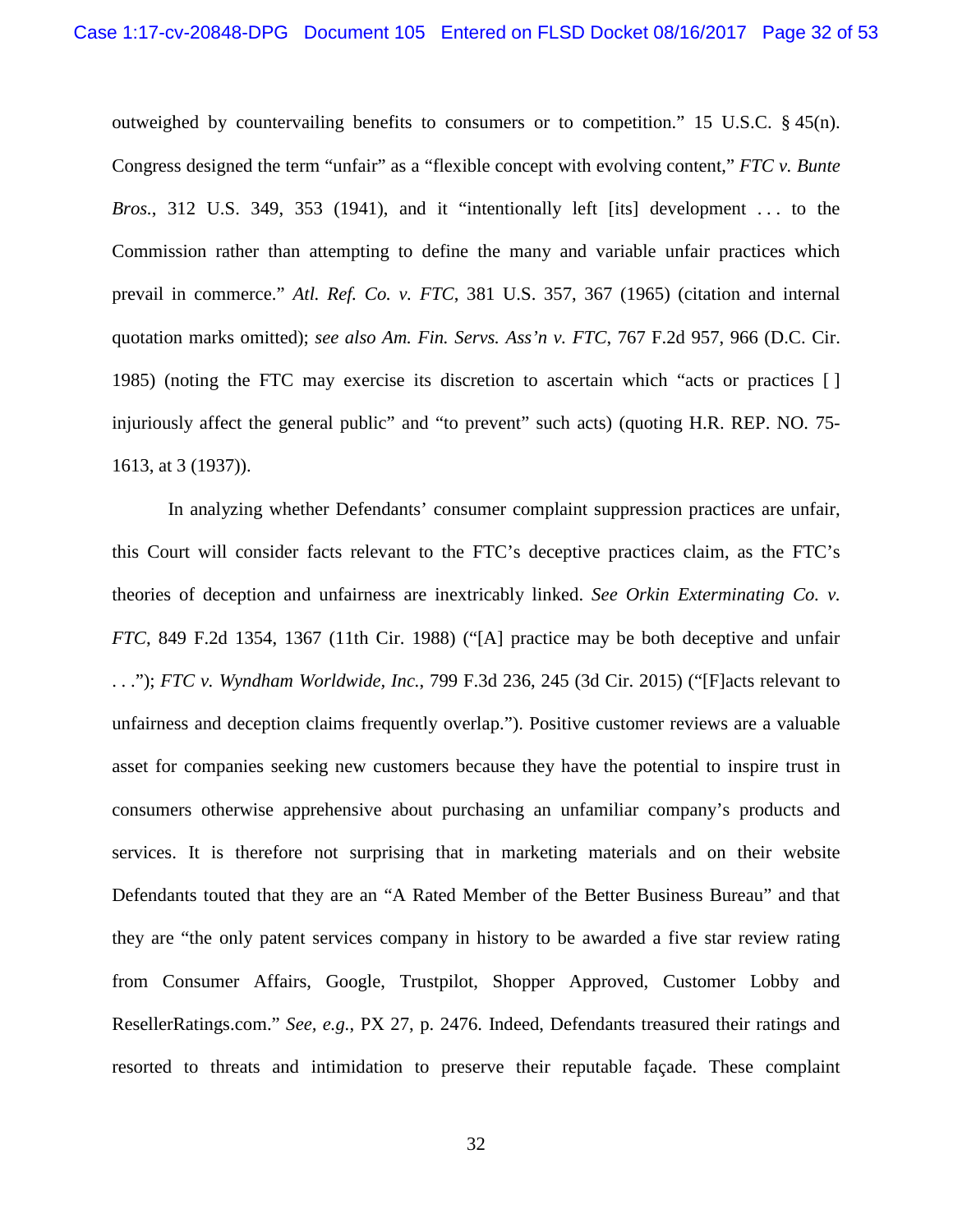suppression tactics, in turn, have not only caused—but will likely continue to cause—substantial consumer injury because they serve to limit the flow of truthful information about the quality of Defendants' services to prospective consumers. This is especially salient in light of the manner in which the consumer complaint suppression practices worked to propagate the injurious effects of Defendants' misrepresentations. By depriving consumers of truthful, critical customer reviews and testimonials, Defendants' complaint suppression practices enabled them to deceive more consumers with their misrepresentations and sell more invention-promotion services than they might have otherwise. In essence, Defendants have instituted a positive feedback loop in which their unfair and deceptive practices reinforce each other. *See U.S. v. Microsoft Corp.*, 84 F. Supp. 2d 9, 20–21 (D.D.C. 1999) (defining positive feedback loops as barriers to entry in the context of antitrust litigation).

The record also supports the conclusion that the injuries caused by Defendants' consumer suppression practices are not reasonably avoidable by consumers. In an ideal setting, the marketplace is self-correcting and consumer choice governs the market. *Orkin Exterminating*, 849 F.2d at 1365 n.13 (citing FTC Unfairness Policy Statement, Letter from the FTC to Hon. Wendell Ford and Hon. John Danforth, Senate Comm. On Commerce, Sci., and Transp. (Dec. 17, 1980), *appended to Int'l Harvester Co.*, 104 F.T.C. 949, 1070 (1984) [hereinafter FTC Unfairness Statement]). However, "corrective action may [ ] become necessary" when an act or practice "unreasonably creates or takes advantage of an obstacle to the free exercise of consumer decisionmaking." FTC Unfairness Statement, *supra* at 1074. Defendants' consumer complaint suppression tactics keep material, negative information hidden from prospective consumers, and such obstacles make it nearly impossible for consumers to make informed decisions. *See id.*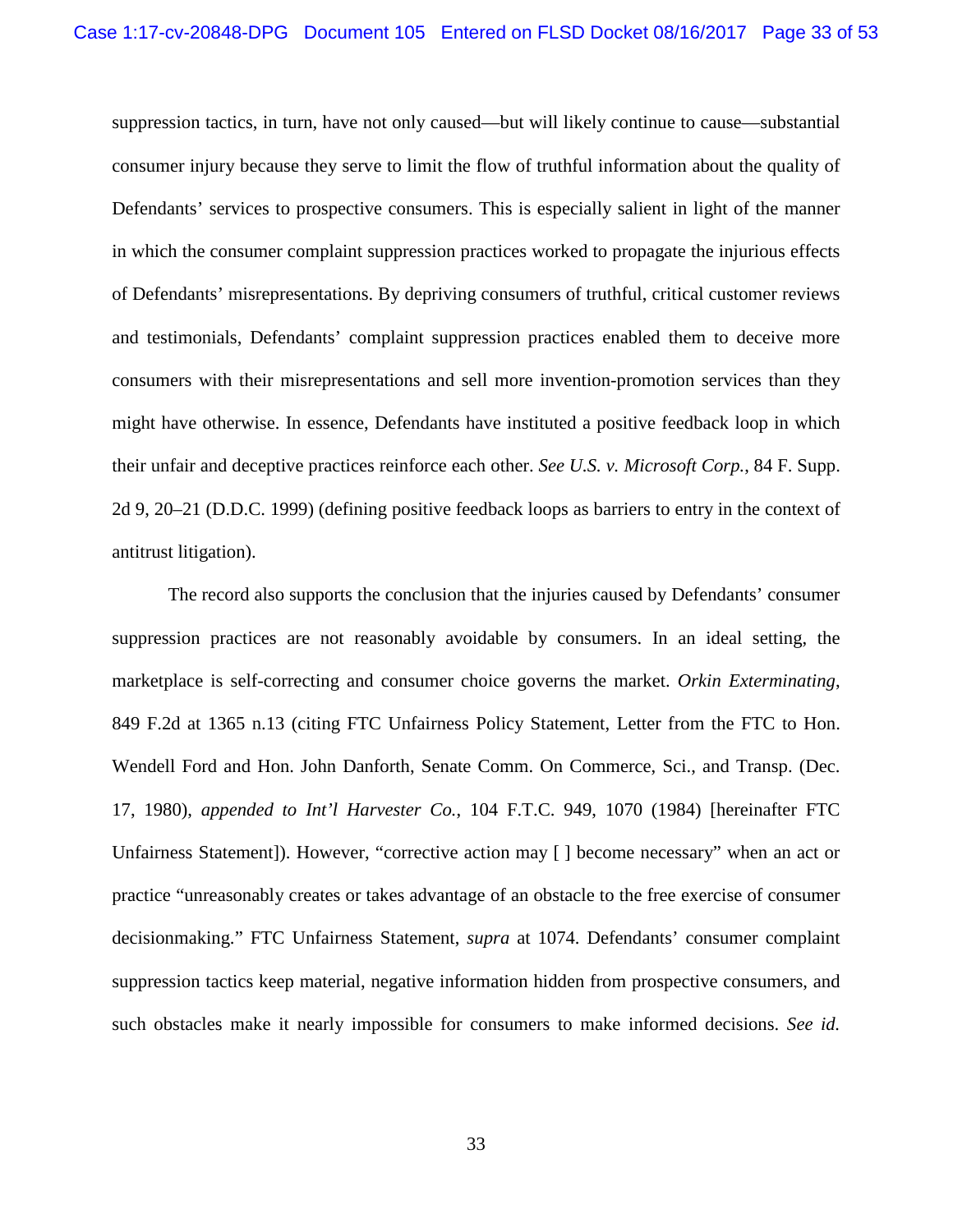(explaining how sellers who withhold or fail to generate critical price or performance data . . . leav[e] buyers with insufficient information for informed comparisons").

Finally, countervailing benefits to competition or consumers do not outweigh the economic injury resulting from Defendants' complaint suppression practices. Indeed, no countervailing benefits exist: existing customers do not benefit from having their complaints suppressed and prospective consumers do not benefit from being denied access to material information. Moreover, by intimidating, threatening, and coercing consumers from reporting Defendants' misrepresentations, Defendants are able to hinder competition and harm legitimate competitors in the marketplace.

## **C.** *Injunctive Relief Is in the Public Interest*

"The public interest in ensuring the enforcement of federal consumer protection laws is strong." *FTC v. Mallett*, 818 F. Supp. 2d 142, 149 (D.D.C. 2011); *see also FTC v. World Wide Factors, Ltd.*, 882 F.2d 344, 347 (9th Cir. 1989) ("[W]hen a district court balances the hardships of the public interest against a private interest, the public interest should receive greater weight."). Based on its review of the record, the Court concludes that the FTC has met its burden of proving that the equities favor a preliminary injunction against Defendants. The public interest in this case—enjoining conduct that violates the FTC Act, and preserving assets that may be used for restitution to victims who have suffered financial losses—is compelling and entitled to great weight. *See World Wide Factors*, 882 F.2d at 347 (affirming district court finding that "there is no oppressive hardship to defendants in requiring them to comply with the FTC Act, refrain from fraudulent representation or preserve their assets from dissipation or concealment."). The record also reveals that contrary to Defendants' assertions, Defendants continue to violate the FTC Act in spite of changing business models, and as such, preliminary injunctive relief is appropriate under 15 U.S.C. § 53(b). The Court also accepts the Receiver's assessment that it is unlikely that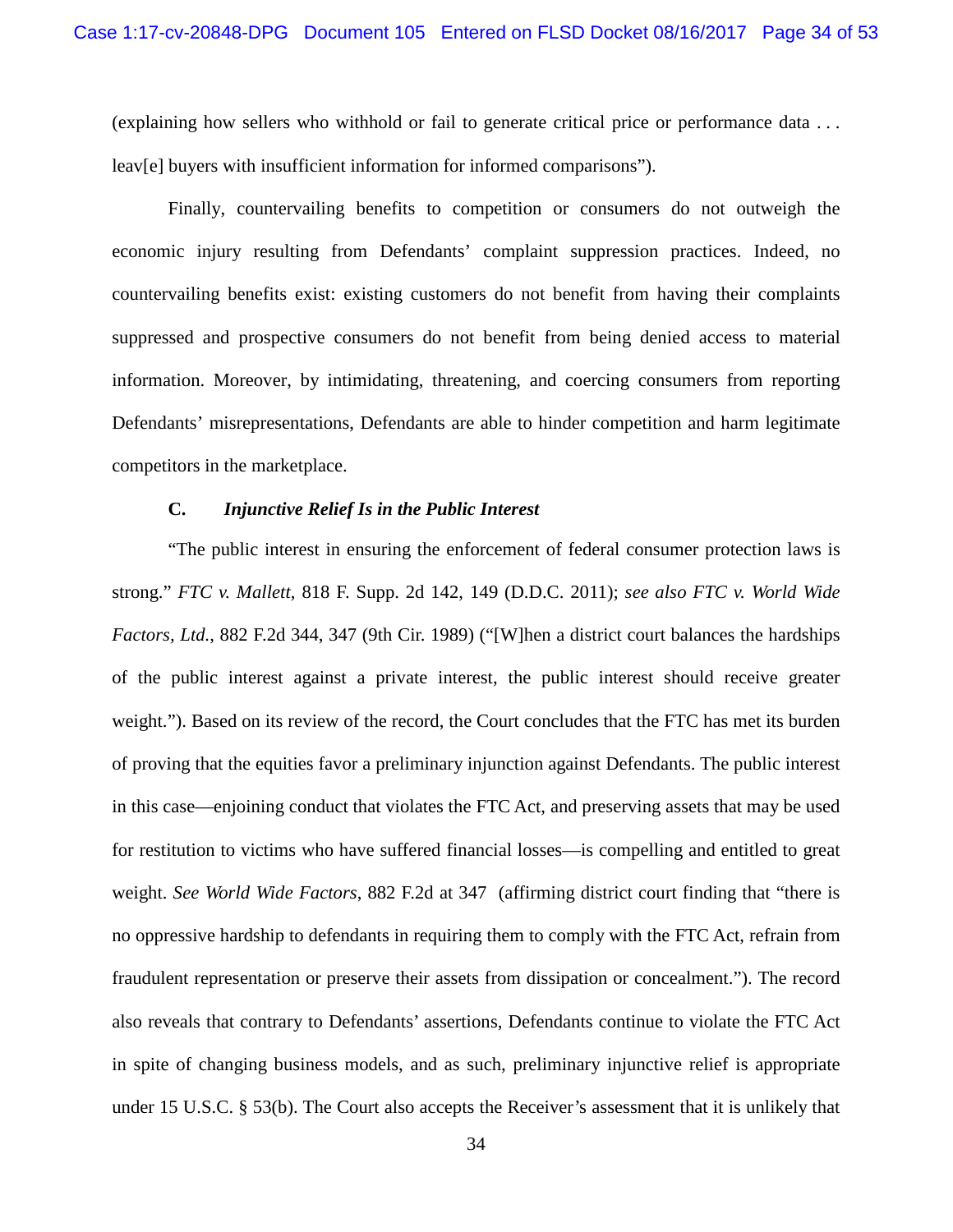Defendants' business can be run profitably and lawfully. RR ¶¶ 137–45. The Court therefore finds that the FTC has met its burden of showing that injunctive relief is in the public interest.

#### **D.** *An Asset Freeze is Appropriate*

In addition to injunctive relief, the FTC also seeks an asset freeze to preserve the availability of funds to provide monetary restitution for consumers victimized by Defendants' unlawful practices. "An asset freeze is within the district court's equitable powers." *IAB Mktg.*, 746 F.3d at 1234. The Eleventh Circuit has repeatedly upheld the authority of district courts to order an asset freeze to preserve the possibility of consumer redress. *See, e.g.*, *IAB Mktg.*, 746 F.3d at 1234; *FTC v. Gem Merch. Corp.*, 87 F.3d 466, 469 (11th Cir. 1996); *U.S. Oil & Gas*, 748 F.2d at 1433–34. Moreover, "[t]he FTC's burden of proof in the asset-freeze context is relatively light." *IAB Mktg.*, 746 F.3d at 1234, citing *SEC v. ETS Payphones, Inc.*, 408 F.3d 727, 735 (11th Cir. 2005) (per curiam). Only "a reasonable approximation of a defendant's ill-gotten gains" is required for an asset freeze and "[e]xactitude is not a requirement." *SEC v. Calvo*, 378 F.3d 1211, 1217 (11th Cir. 2004).

Defendants' ill-gotten gains are measured as the amount of money that defendants wrongfully gained by their misrepresentations. *CFTC v. Wilshire Inv. Mgmt. Corp.*, 531 F.3d 1339, 1345 (11th Cir. 2008). Here, Defendants' potential monetary liability is approximately \$26 million, yet the funds in the Receivership account total approximately \$355,677. Additional frozen accounts and property, including two accounts in Switzerland, and Cooper's personal property, amount to approximately \$2 million. *See* HT at 239–40, 260–61. The vast disparity between Defendants' substantial ill-gotten gains and the meager value of the frozen assets supports maintaining the asset freeze. *See FTC v. IAB Mktg. Assocs., LP*, 972 F. Supp. 2d 1307, 1314 (S.D. Fla. 2013).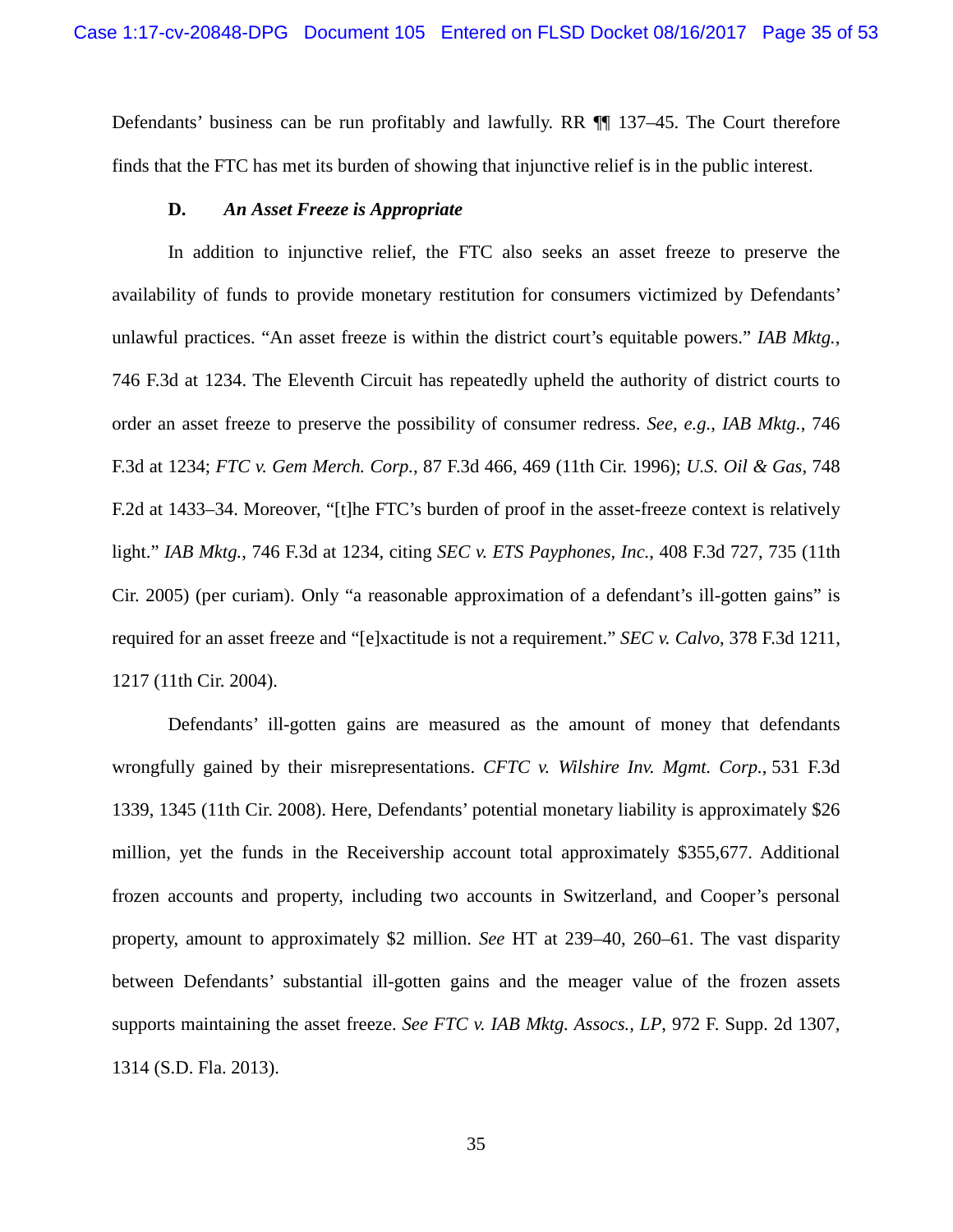Defendants argue that the threshold inquiry in assessing the necessity of an asset freeze is whether there is a risk that Defendants will dissipate, conceal, or transfer away assets before a final judgment is rendered. However, the FTC does not need to present evidence that the assets will be dissipated; rather, it need only show a concern that the Defendants' assets will disappear. *IAB Mktg.*, 972 F. Supp. 2d at 1317 n.3, citing *ETS Payphones*, 408 F.3d at 734; *SEC v. Gonzalez de Castilla*, 145 F. Supp. 2d 402, 415 (S.D.N.Y. 2001). The Court finds that the FTC has established, at this stage of the litigation, that there is a concern that Defendants will dissipate the assets if not enjoined. First, Cooper has the infrastructure and means to move millions of dollars around among his self-described holding companies. Second, even absent an illicit movement of assets, Defendants' request to unfreeze assets to pay for legal fees and living expenses constitutes a dissipation of assets, as these expenditures would deplete the assets available for consumer redress.<sup>[5](#page-35-0)</sup> Dissipation does not necessarily mean that assets will be spirited away in secret; rather, it means that less money will be available for consumer redress.

Defendants also argue that the asset freeze is too broad because the EIS Family accounts in Switzerland predate WPM's formation and hence are not attributable to the fraud, but that claim is unavailing. The court may freeze Defendants' assets even if the frozen assets are not traceable to Defendants' fraudulent activity. *See SEC v. Lauer*, 445 F. Supp. 2d 1362, 1370 (S.D. Fla. 2006) ("[T]here is no requirement that frozen assets be traceable to the fraudulent activity underlying a lawsuit" (citation and alteration omitted)); *Kemp v. Peterson*, 940 F.2d 110, 113–14 (4th Cir. 1991) ("[S]ince the district court's order was preliminary in nature, pending a final determination of liability, the freezing of funds . . . may be proper without respect to whether those monies are traceable to proceeds or profits and income from the proceeds").

<span id="page-35-0"></span><sup>&</sup>lt;sup>5</sup> The Court also notes that Cooper is able to seek lawful employment to cover his legal defense and living expenses during the pendency of this FTC action. *See IAB Mktg.,* 972 F. Supp. 2d at 1314.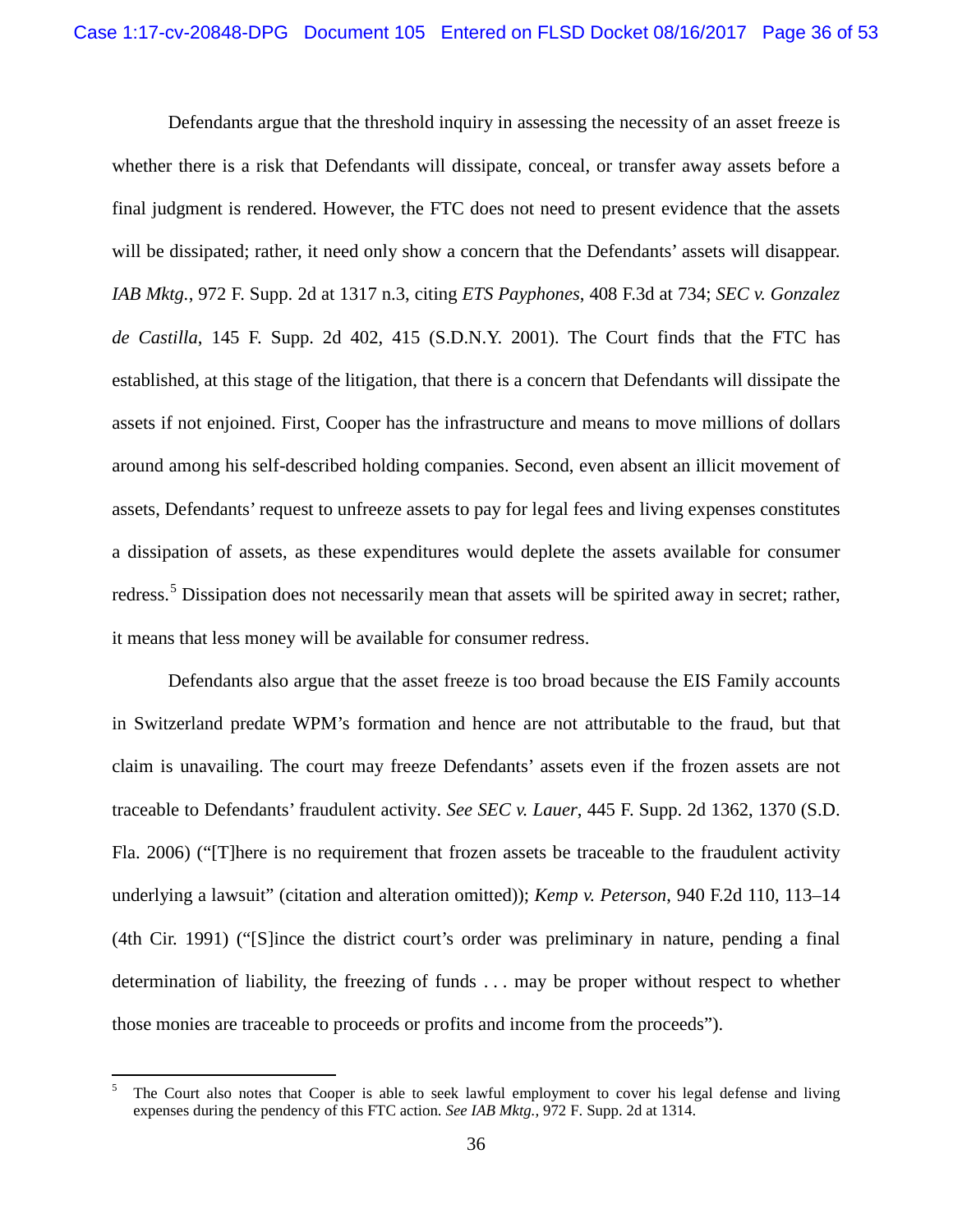## **E.** *Continued Appointment of a Receiver*

The Court has authority to appoint a receiver for the Corporate Defendants pursuant to the Court's equitable powers under Section 13(b) of the FTC Act. *U.S. Oil & Gas*, 748 F.2d at 1432. The appointment of a receiver is appropriate where, as here, there is "imminent danger of property being lost, injured, diminished in value or squandered, and where legal remedies are inadequate." *Leone Indus. v. Assoc. Packaging*, 795 F. Supp. 117, 120 (D.N.J. 1992). When a defendant has used deception to obtain money from consumers, "it is likely that, in the absence of the appointment of a receiver to maintain the status quo, the corporate assets will be subject to diversion and waste," to the detriment of victims. *SEC v. First Fin. Group of Tex.*, 645 F.2d 429, 438 (5th Cir. 1981); *see also IAB Mktg.*, 746 F.3d at 1232, 1236 (affirming preliminary injunction with the appointment of a receiver).

As noted above, the Receiver has determined that it is unlikely WPM can be run lawfully and profitably. RR ¶ 145. Nonetheless, Defendants ask that the Court discharge the Receiver or convert his role into that of a monitor. Neither is appropriate. The record clearly reflects a continued need for the Receiver in this action to preserve assets and maintain the status quo, and because legal remedies are inadequate. The Receiver is also necessary to determine the full extent of Defendants' deceptive and unfair practices, identify the victims of Defendants' scheme, and prevent further fraudulent practices during the pendency of the preliminary injunction.

#### **IV. CONCLUSION**

The record supports a preliminary finding that Defendants devised a fraudulent scheme to use consumer funds to enrich themselves. Accordingly, the Court finds a preliminary injunction is necessary to maintain the status quo pending a trial on the merits.

It is therefore **ORDERED AND ADJUDGED** as follows:

37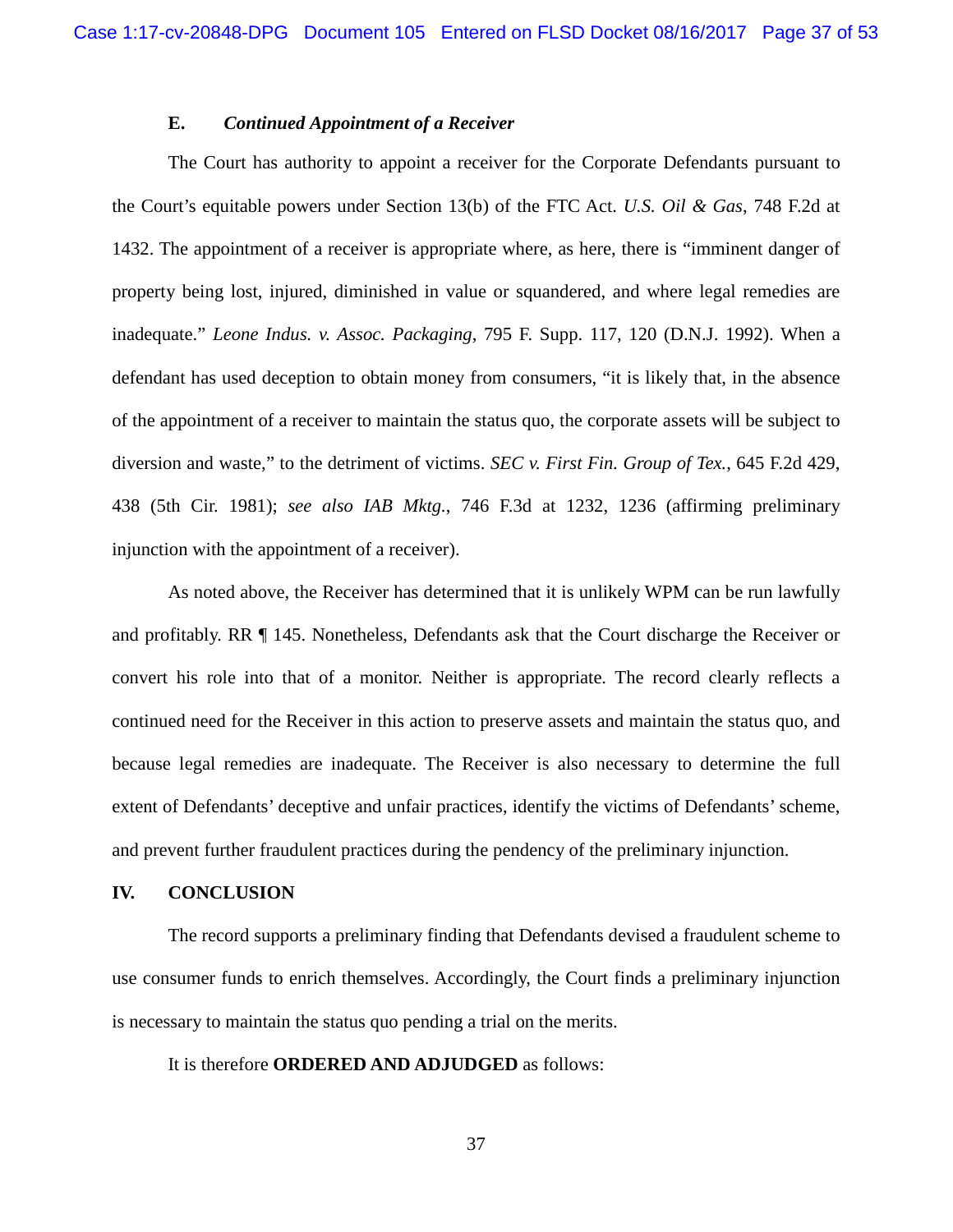#### **A.** *Prohibition on Misrepresentations*

Defendants and Defendants' officers, agents, employees, and attorneys, and all other persons in active concert or participation with any Defendant, who receive actual notice of this Order, whether acting directly or indirectly in connection with the advertising, marketing, promotion, offering for sale, or sale of any products or services, are **hereby preliminarily restrained and enjoined** from making any false or unsubstantiated representations, expressly or by implication, regarding any material fact, including, but not limited to:

- (1) Purchase of Defendants' invention-promotion services is likely to result in financial gain for their customers;
- (2) Defendants have successfully marketed the invention ideas of many of their customers, resulting in royalties or sales of their inventions;
- (3) Defendants successfully marketed specific invention ideas, such as Teddy's Ballie Bumpers, Live Expert Chat, and Supreme Diva Jeans;
- (4) Consumers who buy one of Defendants' "global" packages will receive a globallyapplicable patent;
- (5) Defendants have regularly negotiated licensing and manufacturing agreements that have resulted in the manufacture and sale of their customers' inventions;
- (6) Consumers who buy Defendants' invention-promotion services will not have to pay any more money to receive Defendants' promised services; and
- (7) Defendants' "review team" approves customer ideas and rejects a large number of them.

#### **B.** *Prohibition on Complaint Suppression*

**IT IS FURTHER ORDERED** that Defendants and Defendants' officers, agents, employees, and attorneys, and all other persons in active concert or participation with any Defendant, who receive actual notice of this Order, whether acting directly or indirectly, are **hereby preliminarily restrained and enjoined** from making any threats or intimidating any person concerning complaints or comments about products or services offered or sold by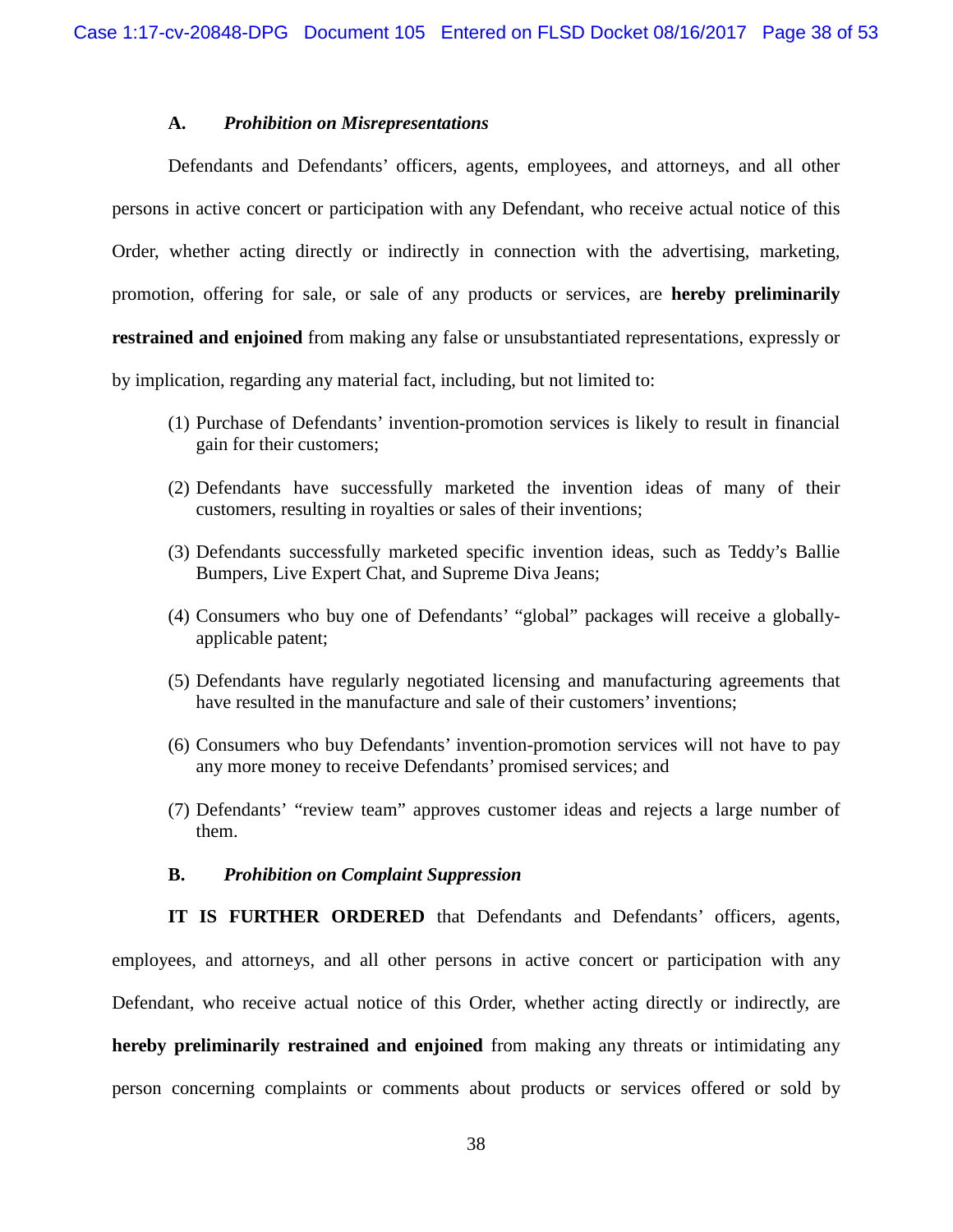Defendants, including but not limited to requesting that negative comments be withdrawn or removed.

## **C.** *Conduct Prohibitions regarding Marketing*

**IT IS FURTHER ORDERED** that Defendants and their Representatives, whether acting directly or indirectly, in connection with the marketing, advertising, promotion, distribution, offering for sale, or sale of any goods or services, are hereby preliminarily restrained and enjoined from using any false or misleading statement to induce any person to pay for goods or services.

### **D.** *Asset Freeze*

**IT IS FURTHER ORDERED** that Defendants and their officers, agents, employees, and attorneys, and all other persons in active concert or participation with any Defendant, who receive actual notice of this Order, whether acting directly or indirectly, are **hereby preliminarily restrained and enjoined** from:

- (1) Transferring, liquidating, converting, encumbering, pledging, loaning, selling, concealing, dissipating, disbursing, assigning, spending, conveying, gifting, withdrawing, granting a lien or security interest or other interest in, or otherwise disposing of any funds, real or personal property, accounts, contracts, consumer lists, shares of stock, or other assets, or any interest therein, wherever located, whether within the United States or within a jurisdiction outside the United States, that are:
	- (a) owned or controlled, directly or indirectly, by any of the Defendants, in whole or in part;
	- (b) held, in whole or in part, for the benefit of any Defendant;
	- (c) in the actual or constructive possession of any Defendant; or
	- (d) owned, controlled by, or in the actual or constructive possession of, or otherwise held for the benefit of any corporation, partnership, or other entity directly or indirectly owned, managed, or controlled by any Defendant, or any entity acting under a fictitious name owned by or controlled by any Defendant, including, but not limited to, any assets held by or for, or subject to access by any Defendant at any bank or savings and loan institution, or with any broker-dealer, escrow agent, title company, commodity trading company,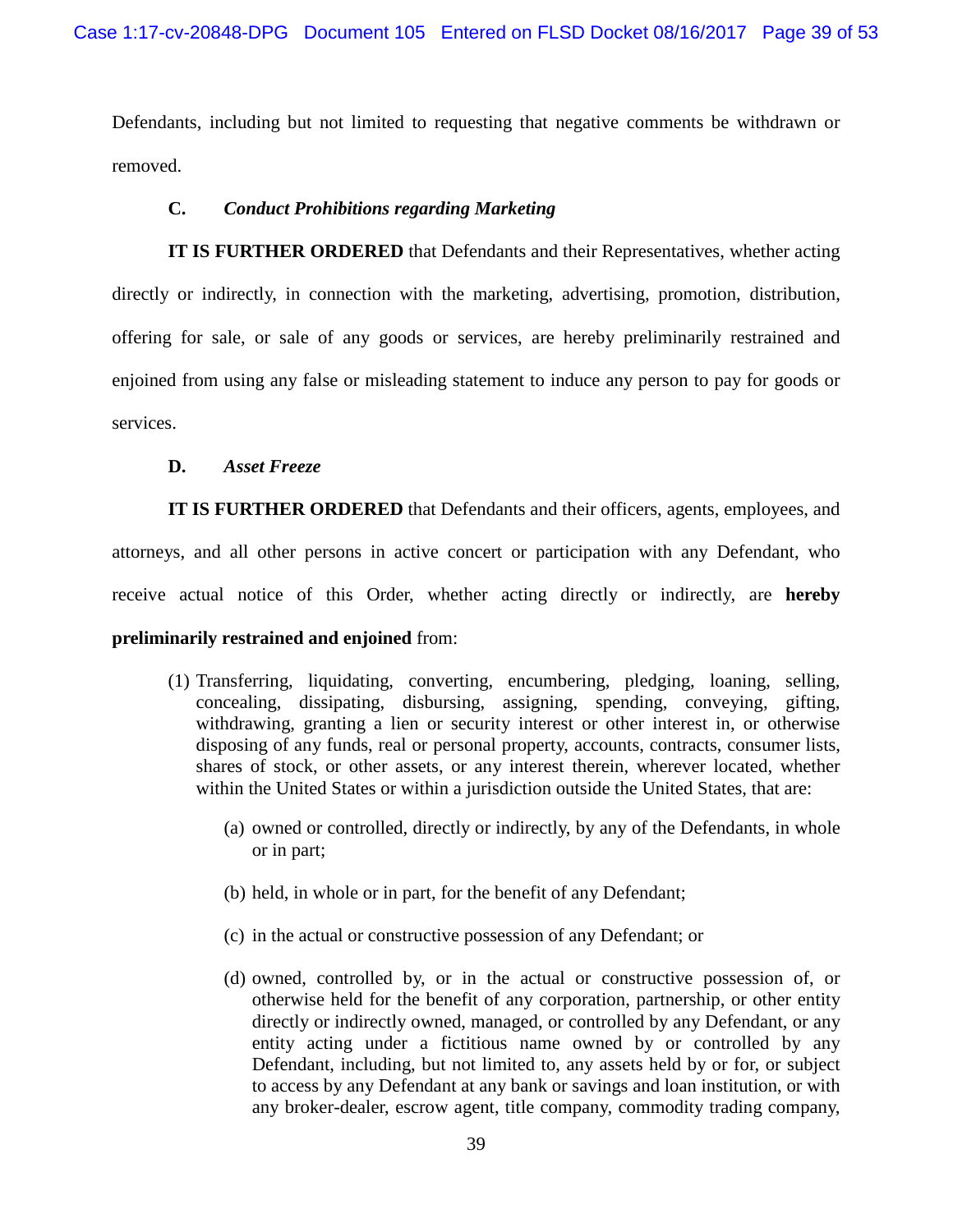precious metals dealer, or other financial institution or depository institution of any kind;

- (2) Opening or causing to be opened any safe deposit boxes titled in the name of, or subject to access by, any Defendant;
- (3) Incurring charges or cash advances on any credit card issued in the name, singly or jointly, of any Corporate Defendant;
- (4) Obtaining a loan encumbering the assets of any Defendant, or any corporation, partnership, or other entity directly or indirectly owned, managed, or controlled by any Defendant;
- (5) Incurring liens or other encumbrances on real property, personal property or other assets titled in the name, singly or jointly, of any Defendant or any corporation, partnership, or other entity directly or indirectly owned, managed, or controlled by any Defendant; and
- (6) Cashing any checks or depositing any money orders, cash, or any other payment (including credit card and debit card payments) received from consumers, clients, or customers of any Defendant.

*Provided*, that the assets affected by this Section shall include: (1) all assets of any

Defendant; and (2) for assets obtained after the date and time this Order was entered, only those

assets that are derived, directly or indirectly, from Defendants' activities as alleged in the FTC's

Complaint or prohibited by this Order.

# **E.** *Duties of Asset Holders*

**IT IS FURTHER ORDERED** that any financial or brokerage institution, credit card processing company, payment processor, merchant bank, acquiring bank, independent sales organization, business entity, or person served with a copy of this Order, or who otherwise has actual knowledge of this Order, that (a) holds, controls or maintains custody of any account, safe deposit box, post office box, or other asset of any Defendant, (b) holds, controls, or maintains custody of any asset associated with credits, debits, or charges made on behalf of any Defendant, including, but not limited to, reserve funds held by payment processors or other entities, or (c)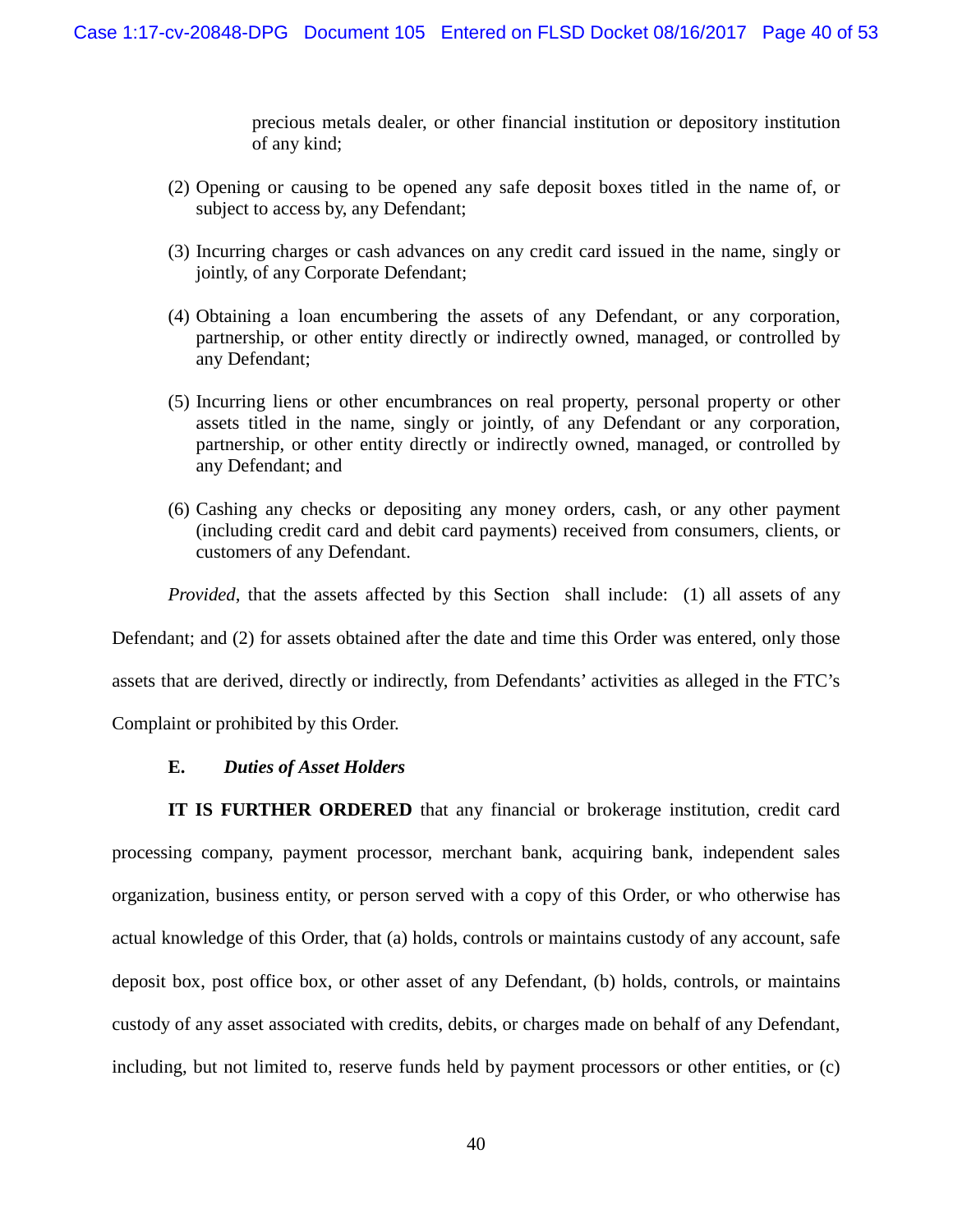has held, controlled, or maintained any such account, safe deposit box, or other asset at any time

since the date of entry of this Order shall:

- (1) Hold and retain within its control and prohibit the withdrawal, removal, assignment, transfer, pledge, encumbrance, disbursement, dissipation, conversion, sale, or other disposal of any such asset, except by further order of the Court;
- (2) Deny any person, except the Receiver acting pursuant to Section XIV of this Order (Receiver's Duties and Authority), access to any safe deposit box that is titled in the name of, individually or jointly, or otherwise subject to access by, any Defendant;
- (3) If they have not done so already in compliance with the Temporary Restraining Order previously issued in this matter, provide FTC counsel and the Receiver, within five (5) business days of receiving a copy of this Order, a sworn statement setting forth:
	- (a) The identification number of each such account or asset titled in the name, individually or jointly, of any Defendant, or held on behalf of or for the benefit of any Defendant;
	- (b) The balance of each such account, or a description of the nature and value of such asset as of the close of business on the day on which this Order is served, and, if the account or other asset has been closed or removed, the date closed or removed, the total funds removed in order to close the account, and the name of the person or entity to whom such account or other asset was remitted; and
	- (c) The identification of any safe deposit box that is titled in the name of, individually or jointly, or otherwise subject to access by any Defendants; and
- (4) If they have not done so already in compliance with the Temporary Restraining Order previously issued in this matter, upon request by the FTC or the Receiver, promptly provide the FTC and the Receiver with copies of all records or other documentation pertaining to each such account or asset, including, but not limited to, originals or copies of account applications, account statements, signature cards, checks, drafts, deposit tickets, transfers to and from the accounts, all other debit and credit instruments or slips, currency transaction reports, 1099 forms, and safe deposit box logs.

# **F.** *Repatriation of Assets and Documents*

**IT IS FURTHER ORDERED** that, if they have not done so already in compliance with

the Temporary Restraining Order issued in this matter, within five (5) days following the service

of this Order, each Defendant shall: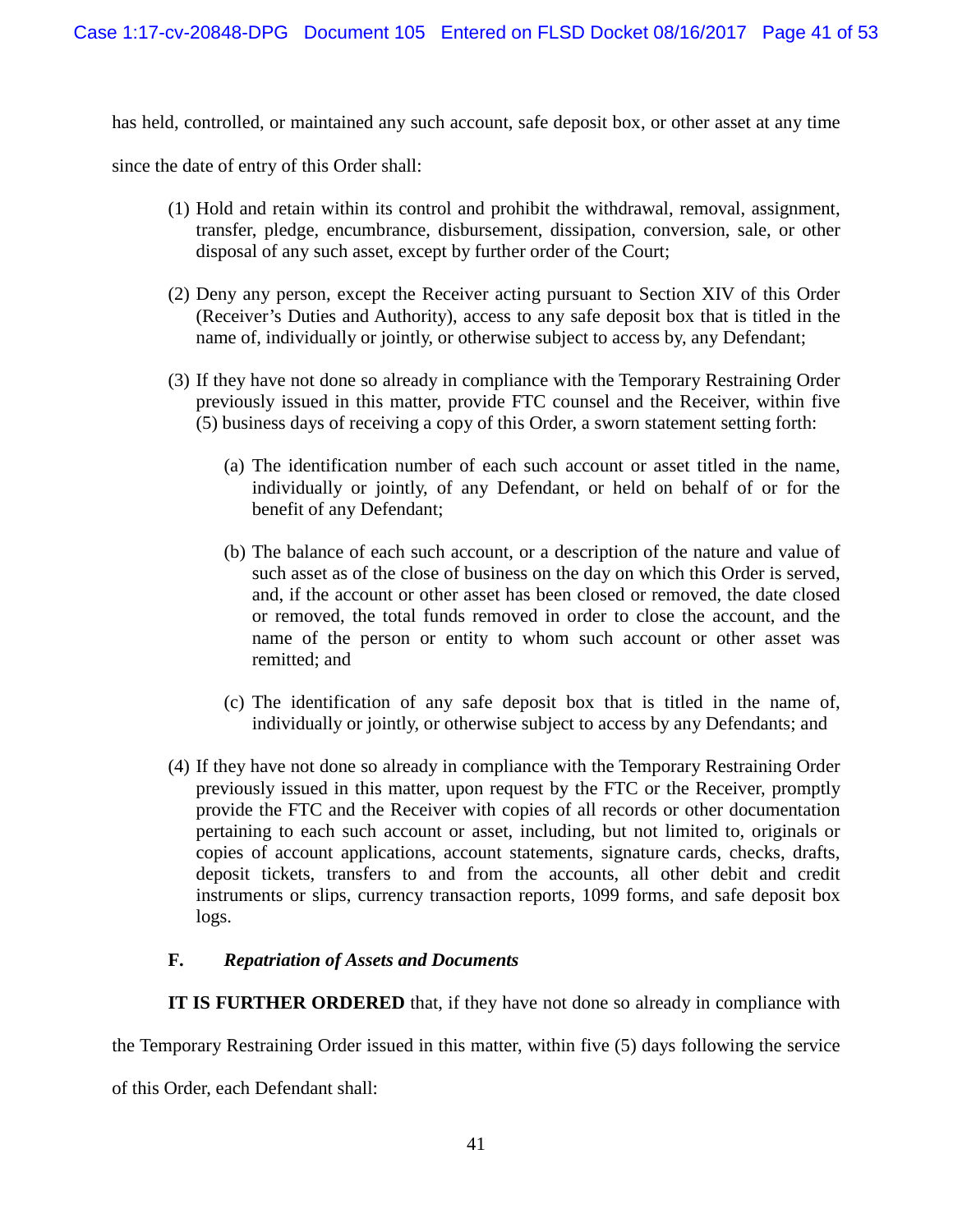- (1) Provide the FTC and the Receiver with a full accounting of all funds, documents, and assets outside of the United States which are: (1) titled in the name, individually or jointly, of any Defendant; or (2) held by any person or entity for the benefit of any Defendant; or (3) under the direct or indirect control, whether jointly or singly, of any Defendant;
- (2) Transfer to the territory of the United States and deliver to the Receiver all funds, documents, and assets located in foreign countries which are: (1) titled in the name individually or jointly of any Defendant; or (2) held by any person or entity, for the benefit of any Defendant; or (3) under the direct or indirect control of any Defendant, whether jointly or singly;

# **G.** *Non-Interference with Repatriation*

**IT IS FURTHER ORDERED** that Defendants and Defendants' officers, agents, employees, and attorneys, and all other persons in active concert or participation with any Defendant, who receive actual notice of this Order, whether acting directly or indirectly, are **hereby preliminarily restrained and enjoined** from taking any action, directly or indirectly, which may result in the encumbrance or dissipation of foreign assets, or in the hindrance of the repatriation required by Section F (Repatriation of Assets and Documents) of this Order, including, but not limited to:

- (1) Sending any statement, letter, fax, e-mail or wire transmission, telephoning or engaging in any other act, directly or indirectly, that results in a determination by a foreign trustee or other entity that a "duress" event has occurred under the terms of a foreign trust agreement until such time that all assets have been fully repatriated pursuant to Section F of this Order; or
- (2) Notifying any trustee, protector or other agent of any foreign trust or other related entities of either the existence of this Order, or of the fact that repatriation is required pursuant to a court order, until such time that all assets have been fully repatriated pursuant to Section F of this Order.

# **H.** *Consumer Credit Reports*

**IT IS FURTHER ORDERED** that pursuant to Section 604(a)(1) of the Fair Credit Reporting Act, 15 U.S.C. § 1681b(a)(1), any consumer reporting agency served with this Order shall promptly furnish consumer credit reports as requested concerning any Defendant and any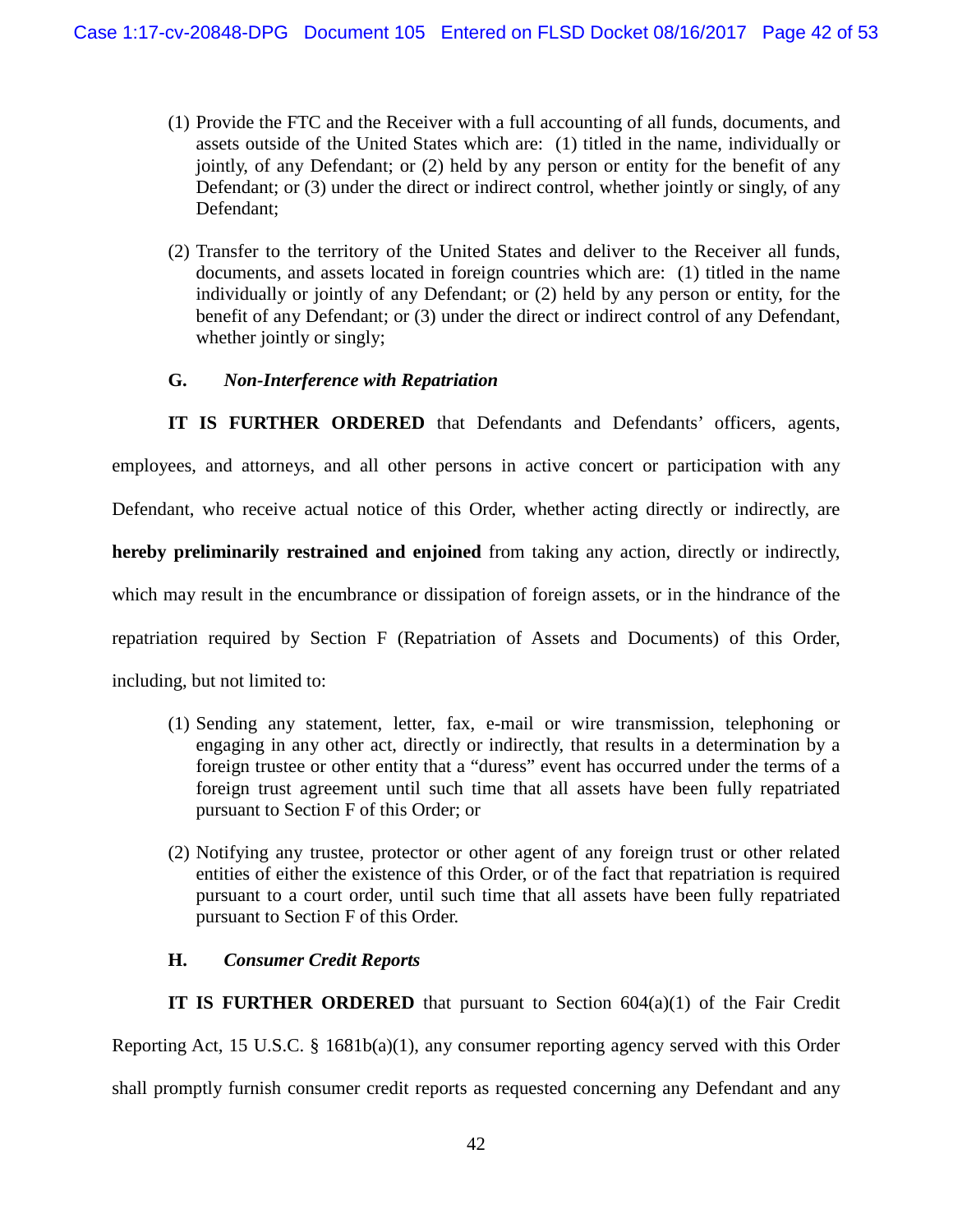spouse of a Defendant to the FTC. The Commission may also directly access any Defendant's consumer credit report.

### **I.** *Preservation of Records*

**IT IS FURTHER ORDERED** that Defendants and Defendants' officers, agents, employees, and attorneys, and all other persons in active concert or participation with any Defendant, who receive actual notice of this Order, are **hereby preliminarily restrained and** 

## **enjoined** from:

- (1) Destroying, erasing, falsifying, writing over, mutilating, concealing, altering, transferring, or otherwise disposing of, in any manner, directly or indirectly, documents that relate to: (1) the business, business practices, assets, or business or personal finances of any of the Defendants, (2) the business practices or finances of entities directly or indirectly under the control of any of the Defendants, or (3) the business practices or finances of entities directly or indirectly under common control with any other Defendant, including any and all marketing materials, websites and webpages, consumer complaints, customer records, rate decks, call detail records, telephone logs, telephone scripts, contracts, correspondence, email, corporate books and records, accounting data, financial statements, receipt books, ledgers, personal and business canceled checks and check registers, bank statements, calendars, appointment books, and tax returns; and
- (2) Failing to create and maintain documents that, in reasonable detail, accurately, fairly, and completely reflect Defendants' incomes, disbursements, transactions, and use of Defendants' assets.

# **J.** *Notification of New Business Activity*

**IT IS FURTHER ORDERED** that Defendants and Defendants' officers, agents, employees, and attorneys, and all other persons in active concert or participation with any Defendant, who receive actual notice of this Order, are **hereby preliminarily restrained and enjoined** from creating, operating, or exercising any control over any new business entity, whether newly formed or previously inactive, including any partnership, limited partnership, joint venture, sole proprietorship, or corporation, without first providing FTC counsel with a written statement disclosing: (1) the name of the business entity; (2) the address and telephone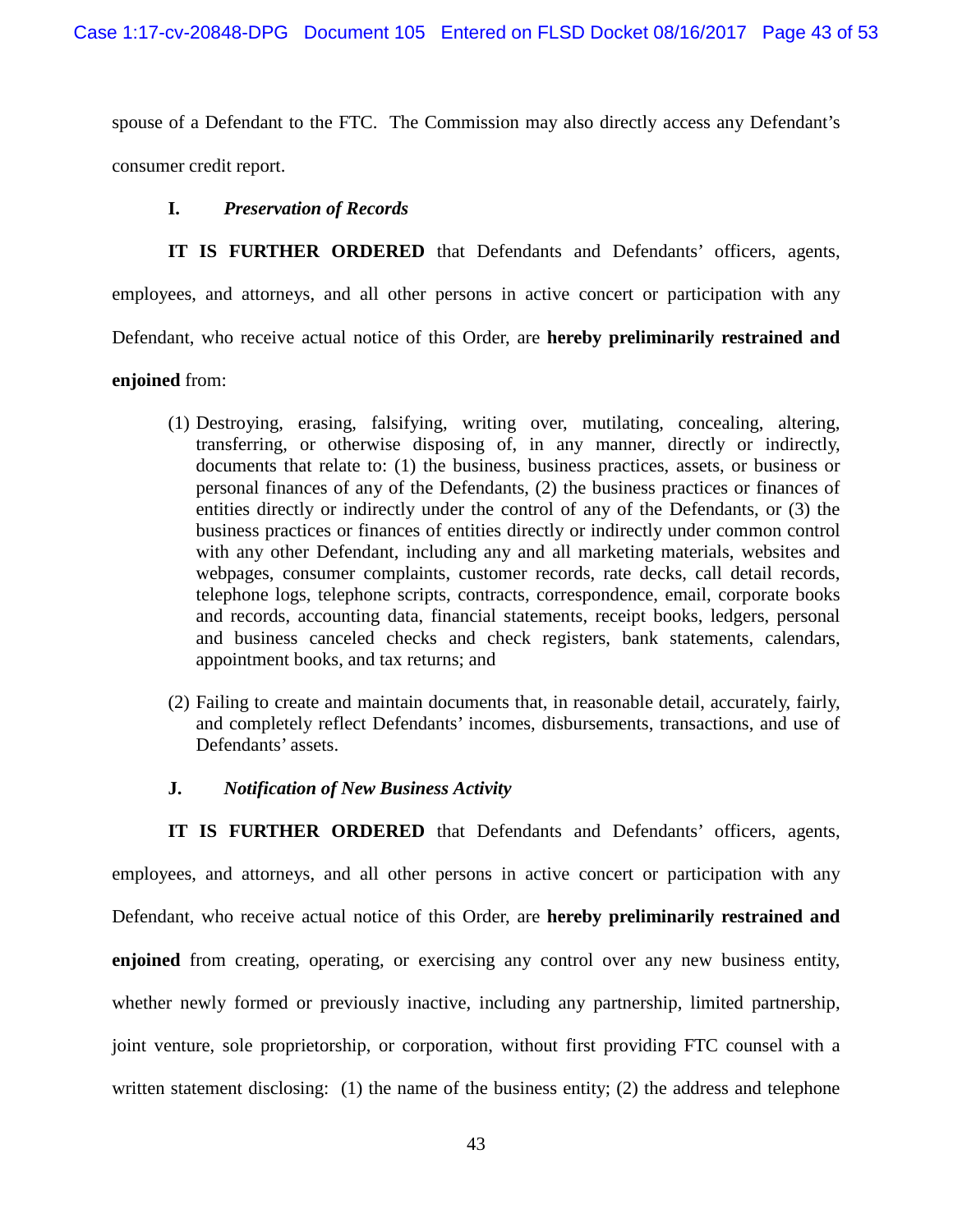number of the business entity; (3) the names of the business entity's officers, directors, principals, managers, members, and employees; and (4) a detailed description of the business entity's intended activities.

#### **K.** *Prohibition on Release of Consumer Information*

**IT IS FURTHER ORDERED** that Defendants and Defendants' officers, agents, employees, and attorneys, and all other persons in active concert or participation with any Defendant, are **hereby preliminarily restrained and enjoined** from selling, renting, leasing, transferring, using, disclosing, or otherwise benefitting from the name, address, telephone number, credit card number, bank account number, email address, or other identifying information of any person who: (1) paid money to any Defendant; (2) was previously contacted by Defendants in connection with invention promotion services, including, but not limited to research, patenting, invention licensing, manufacturing, or marketing; or (3) was on a list to be contacted by Defendants.

*Provided, however*, that Defendants may disclose such identifying information to a law enforcement agency or as required by any law, regulation, or court order.

#### **L.** *Appointment of Permanent Receiver*

**IT IS FURTHER ORDERED** that Jonathan Perlman is appointed receiver for the Corporate Defendants, as well as for any affiliates, subsidiaries, divisions, or telephone sales or customer service operations, wherever located, with the full power of an equity receiver. The Receiver shall be the agent of this Court, and solely the agent of this Court, in acting as Receiver under this Order. The Receiver shall be accountable directly to this Court.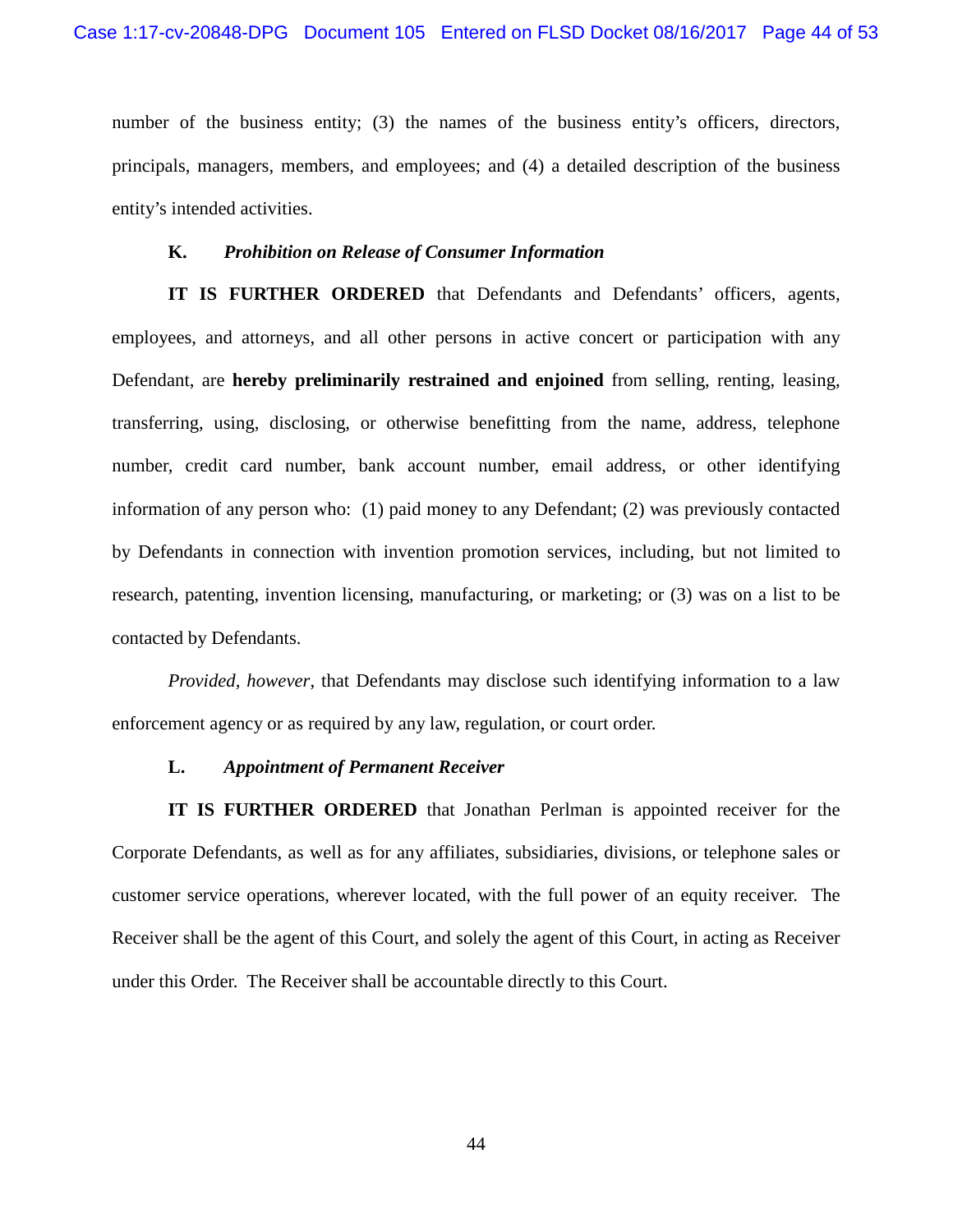# **M.** *Receiver's Duties and Authority*

**IT IS FURTHER ORDERED** that the Receiver is authorized and directed to accomplish

the following:

- (1) Retain full control of the Corporate Defendants by removing, as the Receiver deems necessary or advisable, any director, officer, independent contractor, employee, or agent of any of the Corporate Defendants, including any Defendant, from control of, management of, or participation in, the affairs of the Corporate Defendants;
- (2) Retain exclusive custody, control, and possession of all assets and documents of, or in the possession, custody, or under the control of, the Corporate Defendants, wherever situated. The Receiver shall have full power to divert mail and to sue for, collect, receive, take in possession, hold, and manage all assets and documents of the Corporate Defendants and other persons or entities whose interests are now under the direction, possession, custody, or control of, the Corporate Defendants. The Receiver shall assume control over the income and profits therefrom and all sums of money now or hereafter due or owing to the Corporate Defendants. *Provided, however*, that the Receiver shall not attempt to collect any amount from a consumer if the Receiver believes the consumer was a victim of the unfair or deceptive acts or practices or other violations of law alleged in the Complaint in this matter, without prior Court approval;
- (3) Take all steps necessary to secure each location from which the Corporate Defendants operate their business.Such steps may include, but are not limited to, any of the following, as the Receiver deems necessary or advisable: (1) serving this Order; (2) completing a written inventory of all receivership assets; (3) obtaining pertinent information from all employees and other agents of the Corporate Defendants, including, but not limited to, the name, home address, Social Security Number, job description, passwords or access codes, method of compensation, and all accrued and unpaid commissions and compensation of each such employee or agent; (4) photographing and videotaping any or all portions of the location; (5) securing the location by changing the locks and disconnecting any computer modems or other means of access to the computer or other records maintained at that location; and (6) requiring any persons present on the premises at the time this Order is served to leave the premises, to provide the Receiver with proof of identification, or to demonstrate to the satisfaction of the Receiver that such persons are not removing from the premises documents or assets of the Corporate Defendants. Law enforcement personnel, including, but not limited to, police or sheriffs, may assist the Receiver in implementing these provisions in order to keep the peace and maintain security. If requested by the Receiver, the United States Marshals Service will provide appropriate and necessary assistance to the Receiver to implement this Order and is authorized to use any necessary and reasonable force to do so;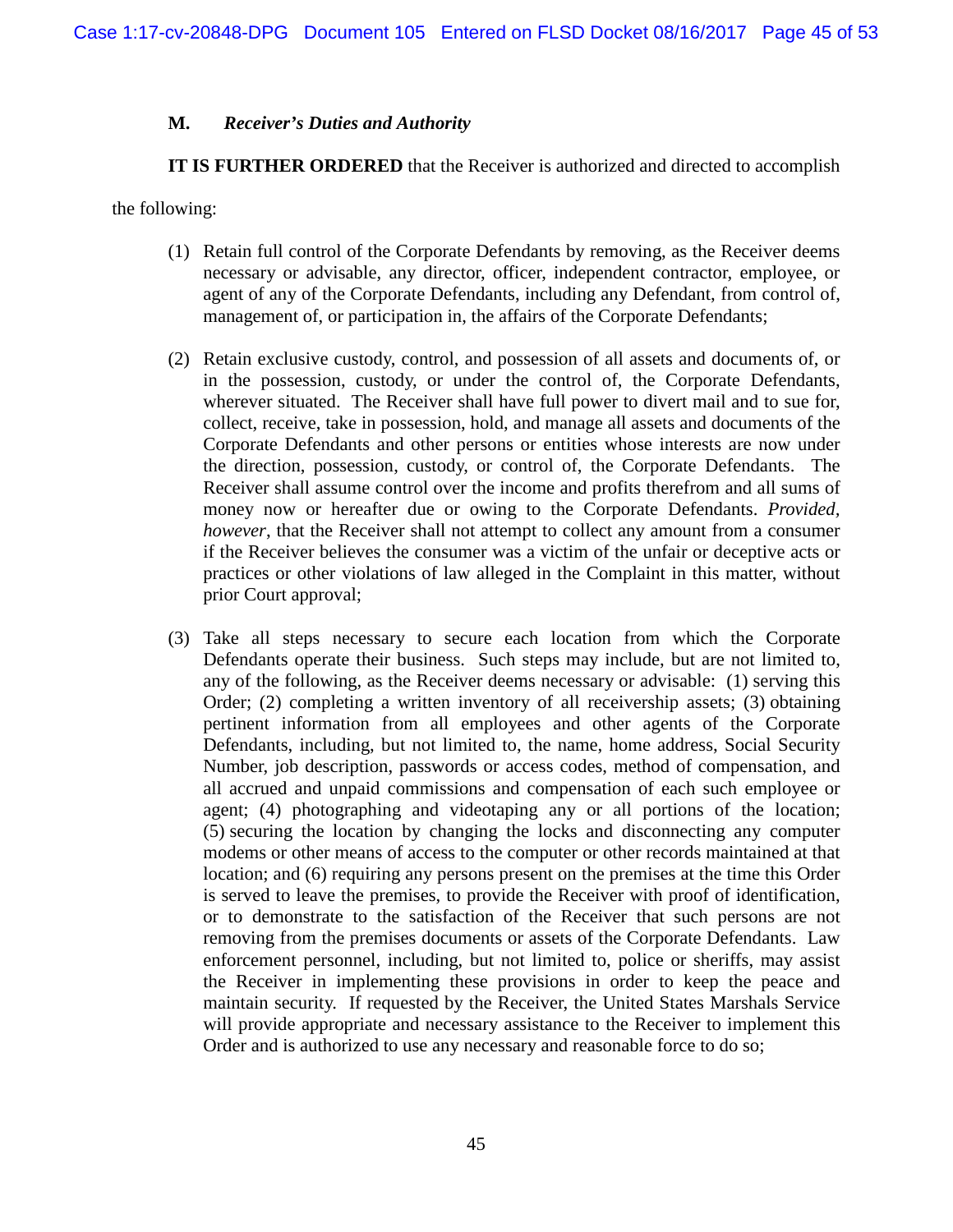- (4) Suspend business operations of the Corporate Defendants if in the judgment of the Receiver such operations cannot be continued legally and profitably;
- (5) Conserve, hold, and manage all assets of the Corporate Defendants, and perform all acts necessary or advisable to preserve the value of those assets in order to prevent any irreparable loss, damage, or injury to consumers or creditors of the Corporate Defendants, including, but not limited to, obtaining an accounting of the assets and preventing the unauthorized transfer, withdrawal, or misapplication of assets;
- (6) Enter into contracts and purchase insurance as advisable or necessary;
- (7) Prevent the inequitable distribution of assets and determine, adjust, and protect the interests of consumers and creditors who have transacted business with the Corporate Defendants;
- (8) Prevent the destruction or erasure of any web page or website registered to and operated, in whole or in part, by the Corporate Defendants, directly or indirectly;
- (9) Prevent the destruction or erasure of any of the Corporate Defendants' marketing materials, sales scripts, training materials, customer information, call logs, and any other documents or records that reflect marketing, advertising, promotion, distribution, and offers for sale or sale of services;
- (10) Prevent the destruction or erasure of any of the Corporate Defendants' corporate records, business records, financial records, and financial transactions as they relate to the practices charged in the FTC's Compliant and ensure that all such documents are preserved;
- (11) Manage and administer the business of the Corporate Defendants until further order of this Court by performing all incidental acts that the Receiver deems to be advisable or necessary, which includes but is not limited to retaining, hiring, or dismissing any employees, independent contractors, or agents;
- (12) Choose, engage, and employ attorneys, accountants, appraisers, and other independent contractors and technical specialists, as the Receiver deems advisable or necessary in the performance of duties and responsibilities under the authority granted by this Order;
- (13) Make payments and disbursements from the receivership estate that are necessary or advisable for carrying out the directions of, or exercising the authority granted by, this Order. The Receiver shall apply to the Court for prior approval of any payment of any debt or obligation incurred by the Corporate Defendants prior to the date of entry of this Order, except payments that the Receiver deems necessary or advisable to secure assets of the Corporate Defendants, such as rental payments;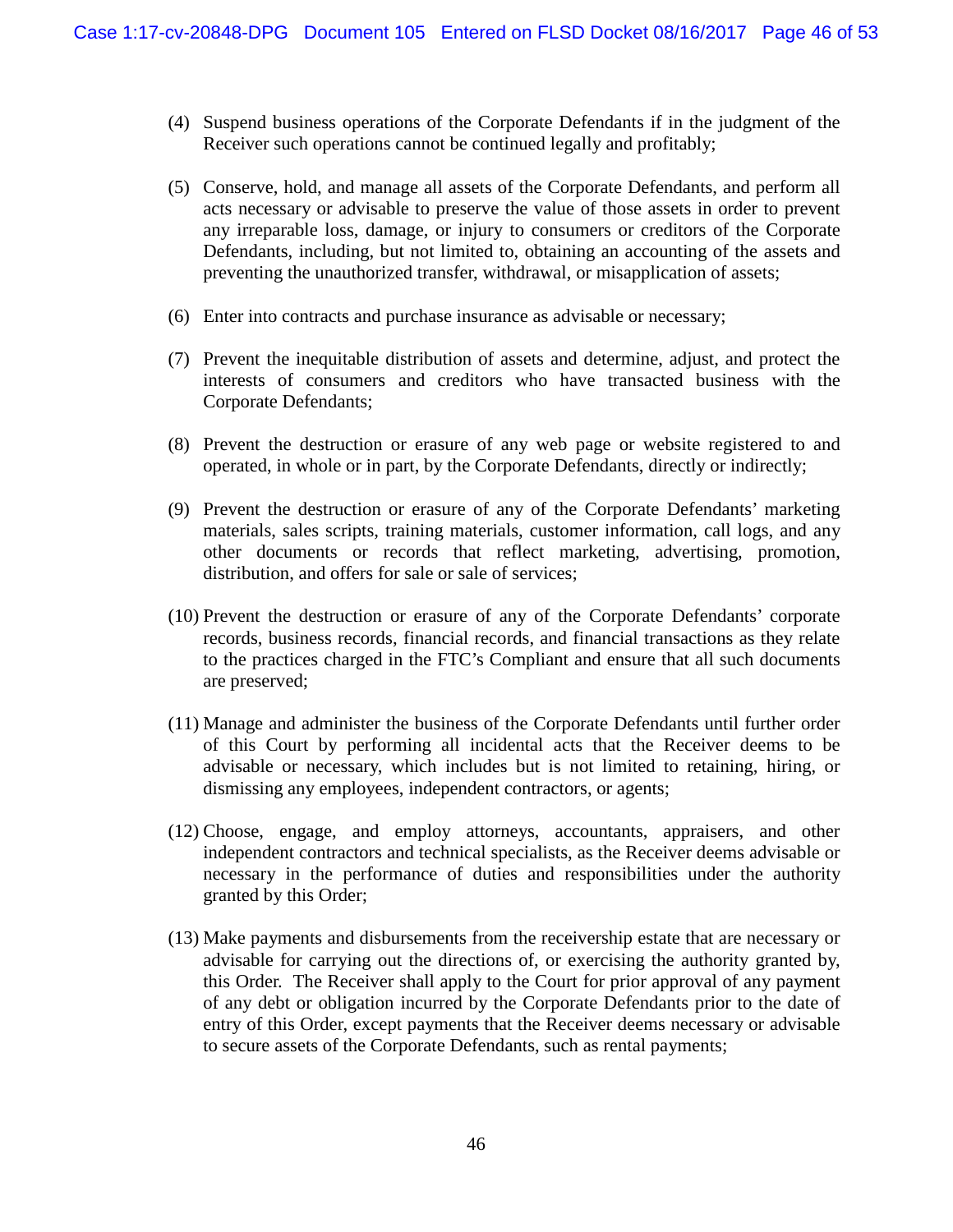- (14) Institute, compromise, adjust, appear in, intervene in, or become party to such actions or proceedings in state, federal or foreign courts or arbitration proceedings as the Receiver deems necessary and advisable to preserve or recover the assets of the Corporate Defendants, or that the Receiver deems necessary and advisable to carry out the Receiver's mandate under this Order, including, but not limited to, actions challenging fraudulent or voidable transfers;
- (15) Defend, compromise, adjust, or otherwise dispose of any or all actions or proceedings instituted in the past or in the future against the Receiver in his role as Receiver, or against the Corporate Defendants, as the Receiver deems necessary and advisable to preserve the assets of the Corporate Defendants, or as the Receiver deems necessary and advisable to carry out the Receiver's mandate under this Order;
- (16) Issue subpoenas to obtain documents and records (including but not limited to Google, Inc.) pertaining to the Receivership, and conduct discovery in this action on behalf of the Receivership estate;
- (17) Open or maintain one or more bank accounts as designated depositories for funds of the Corporate Defendants. The Receiver shall deposit all funds of the Corporate Defendants in such a designated account and shall make all payments and disbursements from the Receivership estate from such an account. The Receiver shall serve copies of monthly account statements on all parties;
- (18) Maintain accurate records of all receipts and expenditures incurred as Receiver;
- (19) Cooperate with reasonable requests for information, documents, materials, or assistance from any state or federal law enforcement agency;
- (20) File reports with the Court on a timely basis and at regular intervals or as otherwise directed by the Court;
- (21) Allow the Plaintiff's representatives, agents, and assistants, as well as Defendants' Representatives and Defendants themselves, reasonable access to the premises of the Receivership Defendants, or any other premises where the Receivership Defendants conduct business operations. The purpose of this access shall be to inspect and copy any and all books, records, documents, accounts, and other property owned by, or in the possession of, the Receivership Defendants or its agents. The Receiver shall have the discretion to determine the time, manner, and reasonable conditions of such access; and
- (22) Allow the Plaintiff's representatives, agents, and assistants, as well as Defendants' Representatives and Defendants themselves, reasonable access to documents in the possession, custody, or control of the Receivership Defendants, or on their behalf, including, but not limited to, books, records, tapes, discs, accounting data, checks, correspondence, forms, advertisements, brochures, manuals, electronically stored data, banking records, customer lists, customer files, invoices, telephone records,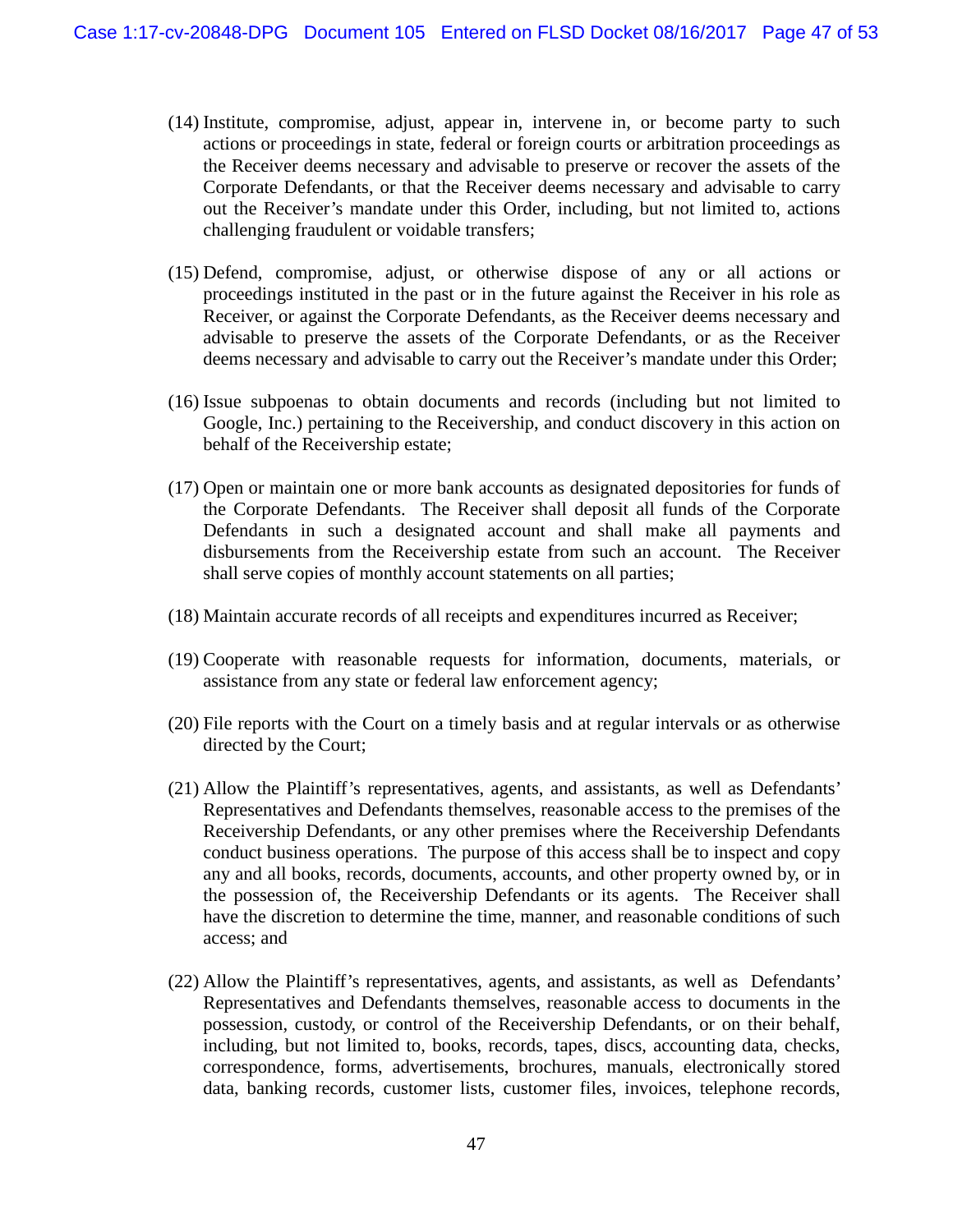ledgers and payroll records, and any other document or record that relates to the business practices or finances of the Receivership Defendants, including electronically stored information (such as electronic mail).

# **N.** *Transfer of Receivership Property to the Receiver*

# **IT IS FURTHER ORDERED** that:

- (1) Immediately upon service of this Order upon them, or within a period permitted by the Receiver, if they have not done so already in compliance with the Temporary Restraining Order previously issued in this matter, Defendants, Defendants' officers, agents, employees, and attorneys, and all other persons in active concert or participation with any Defendant, who receive actual notice of this Order, and any other person with possession, custody or control of property or of records relating to the Corporate Defendants, shall transfer or deliver possession, custody, and control of the following to the Receiver:
	- (a) All assets of the Corporate Defendants;
	- (b) All documents of the Corporate Defendants, including, but not limited to, books and records of accounts, all financial and accounting records, balance sheets, income statements, bank records (including monthly statements, canceled checks, records of wire transfers, and check registers), client lists, title documents and other papers;
	- (c) All assets belonging to other persons or entities whose interests are now under the direction, possession, custody, or control of the Corporate Defendants;
	- (d) All computers and data in whatever form used to conduct the business of the Corporate Defendants; and
	- (e) All keys, codes, and passwords necessary to gain or to secure access to any assets or documents of the Corporate Defendants, including, but not limited to, access to their business premises, means of communication, accounts, computer systems, or other property.
- (2) In the event any person or entity fails to deliver or transfer any asset or otherwise fails to comply with any provision of this Section, the Receiver may file *ex parte* an Affidavit of Non-Compliance regarding the failure. Upon filing of the affidavit, the Court may authorize, without additional process or demand, Writs of Possession or Sequestration or other equitable writs requested by the Receiver. The writs shall authorize and direct the United States Marshals Service or any sheriff or deputy sheriff of any county to seize the asset, document, or other item and to deliver it to the Receiver.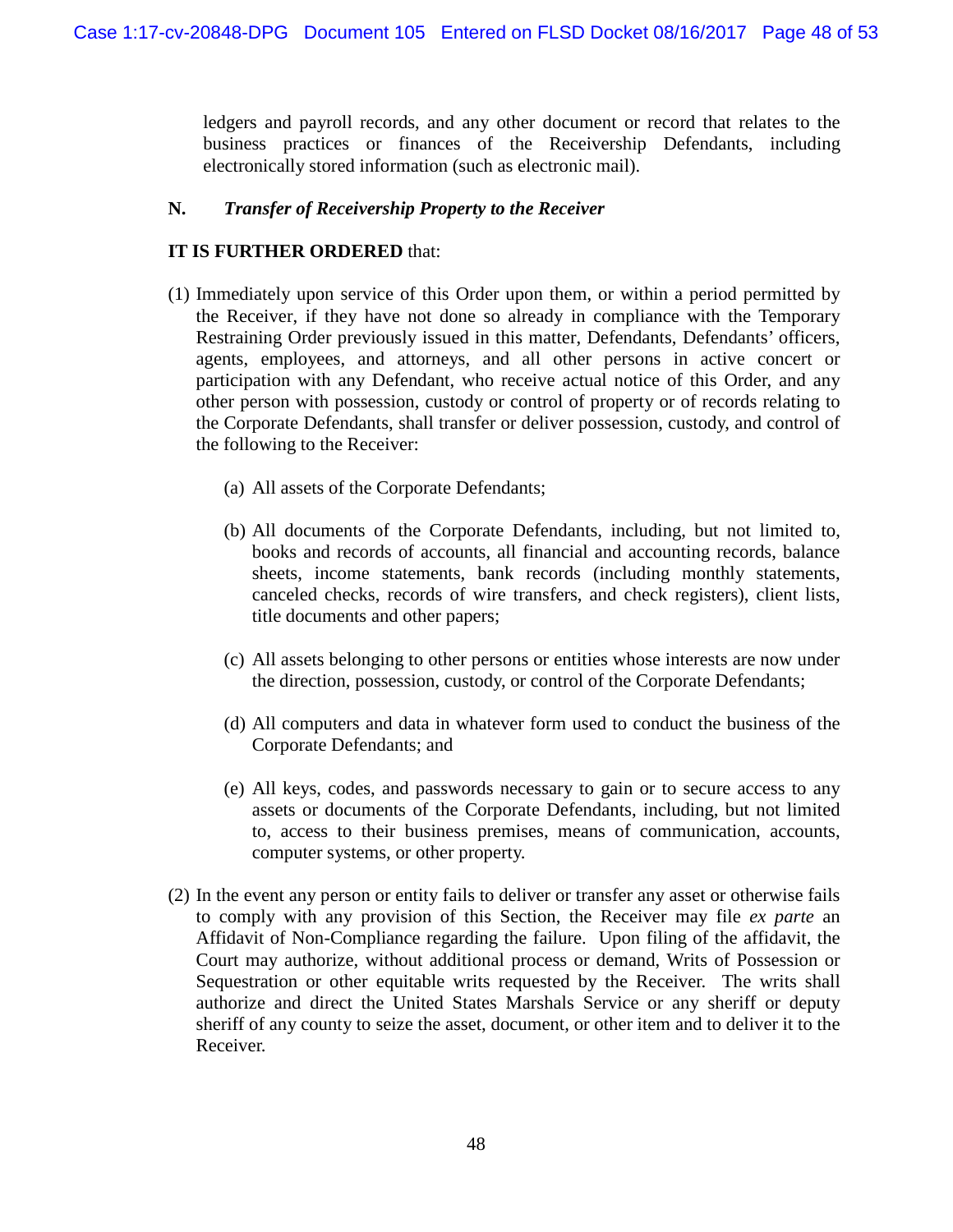#### **O.** *Provision of Information to the Receiver*

**IT IS FURTHER ORDERED** that Defendants, if they have not done so already in compliance with the Temporary Restraining Order previously issued in this matter, shall provide to the Receiver, immediately upon request, the following: (1) a list of all assets and property, including accounts, of the Corporate Defendants that are held in any name other than the name of a Corporate Defendant, or by any person or entity other than a Corporate Defendant; and (2) a list of all agents, employees, officers, servants or those persons in active concert and participation with the Individual Defendants and Corporate Defendants who have been associated with or done business with the Corporate Defendants.

#### **P.** *Cooperation with the Receiver*

**IT IS FURTHER ORDERED** that Defendants and Defendants' officers, agents, employees, and attorneys, and all other persons in active concert or participation with any Defendant, who receive actual notice of this Order, shall fully cooperate with and assist the Receiver in taking and maintaining possession, custody, or control of the assets of the Corporate Defendants. This cooperation and assistance shall include, but not be limited to: (1) providing information to the Receiver that the Receiver deems necessary in order to exercise the authority and discharge the responsibilities of the Receiver under this Order; (2) providing any password required to access any computer, electronic file, or telephonic data in any medium; (3) advising all persons who owe money to the Corporate Defendants that all debts should be paid directly to the Receiver; and (4) transferring funds at the Receiver's direction and producing records related to the assets and sales of the Corporate Defendants.

The entities obligated to cooperate with the Receiver under this provision include, but are not limited to, banks, broker-dealers, savings and loans, escrow agents, title companies,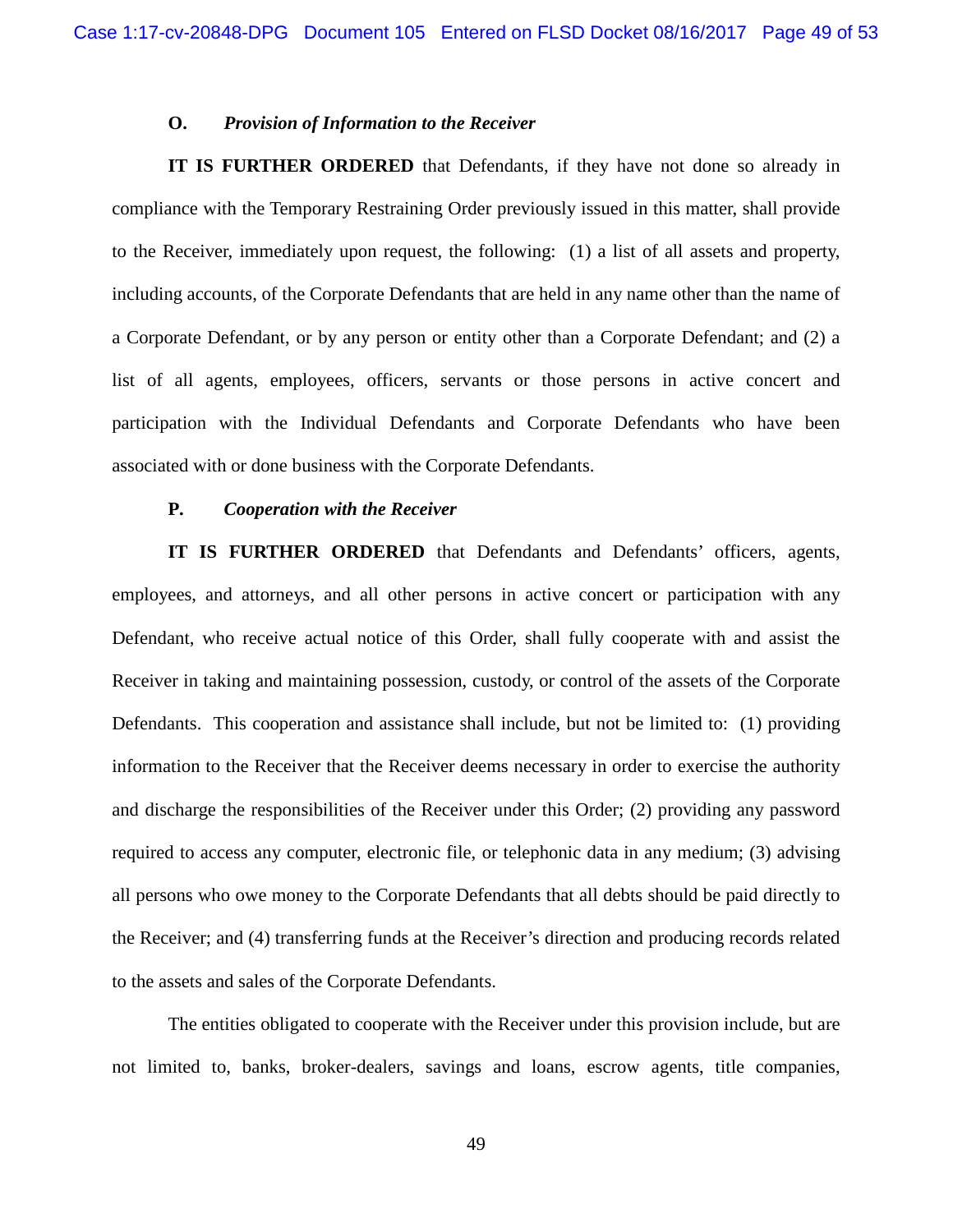commodity trading companies, precious metals dealers and any financial institutions and depositories of any kind, payment processors, payment gateways, insurance companies, as well as all third-party billing agents, common carriers, and other telecommunications companies.

# **Q.** *Interference with the Receiver*

**IT IS FURTHER ORDERED** that Defendants, Defendants' officers, agents, employees,

attorneys, and all other persons in active concert or participation with any Defendant, who

receive actual notice of this Order, and their corporations, subsidiaries, divisions, or affiliates, are

**hereby restrained and enjoined** from directly or indirectly:

- (1) Interfering with the Receiver managing, or taking custody, control, or possession of the assets or documents subject to this Receivership;
- (2) Transacting any of the business of the Corporate Defendants or any substantially similar name;
- (3) Transferring, receiving, altering, selling, encumbering, pledging, assigning, liquidating, or otherwise disposing of any assets owned, controlled, or in the possession or custody of, or in which an interest is held or claimed by, the Corporate Defendants, or the Receiver;
- (4) Destroying, secreting, defacing, transferring, or otherwise altering or disposing of any documents of the Corporate Defendants, including, but not limited to, books, records, accounts, or any other papers;
- (5) Excusing debts owed to the Corporate Defendants;
- (6) Refusing to cooperate with the Receiver or the Receiver's duly authorized agents in the exercise of their duties or authority under any order of this Court; and
- (7) Harassing or interfering with the Receiver in any way.

# **R.** *Stay of Actions against Corporate Defendants*

**IT IS FURTHER ORDERED** that except by leave of this Court, during pendency of the

Receivership ordered herein, Defendants, their Representatives, and all investors, creditors, stockholders, lessors, customers and other persons seeking to establish or enforce any claim,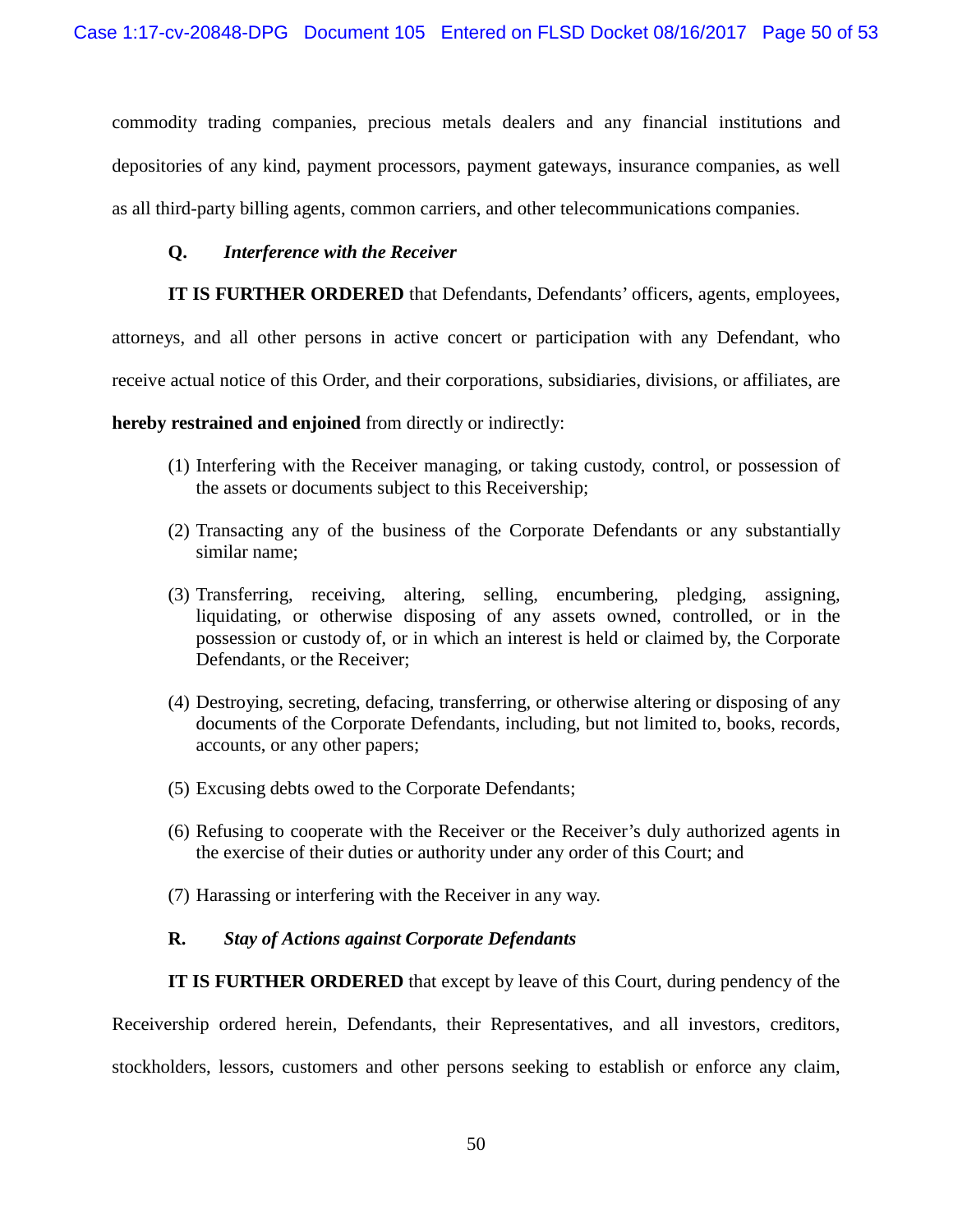right, or interest against or on behalf of Defendants, and all others acting for or on behalf of such persons, are hereby enjoined from taking action that would interfere with the exclusive jurisdiction of this Court over the assets or documents of the Corporate Defendants, including, but not limited to:

- (1) Petitioning, or assisting in the filing of a petition, that would cause any Corporate Defendant to be placed in bankruptcy;
- (2) Commencing, prosecuting, or continuing a judicial, administrative, or other action or proceeding against the Corporate Defendants, including the issuance or employment of process against the Corporate Defendants, except that such actions may be commenced if necessary to toll any applicable statute of limitations;
- (3) Filing or enforcing any lien on any asset of the Corporate Defendants; taking or attempting to take possession, custody, or control of any asset of the Corporate Defendants; accelerating the due date of any obligation; or attempting to foreclose, forfeit, alter, or terminate any interest in any asset of the Corporate Defendants, whether such acts are part of a judicial proceeding, are acts of self-help, or otherwise; or
- (4) Initiating any other process or proceeding that would interfere with the Receiver managing or taking custody, control, or possession of, the assets or documents subject to this receivership.

*Provided that, this Order does not stay: (1) the commencement or continuation of a* 

criminal action or proceeding; (2) the commencement or continuation of an action or proceeding

by a governmental unit to enforce such governmental unit's police or regulatory power; or (3) the

enforcement of a judgment, other than a money judgment, obtained in an action or proceeding by

a governmental unit to enforce such governmental unit's police or regulatory power.

### **S.** *Compensation of Receiver*

**IT IS FURTHER ORDERED** that the Receiver and all personnel hired by the Receiver as herein authorized, including counsel to the Receiver and accountants, are entitled to reasonable compensation for the performance of duties pursuant to this Order and for the cost of actual out-of-pocket expenses incurred by them, from the assets now held by or in the possession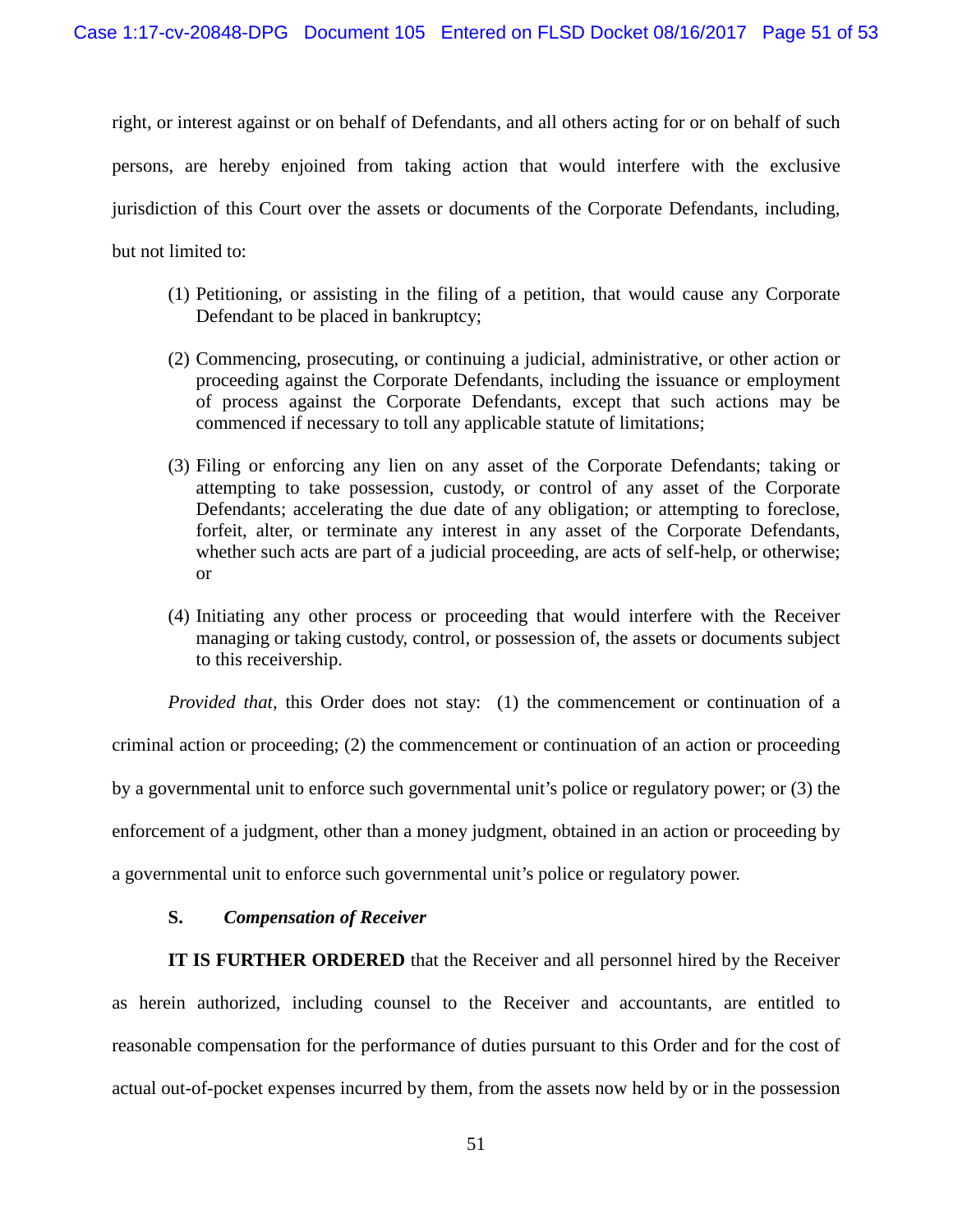or control of or which may be received by the Corporate Defendants. The Receiver shall file with the Court and serve on the parties periodic requests for the payment of such reasonable compensation, with the first such request filed no more than sixty (60) days after the date of entry of this Order. The Receiver shall not increase the hourly rates used as the bases for such fee applications without prior approval of the Court.

#### **T.** *Service on Financial Institutions, Entities, or Persons*

**IT IS FURTHER ORDERED** that copies of this Order and the initial pleadings filed in this case may be served upon any financial institution or other entity or person that may have possession, custody, or control of any documents or assets of any Defendant, or that may otherwise be subject to any provision of this Order, by FTC employees, by employees of any other law enforcement agency, by agents of the FTC or by agents of any process service retained by the FTC. This Order and the initial pleadings filed in this matter may be served upon any financial institution or other entity or person that may have possession, custody, or control of any documents or assets of any Defendant, or that may otherwise be subject to any provision of this Order, by any means, including facsimile transmission, e-mail, and overnight delivery service. Service upon any branch or office of any financial institution shall effect service upon the entire financial institution.

#### **U.** *Defendants' Duty to Distribute Order*

**IT IS FURTHER ORDERED** that Defendants shall immediately provide a copy of this Order to each of their affiliates, subsidiaries, divisions, sales entities, successors, assigns, officers, directors, employees, independent contractors, client companies, agents, attorneys, spouses, and representatives, and shall, within three (3) days from the date of entry of this Order, provide the FTC with a sworn statement that: (1) confirms that Defendants have provided copies